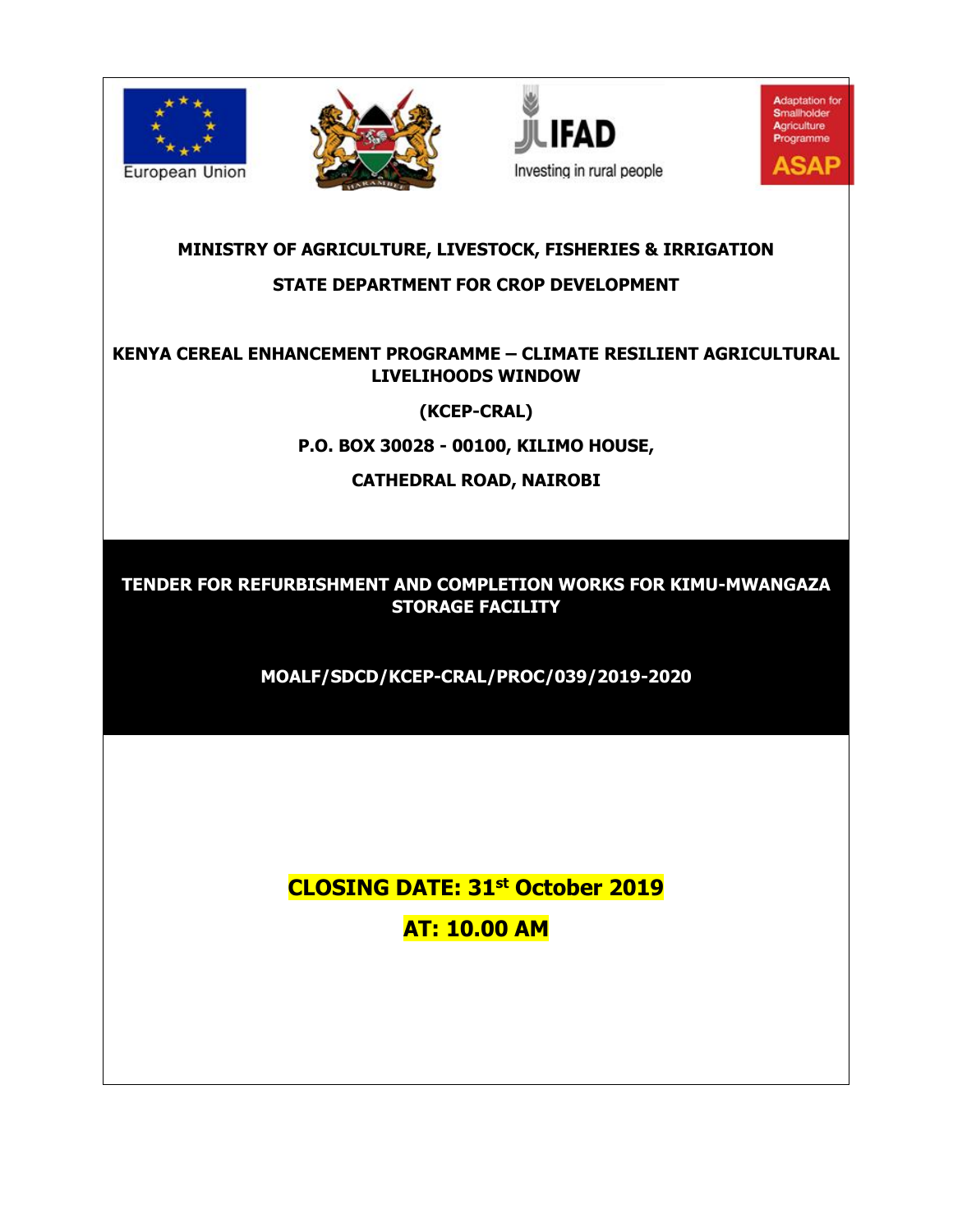## **TABLE OF CONTENTS**

## **PAGE**

| <b>SECTION I</b>   | INVITATION FOR TENDERS                |    |
|--------------------|---------------------------------------|----|
| <b>SECTION II</b>  | INSTRUCTIONS TO TENDERERS             | 5. |
|                    | APPENDIX TO INSTRUCTIONS TO TENDERERS | 14 |
| <b>SECTION III</b> | CONDITIONS OF CONTRACT                | 17 |
|                    | APPENDIX TO CONDITIONS OF CONTRACT    | 29 |
| <b>SECTION IV</b>  | SPECIFICATIONS, DRAWINGS AND          |    |
|                    | BILLS OF QUANTITIES/SCHEDULE OF RATES | 31 |
| <b>SECTION V</b>   |                                       | 45 |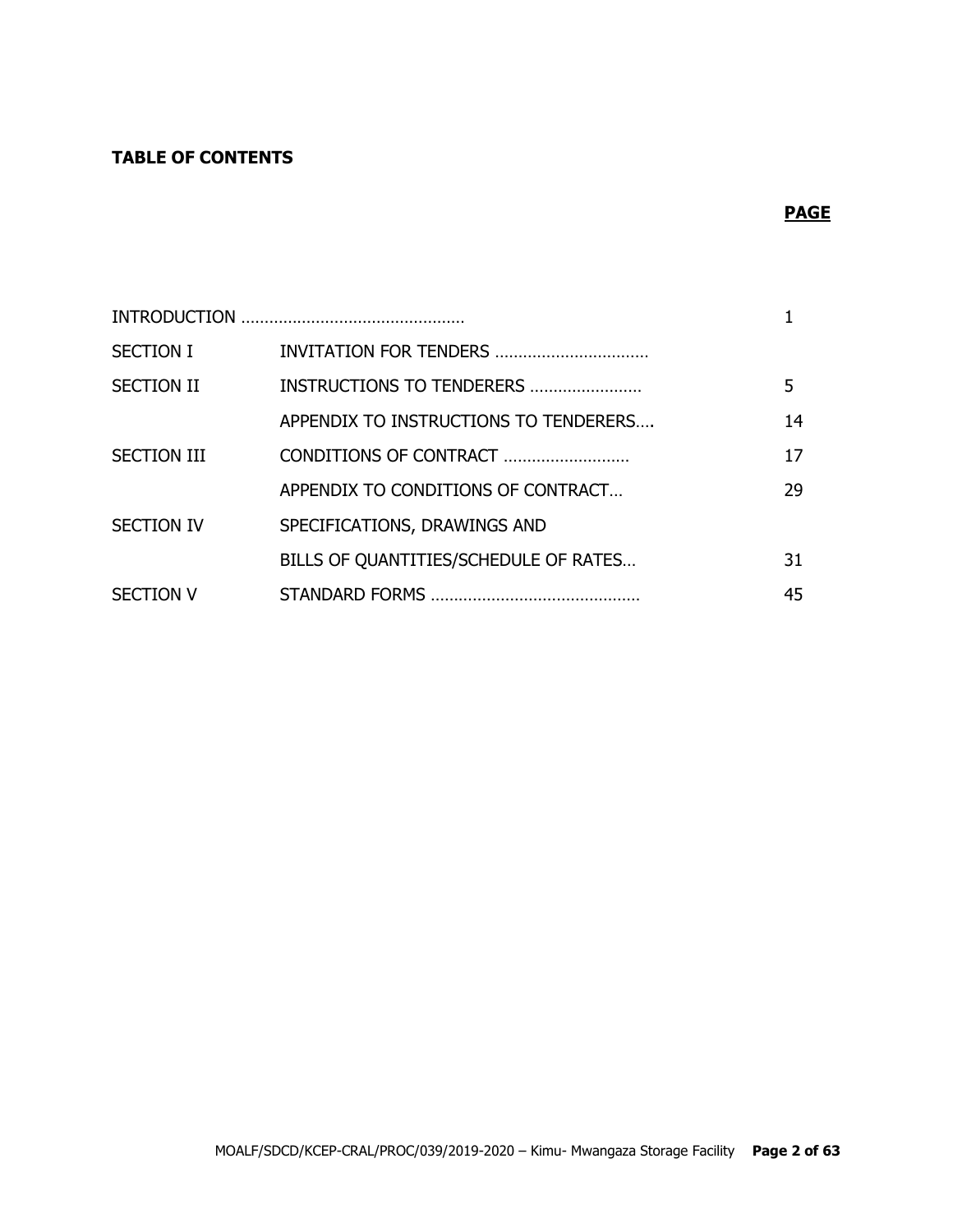#### **SECTION I: INVITATION FOR TENDERS**

#### **TENDER REFERENCE NO: MOALF/SDCD/KCEP-CRAL/PROC/039/2019-2020**

## **TENDER NAME: TENDER FOR REFURBISHMENT AND COMPLETION WORKS FOR KIMU- MWANGAZA STORAGE FACILITY**

**Mandatory Site Visit:** To be conducted **on 17th October 2019 at 10.30am** at Kimu-Mwangaza store located in Mwingi North sub County of Kitui County. The site is approximately 64 kms from Mwingi town. The storage facility is owned by farmers in the area through Kimu-Mwangaza self-help group.

A representative of the Programme shall be available to meet the intending tenderers at the Site. Tenderers must provide their own transport. The representative will not be available at any other time for site inspection visits. Each tenderer shall complete the Certificate of Tenderer's Visit to the Site at the time of the organized site visit. On- attendance of the Mandatory site and Pre-tender meeting visit will lead to automatic disqualification of a Tenderer.

- 1.1 The Kenya Cereals Enhancement Programme-Climate Resilient Agricultural Livelihoods (KCEP-CRAL) invites sealed tenders from eligible and competent bidders for the refurbishment works of **refurbishment and completion works for Kimu –Mwangaza Storage facility.**
- 1.2 The works to be carried out under this contract comprises of **demolition of existing concrete floor slab and replacing the slab and general finishes for the warehouse**. The store is still in good condition hence detailed architectural and structural drawings are not provided since the major works concerns renovation.
- 1.3 Special precautions shall be required throughout the contract period to avoid damage to the existing the structures and other services within the site. The Contractor shall allow for making good any damage arising from his actions during execution of this contract at his own expense.
- 1.4 Interested bidders may obtain further information from and inspect the tender document in English from KCEP-CRAL procurement office situated at KALRO KABETE grounds, along Waiyaki Way in Westlands, before the tender closing date within working hours from 8.30 am to 4.30 pm on Mondays to Fridays, except on public holidays.
- 1.5 The document shall be downloaded FREE OF CHARGE from the Ministry's website: [www.kilimo.go.ke](http://www.kilimo.go.ke/) under "tender'' links or from the Programme Website [www.kcepcral.go.ke](http://www.kcepcral.go.ke/)
- 1.6 Eligible bidders must forward their particulars immediately for records and any further tender clarifications and addenda. Downloaded copies are FREE. Email particulars to [tenders.kcepcralprogramme@gmail.com.](mailto:tenders.kcepcralprogramme@gmail.com)
- 1.6.1 All bidders are also advised to regularly visit the above Programme website, to obtain any additional information/addendum on the tender that may be issued before the closing date. The website will also be used to publish and publicize the notifications to both the successful and unsuccessful bidders.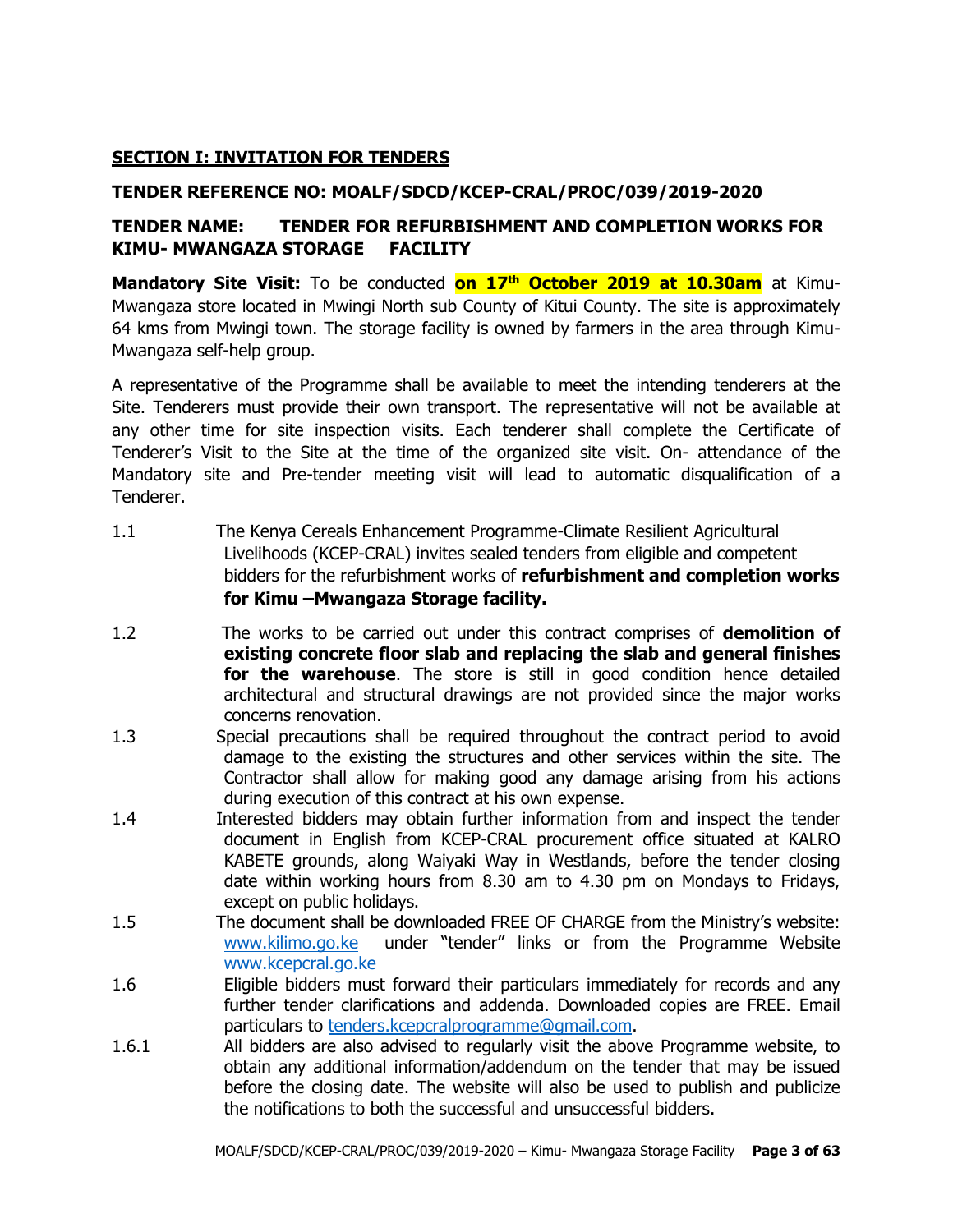- 1.7 Prices quoted should be net inclusive of all taxes, must be in **Kenya shillings** and shall remain valid for (**120) days** from the closing date of tender.
- 1.8 Tenders must be accompanied by security in the format specified in the attached form of tender Security, in a bank's letterhead, and amount indicated. The tender must be delivered in plain sealed envelope clearly marked **TENDER FOR REFURBISHMENT AND COMPLETION WORKS FOR KIMU-MWANGAZA STORAGE FACILITY": MOALF-SDCD-KCEP-CRAL-PROC-039-2019-2020"**
- 1.9 The **original** and **two** copies of the tender must be delivered to and dropped in the tender box situated at the reception of MOALF Ground floor Kilimo house, Cathedral Road. so as to reach the below address

**The Principal Secretary, State Department of Agriculture, P.O. Box 30028-00100, Kilimo House, cathedral road, Nairobi Tel: 0770174188**

**On or before: 31st October 2019 at 10.00am**

- 1.10 Tenders will be opened at **31st October 2019 at 10.30am** in the presence of the candidates' Representatives who choose to attend at boardroom on 7th floor, Kilimo House.
- 1.11 Eligibility to Bid for the Published tenders in the Invitation to Tender:
	- a) To enhance equity, bidders shall bid for a maximum of two (2) Tenders under the published Tender Notice. Bidders who participates in more than two (2) tenders shall be disqualified.
	- b) Director (s) bidding under different companies for the same tender shall be disqualified
	- c) Director (s) bidding under different companies should not participate in more than two (2) tenders
	- d) Only those bidders registered in the Category as indicated in the tender document shall bid for the respective tenders
	- e) Bidders with Ongoing / Incomplete works projects with KCEP-CRAL Programme are not eligible to bid and shall be disqualified
	- f) Any form of Canvassing will lead to disqualification

#### **PROGRAMME COORDINATOR**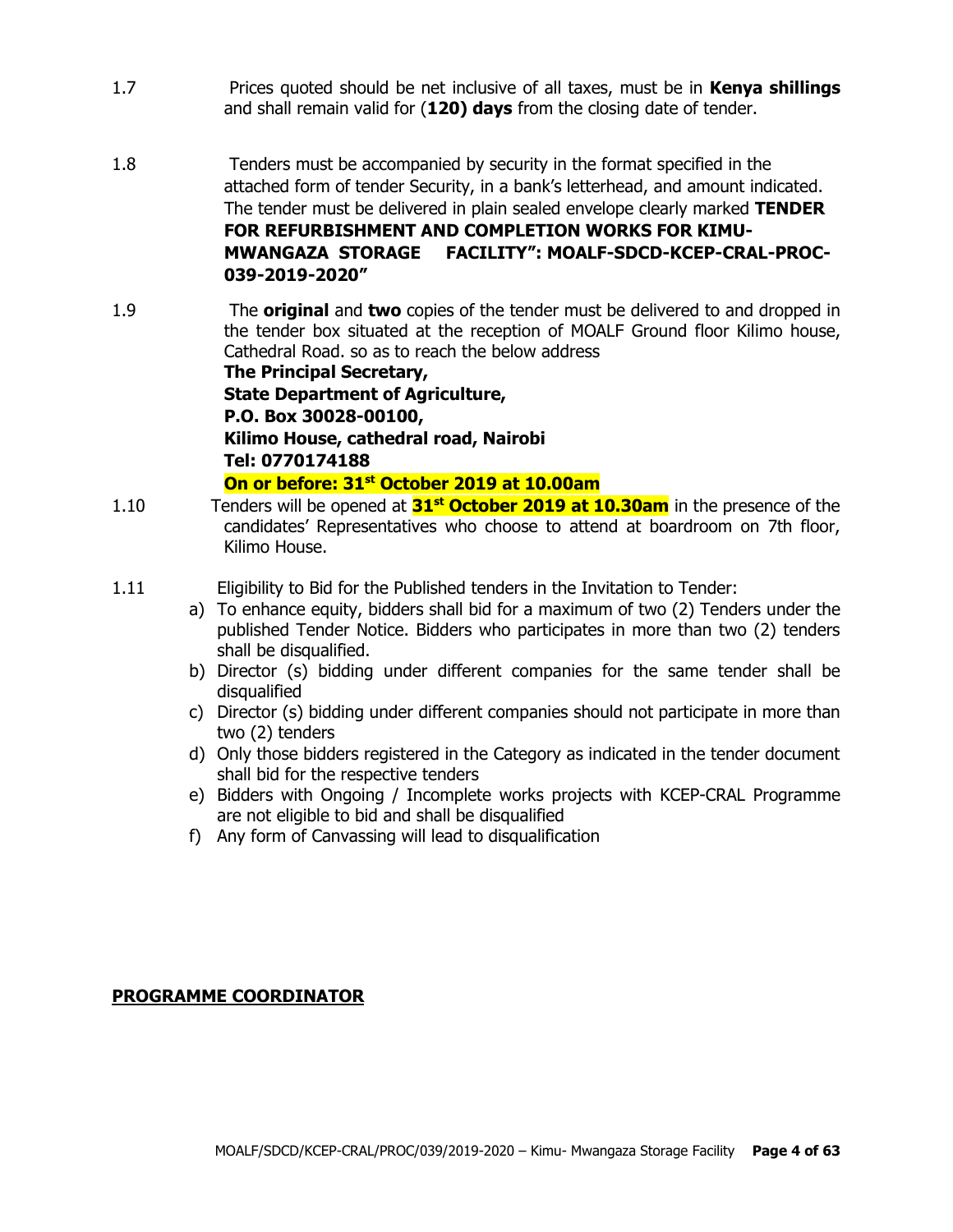#### **INSTRUCTIONS TO TENDERERS.**

#### **1. General**

- 1.1 Kenya Cereal Enhancement Programme-Climate Resilient Agricultural Livelihoods Window (KCEP-CRAL) as defined in the Appendix to Conditions of Contract invites tenders for a Works Contract as described in the tender documents. The successful Tenderer will be expected to complete the Works by the Intended Completion Date specified in the said Appendix.
- 1.2 Tenderers shall include the following information and documents with their tenders, unless otherwise stated:
	- (a) copies of certificates of registration, and principal place of business;
	- (b) total monetary value of construction work performed for each of the last five years;
	- (c) experience in works of a similar nature and size for each of the last five years, and clients who may be contacted for further information on these contracts;
	- (d) major items of construction equipment owned;
	- (e) qualifications and experience of key site management and technical personnel proposed for the Contract;
	- (f) reports on the financial standing of the Tenderer, such as profit and loss statements and auditor's reports for the last five years;
	- (g) Authority to seek references from the Tenderer's bankers.
- 1.3 The Tenderer shall bear all costs associated with the preparation and submission of his tender, and KCEP-CRAL will in no case be responsible or liable for those costs.
- 1.4 The Tenderer, at the Tenderer's own responsibility and risk, is encouraged to visit and examine the Site of the Works and its surroundings and obtain all information that may be necessary for preparing the tender and entering into a contract for construction of the Works. The costs of visiting the Site shall be at the Tenderer's own expense.
- 1.5 The procurement entity's employees, committee members, board members and their relative (spouse and children) are not eligible to participate in the tender.
- 1.6 The procuring entity shall allow the tenderer to review the tender document free of charge before purchase.

## **2. Tender Documents**

- 2.1 The complete set of tender documents comprises the documents listed here below and any addenda issued in accordance with clause 2.4 here below: -
	- (a) Invitation for Tenders
	- (b) Instructions to Tenderers
	- (c) Form of Tender
	- (d) Conditions of Contract and Appendix to Conditions of Contract
	- (e) Specifications
	- (f) Drawings
	- (g) Bills of Quantities/Schedule of Rates (whichever is applicable)
	- (h) Other materials required to be filled and submitted in accordance with these Instructions and Conditions
	- (i) Tender Security
	- (j) Tender Questionnaire
	- (k) Mandatory Business Questionnaire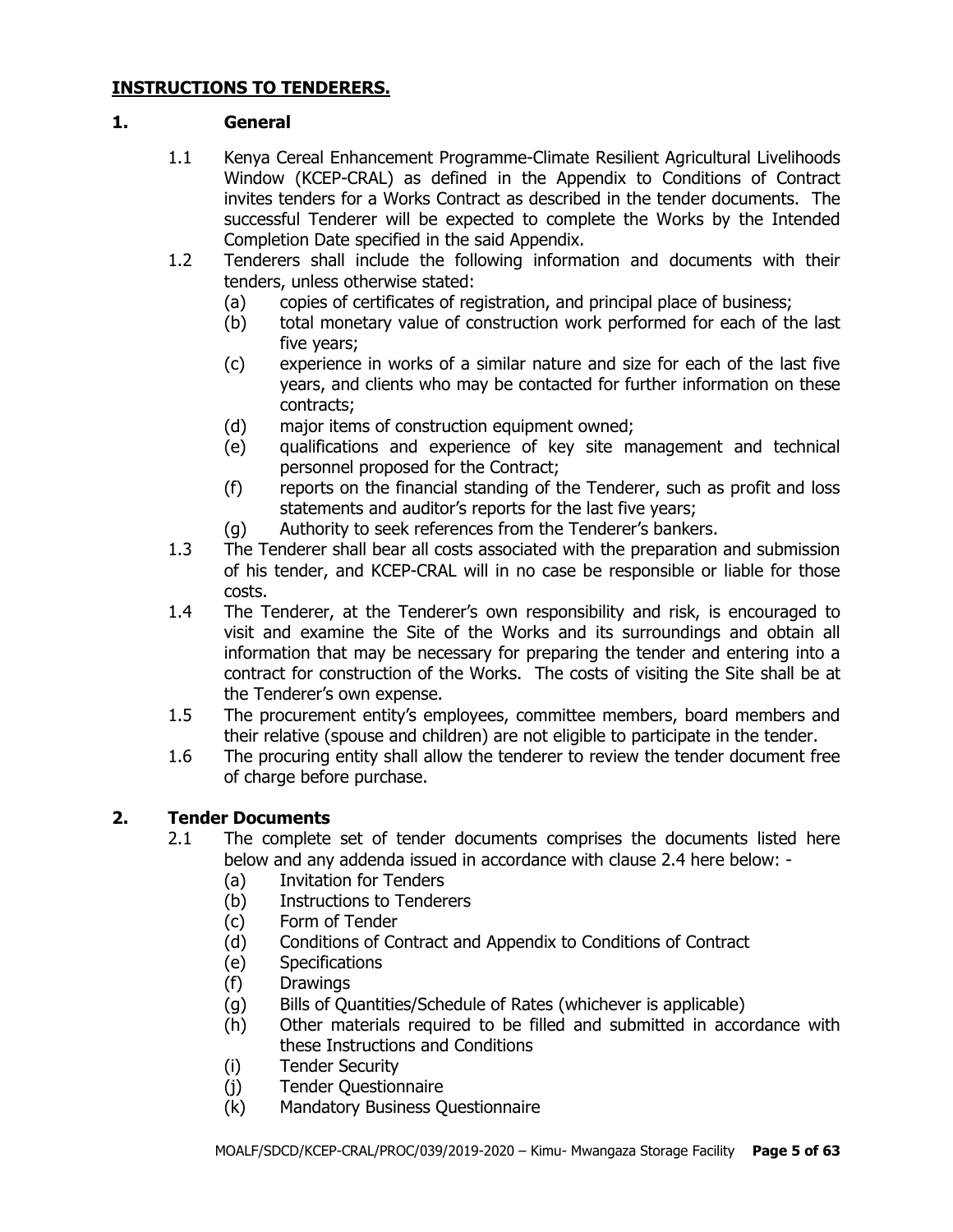- 2.2 The Tenderer shall examine all instructions, forms and specifications in the tender documents. Failure to furnish all information required by the tender documents may result in rejection of his tender.
- 2.3 A prospective Tenderer making inquiries of the tendering documents may notify Kenya Cereals Enhancement Programme-Climate Resilient Agricultural Livelihoods (KCEP-CRAL) in writing or by cable, telex or facsimile at the address indicated in the letter of invitation to tender. Kenya Cereals Enhancement Programme-Climate Resilient Agricultural Livelihoods (KCEP-CRAL) will respond to any request for clarification received earlier than seven [7] days prior to the deadline for submission of tenders. Copies of the Employer's response will be forwarded to all persons issued with tendering documents, including a description of the inquiry, but without identifying its source.
- 2.4 Before the deadline for submission of tenders, Kenya Cereals Enhancement Programme-Climate Resilient Agricultural Livelihoods (KCEP-CRAL) may modify the tendering documents by issuing addenda. Any addendum thus issued shall be part of the tendering documents and shall be communicated in writing or by cable, telex or facsimile to all Tenderers. Prospective Tenderers shall acknowledge receipt of each addendum in writing to the Employer.
- 2.5 To give prospective Tenderers reasonable time in which to take an addendum into account in preparing their tenders, KCEP-CRAL shall extend, as necessary, the deadline for submission of tenders in accordance with clause 4.2 here below.

## **3. Preparation of Tenders**

- 3.1 All documents relating to the tender and any correspondence shall be in English Language.
- 3.2 The tender submitted by the Tenderer shall comprise the following:
	- (a) The Tender;
	- (b) Tender Security;
	- (c) Priced Bill of Quantities/Schedule of Rates for lump-sum Contracts
	- (d) Any other materials required to be completed and submitted by Tenderers.
- 3.3 The Tenderer shall fill in rates and prices for all items of the Works described in the Bill of Quantities/Schedule of Rates. Items for which no rate or price is entered by the Tenderer will not be paid for when executed and shall be deemed covered by the other rates and prices in the Bill of Quantities/Schedule of Rates. All duties, taxes and other levies payable by the Contractor under the Contract, as of 30 days prior to the deadline for submission of tenders, shall be included in the tender price submitted by the Tenderer.
- 3.4 The rates and prices quoted by the Tenderer shall not be subject to any adjustment during the performance of the Contract.

#### 3.5 **The unit rates and prices shall be in Kenya Shillings.**

3.6 Tenders shall remain valid for a period of one hundred and twenty (120) days from the date of submission. However, in exceptional circumstances, KCEP-CRAL may request that the Tenderers extend the period of validity for a specified additional period. The request and the Tenderers' responses shall be made in writing.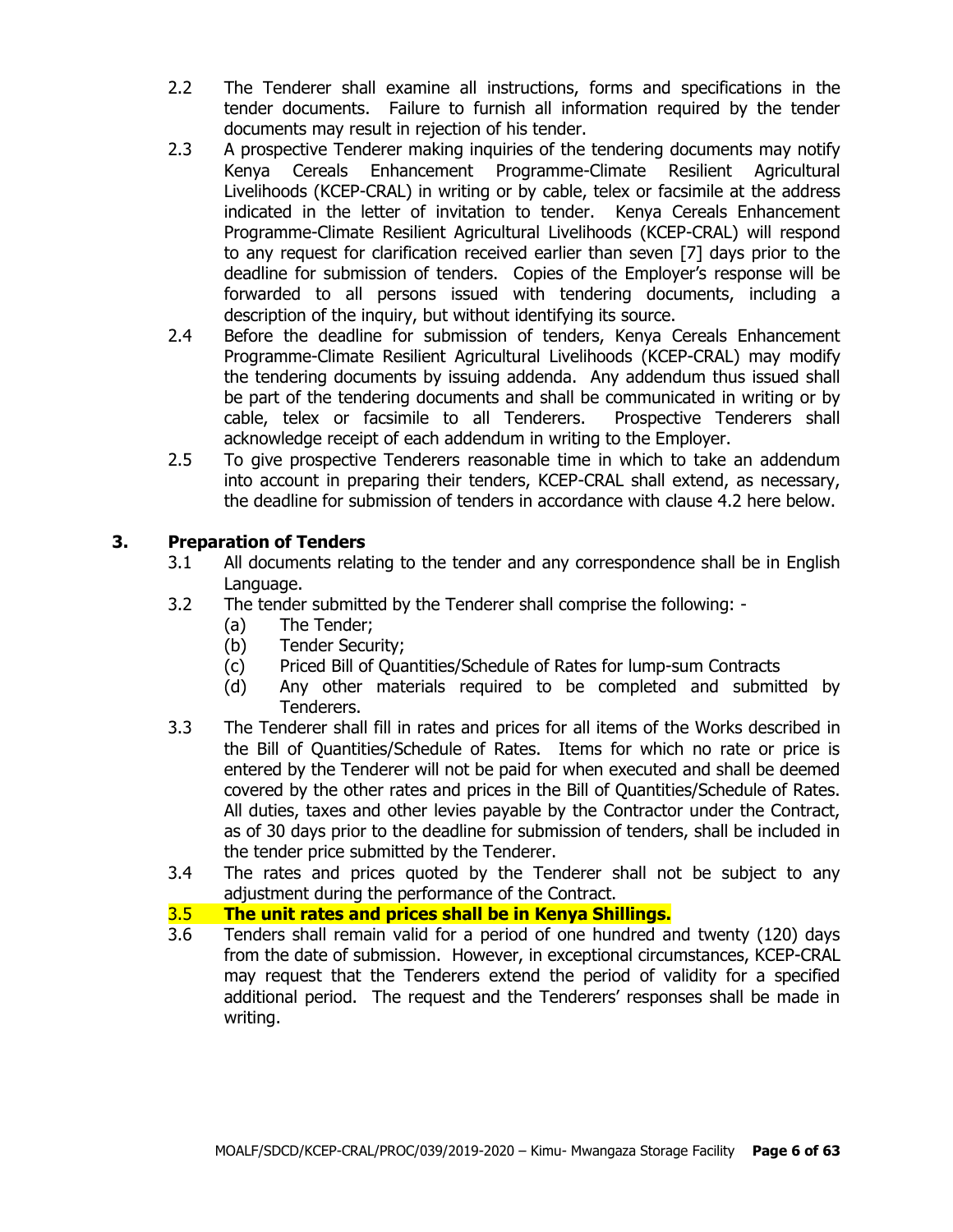- 3.7 The Tenderer shall prepare one original and two copies of the documents comprising the tender documents as described in these Instructions to Tenderers.
- 3.8 The original shall be typed or written in indelible ink and shall be signed by a person or persons duly authorized to sign on behalf of the Tenderer. All pages of the tender where alterations or additions have been made shall be initialed by the person or persons signing the tender.
- 3.9 Clarification of tenders shall be requested by the tenderer to be received by the procuring entity not **later than 7 days prior** to the deadline for submission of tenders.
- 3.10 The procuring entity shall reply to any clarifications sought by the tenderer within 3 days of receiving the request to enable the tenderer to make timely submission of its tender.
- 3.11 The tenderer shall furnish, as part of its tender, a tender security for the amount of **Ksh 70,000.00** with a **Validity period of 150days** and form specified in the Appendix to Instructions to Tenderers
	- 3.11.1 The tender security is required to protect KCEP-CRAL against the risk of Tenderer's conduct which would warrant the security's forfeiture.
	- 3.11.2 The tender security shall be denominated in Kenya Shillings or in another freely convertible currency, and shall be in one of the following forms;
		- a) Cash.
		- b) A bank Guarantee.
		- c) Such insurance guarantee approved by the Authority.
		- d) Letter of credit.
	- 3.11.3 Any tender not secured in accordance with paragraph 3.11 and 13.11.2 shall be rejected as non-responsive.
	- 3.11.4 Unsuccessful Tenderer's tender security will be discharged or returned as promptly as possible but not later than thirty (30) days after the expiration of the period of tender validity
	- 3.11.5 The successful Tenderer's tender security will be discharged upon the tenderer signing the contract and furnishing the performance security
		- 3.11.6 The tender security may be forfeited:

(a) If a tenderer withdraws its tender during the period of tender validity.

- (b) In the case of a successful tenderer, if the tenderer fails:
	- (i) To sign the contract
	- (ii) To furnish performance security

(c) If the tenderer rejects correction of an arithmetic error in the tender.

3.11.7 Notwithstanding paragraph 3.11 No tender securities shall be required from small and micro enterprises or enterprises owned by disadvantage groups participating in this tender. The firms shall submit a tender securing declaration form and registration certificates from the National Treasury for each category.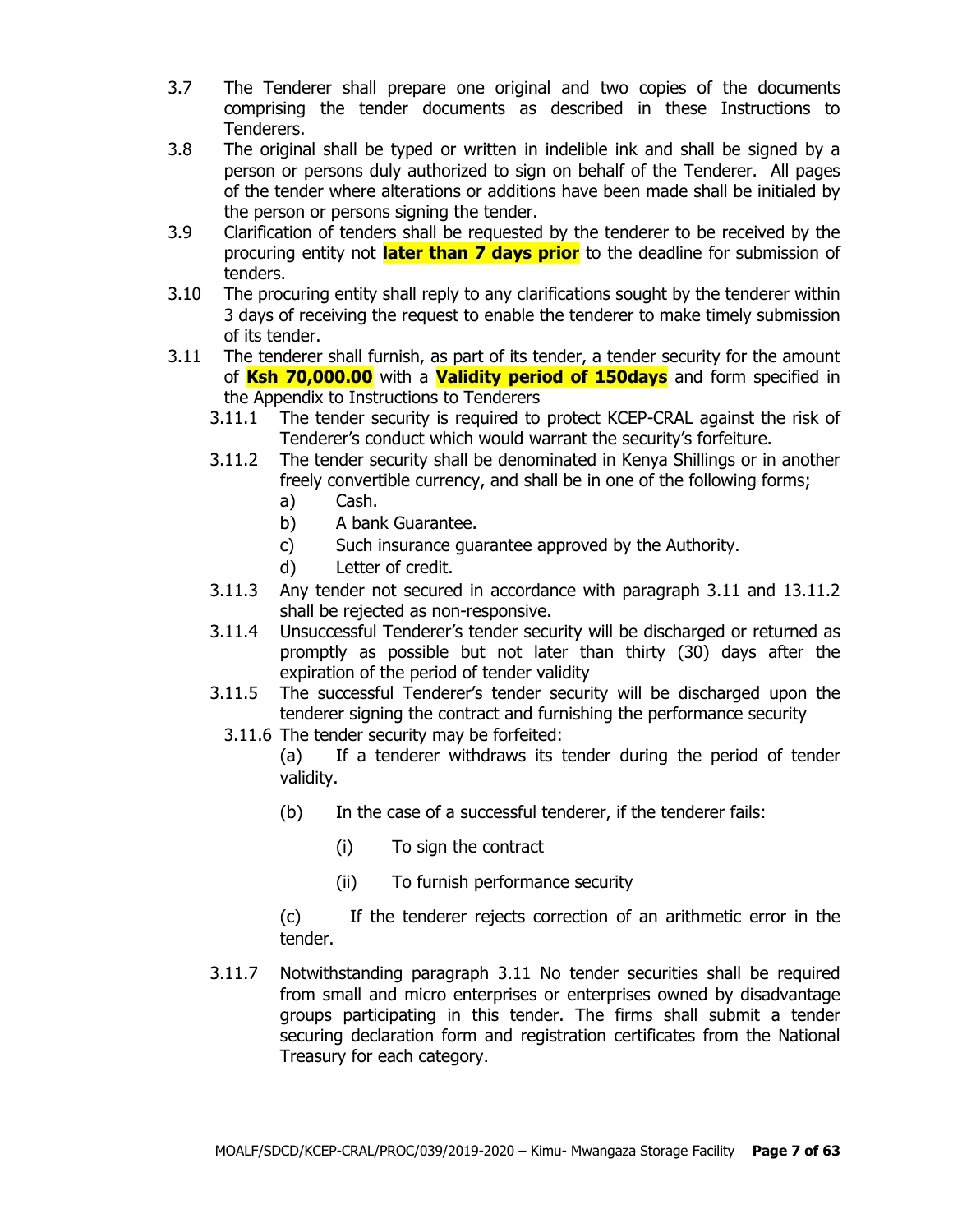## **4. Submission of Tenders**

1.12 The tender duly filled and sealed in an envelope shall be clearly marked "**TENDER FOR REFURBISHMENT AND COMPLETION WORKS FOR KIMU- MWANGAZA STORAGE FACILITY": MOALF-SDCD-KCEP-CRAL-PROC-039-2019- 2020" and addressed and delivered to:**

> **The Principal Secretary, State Department of Agriculture, P.O. Box 30028-00100, Kilimo House, cathedral road, Nairobi Tel: 0770174188 On or before: 31st October 2019 at 10.00am**

- 4.2 Tenders shall be delivered to Kenya Cereals Enhancement Programme-Climate Resilient Agricultural Livelihoods (KCEP-CRAL) at the address specified above not later than the time and date specified in the invitation to tender.
- 4.3 The tenderer shall not submit any alternative offers unless they are specifically required in the tender documents.
- 4.4 Only one tender may be submitted by each tenderer. Any tenderer who fails to comply with this requirement will be disqualified.
- 4.5 Any tender received after the deadline for opening tenders will be returned to the tenderer un-opened.
- 4.6 Kenya Cereals Enhancement Programme-Climate Resilient Agricultural Livelihoods (KCEP-CRAL) may extend the deadline for submission of tenders by issuing an amendment in accordance with sub-clause 2.5 in which case all rights and obligations of Kenya Cereals Enhancement Programme-Climate Resilient Agricultural Livelihoods (KCEP-CRAL) and the Tenderers previously subject to the original deadline will then be subject to the new deadline.

#### **5. Site Visit**

- 5.1 The bidder is informed that pre-tender site visit is mandatory and he/she shall examine the Site of Works and its surroundings and obtain for himself all information that may be necessary for preparing the bid and entering into a contract for refurbishment and completion of the Works. The costs of visiting the site shall be at the bidder's own expense.
- 5.2 The bidder and any of his personnel or agents will be granted permission by the Client to enter its premises and lands for the purpose of such inspection, but only on the express condition that the bidder, its personnel and agents, will release and indemnify the client and its personnel and agents from and against all liability in respect thereof, and will be responsible for personal injury (whether fatal or otherwise), loss of or damage to property and any other loss, damage, costs and expenses however caused, which but for the exercise of such permission would not have arisen
- 5.3 The client will conduct a Site whose attendance is mandatory for all bidders. Failure to attend the site visit by any bidder will lead to disqualification of his /her bid.
- 5.4 The bidders' representatives who are present shall sign a register while the client's representative shall sign the Certificate of Bidder's Visit to Site evidencing bidders' attendance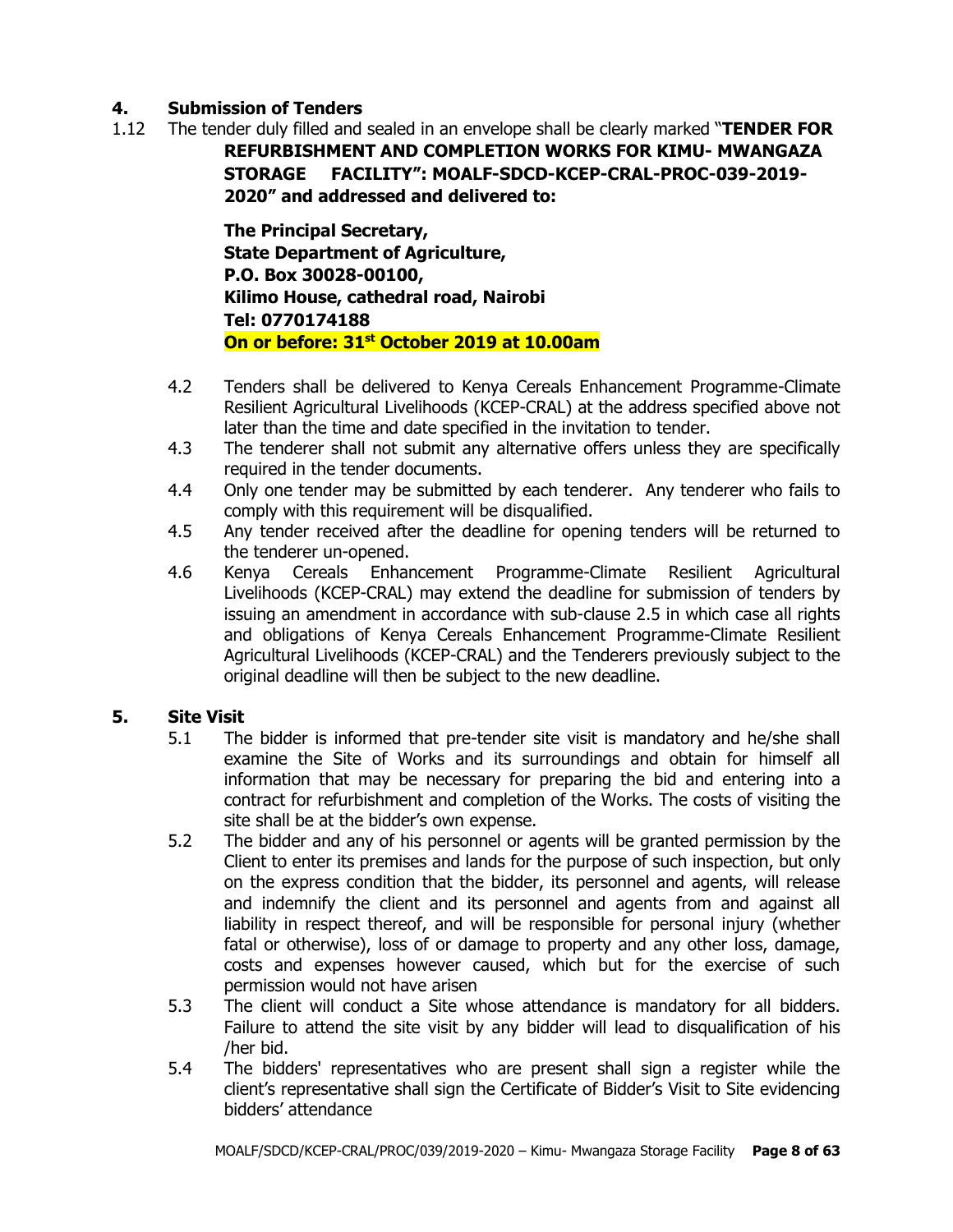## **6. Tender Opening and Evaluation**

- 6.1 The tenders will be opened in the presence of the Tenderers' representatives who choose to attend at the time and in the place specified in the invitation to tender.
- 6.2 The Tenderers' names, the total amount of each tender and such other details as may be considered appropriate, will be announced at the opening by Kenya Cereals Enhancement Programme-Climate Resilient Agricultural Livelihoods (KCEP-CRAL). Minutes of the tender opening, including the information disclosed to those present will also be prepared by the tender opening committee.
- 6.3 Information relating to the examination, clarification, evaluation and comparison of tenders and recommendations for the award of the Contract shall not be disclosed to Tenderers or any other persons not officially concerned with such process until the award to the successful Tenderer has been announced. Any effort by a Tenderer to influence the processing of tenders or award decisions may result in the rejection of their tender.
- 6.4 Tenders determined to be substantially responsive will be checked for any arithmetic errors. Errors will be corrected as follows:
	- (a) where there is a discrepancy between the amount in figures and the amount in words, the amount in words will prevail; and
	- (b) where there is a discrepancy between the unit rate and the line item total resulting from multiplying the unit rate by the quantity, the unit rate as quoted will prevail, unless in the opinion of KCEP-CRAL representative, there is an obvious typographical error, in which case the adjustment will be made to the entry containing that error.
	- (c) In the event of a discrepancy between the tender amount as stated in the Form of Tender and the corrected tender figure in the main summary of the Bill of Quantities/Quotation, the amount as stated in the Form of Tender shall prevail. The tender sum as submitted and read out aloud during the tender opening shall be absolute and final and shall not be subject of correction, adjustment or amendment in any way by any person or entity.
- 6.5 The tender evaluation committee shall evaluate the tender within 30 days of the validity period from the date of opening the tender.

#### 6.6 **Evaluations and Comparison of Tenders**

- 6.6.1 Kenya Cereal Enhancement Programme-Climate Resilient Agricultural Livelihoods Window will evaluate and compare the tenders which have been determined to be substantially responsive.
- 6.6.2 Evaluation shall be conducted in three stages namely; the preliminary/Mandatory Evaluation stage; the technical evaluation stage and Financial Evaluation Stage as shown in the appendix to instructions to tenderers.
- 6.6.3 The Evaluation Criteria shall include the following:
	- 6.6.3.1 General Experience

The Applicant shall be evaluated based on the requirements as specified in the appendix to instructions to tenderers on: -

1) Average annual turnover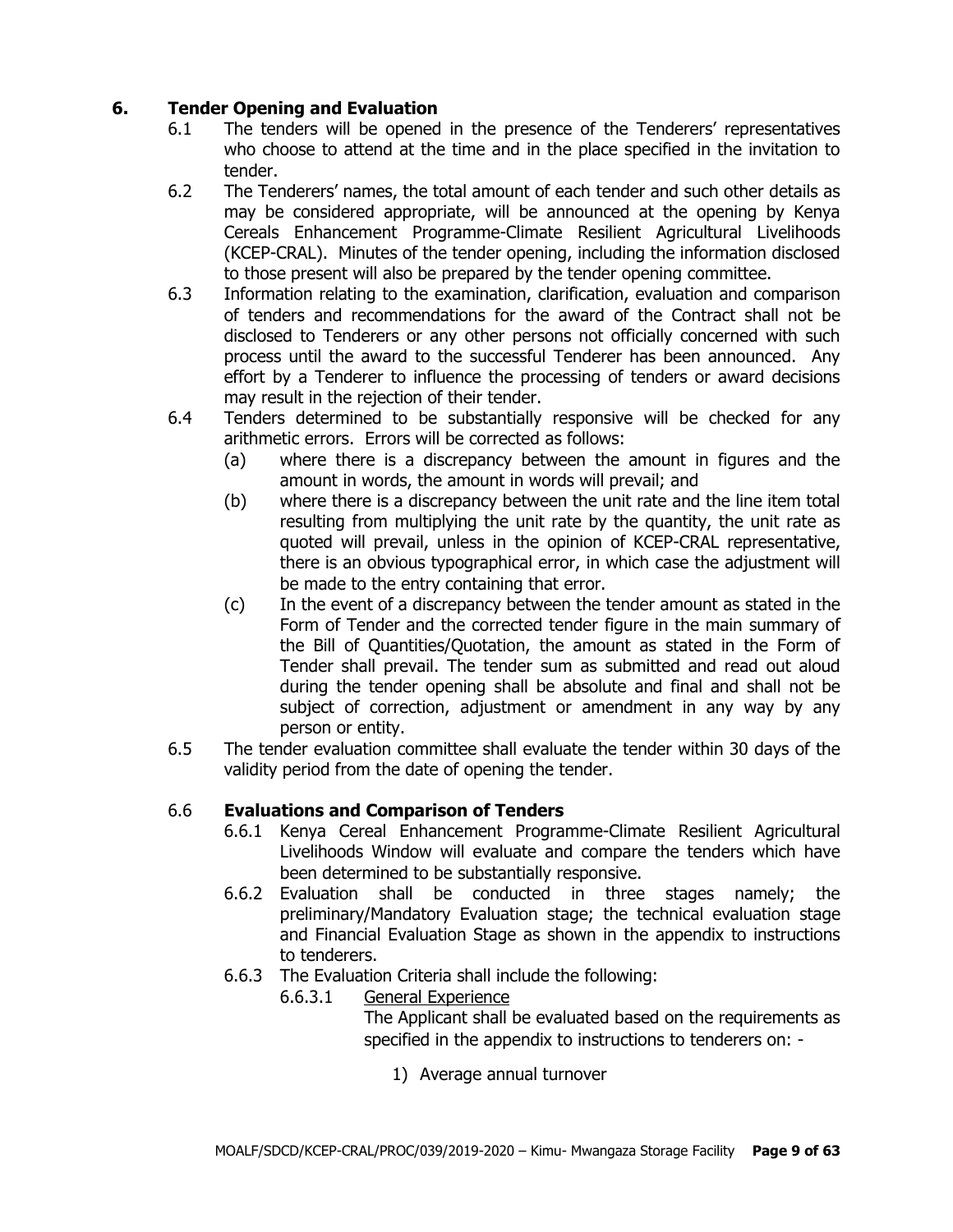- 2) Successful completion as a prime contractor or subcontractor in the execution of at least three rehabilitation/new construction projects of a similar nature and comparable in complexity to the proposed contract within the last three years.
- 6.6.3.2 Personnel Capabilities The Applicant should list down personnel of minimum qualification of Diploma in Building construction or Civil Engineering for Site Agent or supervisor
- 6.6.3.3 Cash flow statement.

The Applicant should demonstrate that he has access to or has available, liquid assets, unencumbered real assets, lines or credit, and other financial means sufficient to meet the construction cash flow for a period of 2 months, estimated at 30% of the estimated tender sum.

6.6.3.4 Balance Sheets.

Signed and stamped financial statements for the last two years should be submitted and must demonstrate the soundness of the Applicant's financial position, availability of working capital and net worth

## 6.6.3.5 Financial position/Ratios.

The applicant's financial information will be assessed in terms of liquidity ratio. Where necessary, the Client may make inquiries with the Applicant's bankers.

6.6.3.6 Financial Evaluation The Client will compare the tenderers' rates with the Engineer's estimates for major items of construction. If some bids are seriously unbalanced or front loaded in relation to the Engineer's estimates for the major items of work to be performed under the contract.

#### **6.6.4** The Award Criteria shall be the **lowest evaluated bidder having met all mandatory and technical requirements.**

- 6.7 Contract price variations **shall not** be allowed for contracts not exceeding one year (12 months)
- 6.8 Where contract price variation is allowed, the valuation shall not exceed 20% of the original contract price.
- 6.9 Price variation requests shall be processed by the procuring entity within 30 days of receiving the request.
- 6.10 To assist in the examination, evaluation, and comparison of tenders, Kenya Cereals Enhancement Programme-Climate Resilient Agricultural Livelihoods (KCEP-CRAL) at his discretion, may request [in writing] any Tenderer for clarification of the tender, including breakdowns of unit rates. The request for clarification and the response shall be in writing or by cable, telex or facsimile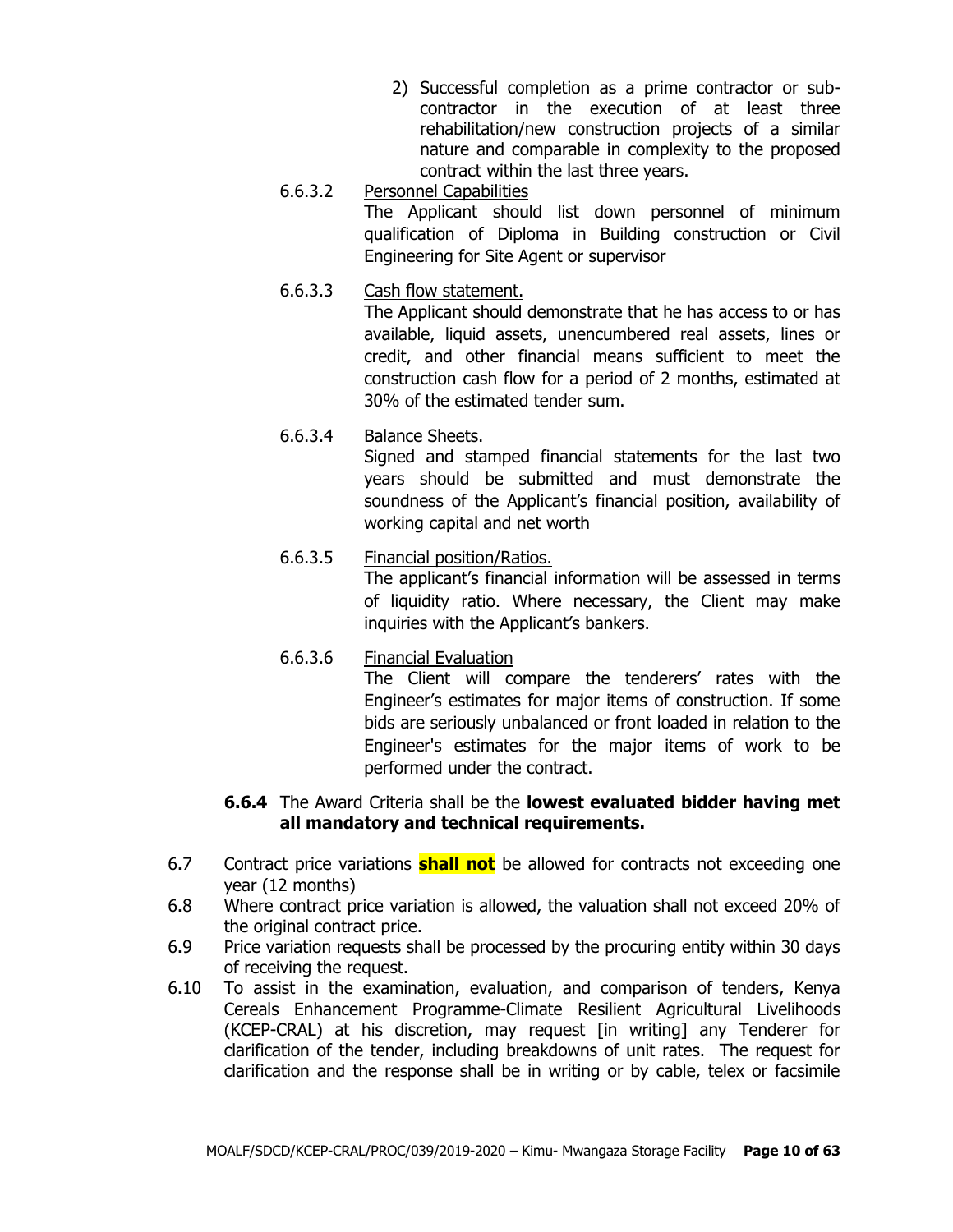but no change in the tender price or substance of the tender shall be sought, offered or permitted.

6.11 The Tenderer shall not influence Kenya Cereals Enhancement Programme-Climate Resilient Agricultural Livelihoods (KCEP-CRAL) on any matter relating to their tender from the time of the tender opening to the time the Contract is awarded. Any effort by the Tenderer to influence Kenya Cereals Enhancement Programme-Climate Resilient Agricultural Livelihoods (KCEP-CRAL) or employees in their decision on tender evaluation, tender comparison or Contract award may result in the rejection of the tender.

#### **7. Award of Contract**

## 7.1 **Post Qualification**

- 7.1.1 Kenya Cereal Enhancement Programme-Climate Resilient Agricultural Livelihoods Window may determine to its satisfaction whether the tenderer that is selected as having submitted the lowest evaluated responsive tender is qualified to perform the contract satisfactorily
- 7.1.2 The determination will consider the tenderer financial and technical capabilities. It will be based upon an examination of the documentary evidence of the tenderers qualifications submitted by the tenderer as well as such other information as Kenya Cereal Enhancement Programme-Climate Resilient Agricultural Livelihoods Window deems necessary and appropriate
- 7.1.3 An affirmative determination will be a prerequisite for award of the contract to the tenderer. A negative determination will result in rejection of the Tenderer's tender, in which event Kenya Cereal Enhancement Programme-Climate Resilient Agricultural Livelihoods Window will proceed to the next lowest evaluated tender to make a similar determination of that Tenderer's capabilities to perform satisfactorily.
- 7.2 The award of the Contract will be made to the Tenderer who has offered the lowest evaluated tender price.
- 7.3 Notwithstanding the provisions of clause 6.1 above, Kenya Cereals Enhancement Programme-Climate Resilient Agricultural Livelihoods (KCEP-CRAL) reserves the right to accept or reject any tender and to cancel the tendering process and reject all tenders at any time prior to the award of Contract without thereby incurring any liability to the affected Tenderer or Tenderers or any obligation to inform the affected Tenderer or Tenderers of the grounds for the action.
- 7.4 The Tenderer whose tender has been accepted will be notified of the award prior to expiration of the tender validity period in writing or by cable, telex or facsimile. This notification (hereinafter and in all Contract, documents called the "Letter of Acceptance") will state the sum [hereinafter and in all Contract, documents called the "Contract Price" which Kenya Cereals Enhancement Programme-Climate Resilient Agricultural Livelihoods (KCEP-CRAL) will pay the Contractor in consideration of the execution, completion, and maintenance of the Works by the Contractor as prescribed by the Contract. The contract shall be formed on the parties signing the contract. At the same time the other tenderers shall be informed that their tenders have not been successful.
- 7.5 The Contract Agreement will incorporate all agreements between Kenya Cereals Enhancement Programme-Climate Resilient Agricultural Livelihoods (KCEP-CRAL) and the successful Tenderer. It will be signed by Kenya Cereals Enhancement Programme-Climate Resilient Agricultural Livelihoods (KCEP-CRAL) and sent to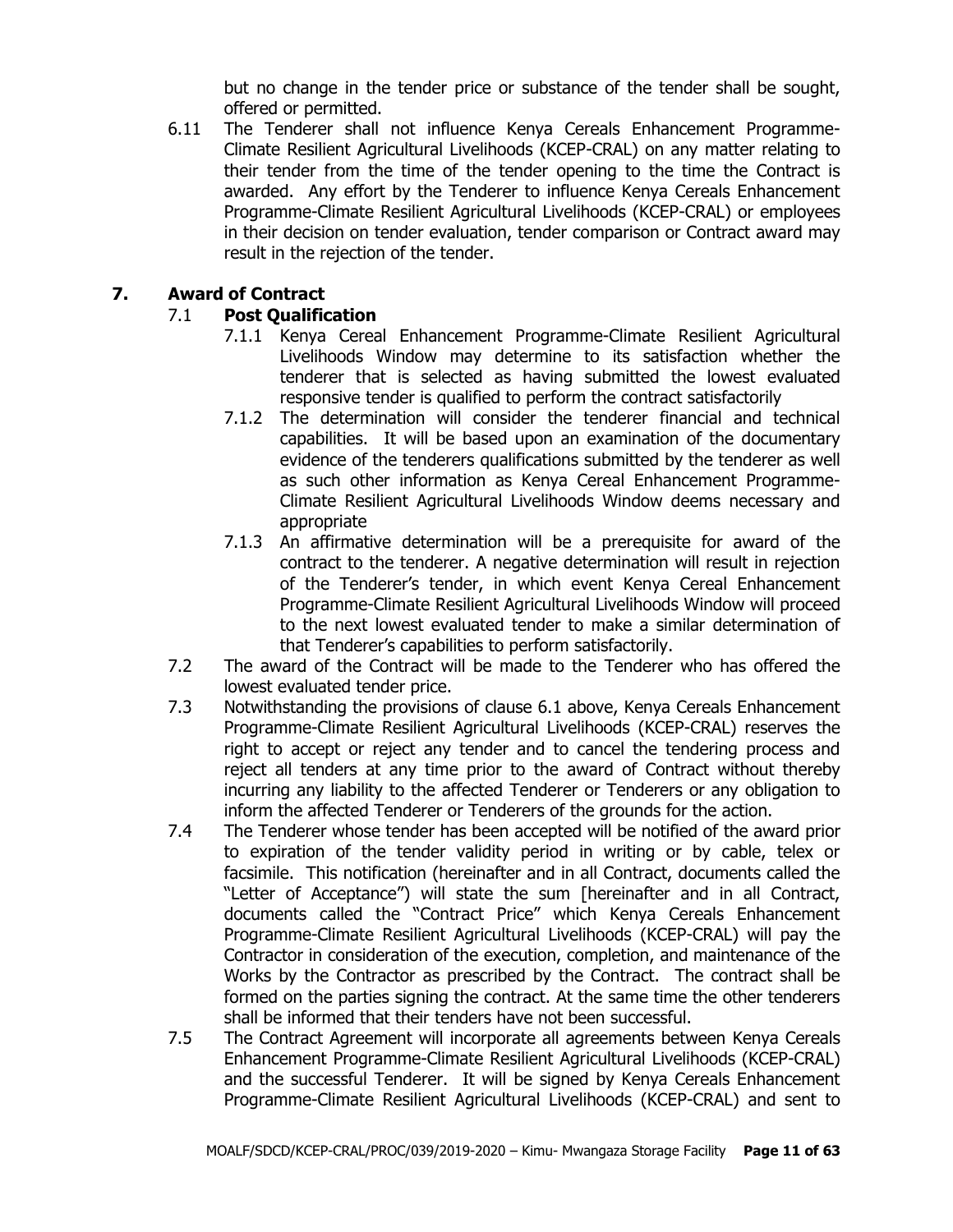the successful Tenderer, within 30 days following the notification of award. Within 30 days of receipt, the successful Tenderer will sign the Agreement and return it to KCEP-CRAL.

- 7.6 **Within 15 days** after receipt of the Letter of Acceptance, the successful Tenderer shall deliver to Kenya Cereals Enhancement Programme-Climate Resilient Agricultural Livelihoods (KCEP-CRAL) a Performance Security amount stipulated in the Appendix to Conditions of Contract.
- 7.7 The parties to the contract shall have it signed within 30 days from the date of notification of contract award unless there is an administrative review request.
- 7.8 The procuring entity may at any time prior to notification of tender award, terminate or cancel procurement proceedings before without entering into a contract provided the provisions in section 63 of the Act are met.
- 7.9 The procuring entity shall give prompt notice of the termination to the tenderers and on request give its reasons for termination within 14 days of receiving the request from any tenderer.

#### **8. Corrupt and fraudulent practices**

- 8.1 The procuring entity requires that the tenderer observes the highest standard of ethics during the procurement process and execution of the contract. A tenderer shall sign a declaration that he has not and will not be involved in corrupt and fraudulent practices.
- 8.2 The procuring entity will reject a tender if it determines that the tenderer recommended for award has engaged in corrupt and fraudulent practices in competing for the contract in question.
- 8.3 Further a tenderer who is found to have indulged in corrupt and fraudulent practices risks being debarred from participating in public procurement in Kenya.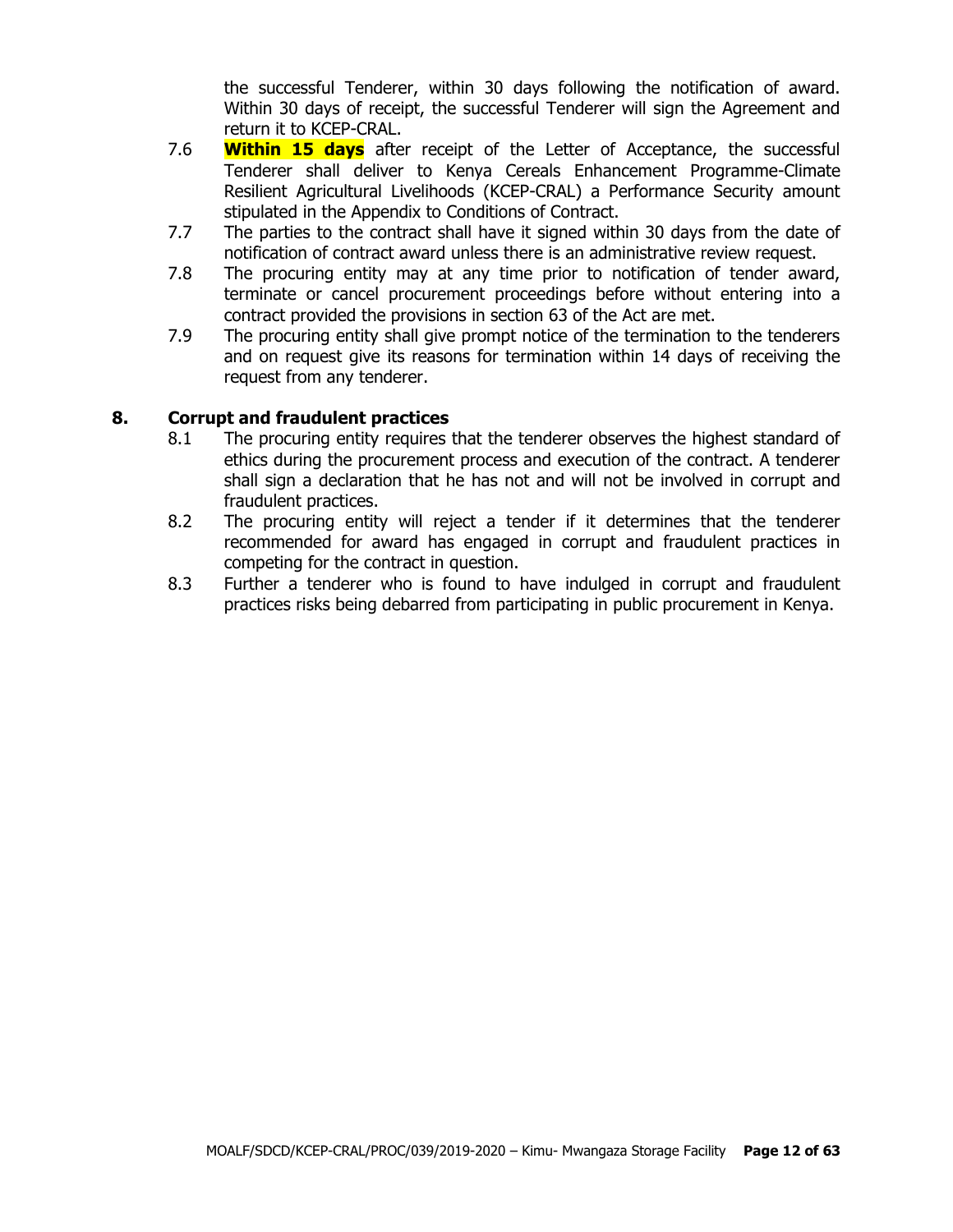## **APPENDIX TO INSTRUCTIONS TO TENDERERS**

The following information regarding the particulars of the tender shall complement, supplement or amend the provisions of the instructions to tenderers. Wherever there is a conflict between the provision of the instructions to tenderers and the provisions of the appendix, the provisions of the appendix herein shall prevail over those of the instructions to tenderers

| <b>INSTRUCTIONS</b>                        | <b>PARTICULARS OF APPENDIX TO INSTRUCTIONS TO TENDERS</b>                                                                                        |  |  |  |  |  |
|--------------------------------------------|--------------------------------------------------------------------------------------------------------------------------------------------------|--|--|--|--|--|
| <b>TENDERERS</b><br>TΟ<br><b>REFERENCE</b> |                                                                                                                                                  |  |  |  |  |  |
| <b>ITT 1.1</b>                             | The invitation is open to all eligible, qualified and competent bidders registered with                                                          |  |  |  |  |  |
|                                            | the National Construction Authority in Category 5, 6,7 and 8 for building works                                                                  |  |  |  |  |  |
| <b>ITT 1.6</b>                             | The document shall be downloaded <b>FREE OF CHARGE</b> from the Ministry's website:                                                              |  |  |  |  |  |
|                                            | under "tender" links or from the Programme Website<br>www.kilimo.go.ke                                                                           |  |  |  |  |  |
| <b>ITT 2.3</b>                             | www.kcepcral.go.ke<br>Tender Clarifications shall be addressed to:                                                                               |  |  |  |  |  |
|                                            | The Programme Coordinator,                                                                                                                       |  |  |  |  |  |
|                                            | <b>KCEP-CRAL Programme</b>                                                                                                                       |  |  |  |  |  |
|                                            | P.O. BOX 30028-00100, Nairobi, Kenya                                                                                                             |  |  |  |  |  |
|                                            | Email: tenders.kcepcralprogramme@gmail.com                                                                                                       |  |  |  |  |  |
|                                            |                                                                                                                                                  |  |  |  |  |  |
| <b>ITT 2.4</b>                             | The original and two copies of the tender must be delivered to and dropped in the                                                                |  |  |  |  |  |
|                                            | tender box situated at the reception of MOALF Ground floor Kilimo                                                                                |  |  |  |  |  |
|                                            | house, Cathedral Road. so as to reach the below address clearly marked<br>TENDER FOR REFURBISHMENT AND COMPLETION WORKS FOR KIMU-                |  |  |  |  |  |
|                                            | FACILITY": MOALF-SDCD-KCEP-CRAL-PROC-<br><b>MWANGAZA STORAGE</b>                                                                                 |  |  |  |  |  |
|                                            | 039-2019-2020"                                                                                                                                   |  |  |  |  |  |
|                                            |                                                                                                                                                  |  |  |  |  |  |
|                                            | The Principal Secretary,<br>State Department of Agriculture,                                                                                     |  |  |  |  |  |
|                                            | P.O. Box 30028-00100,                                                                                                                            |  |  |  |  |  |
|                                            | Kilimo House, cathedral road, Nairobi                                                                                                            |  |  |  |  |  |
|                                            | Tel: 0770174188                                                                                                                                  |  |  |  |  |  |
|                                            | On or before: 31st October 2019 at 10.00am                                                                                                       |  |  |  |  |  |
|                                            | Bulky Tenders shall be received, stamped and recorded in the Supply Chain                                                                        |  |  |  |  |  |
|                                            | Management Office on 4th Floor on or before the above date and time                                                                              |  |  |  |  |  |
| <b>ITT 3.6</b>                             | Tenders shall remain valid for a period of one hundred and twenty (120) days from                                                                |  |  |  |  |  |
|                                            | the date of submission                                                                                                                           |  |  |  |  |  |
| <b>ITT 3.11</b>                            | The tenderer shall furnish, as part of its tender, a <b>tender security</b> for the amount<br>of Ksh 70,000.00 with a Validity period of 150days |  |  |  |  |  |
| <b>ITT 5.1</b>                             | There shall be a mandatory site visit that will be conducted on 17 <sup>th</sup> October 2019                                                    |  |  |  |  |  |
|                                            | at 10.30am at Kimu-Mwangaza store located in Mwingi North sub County of Kitui                                                                    |  |  |  |  |  |
|                                            | County. The site is approximately 64 kms from Mwingi town. The storage facility is                                                               |  |  |  |  |  |
|                                            | owned by farmers in the area through Kimu-Mwangaza self-help group.                                                                              |  |  |  |  |  |
|                                            | Bidders must Attend the pre-bid meeting/visit                                                                                                    |  |  |  |  |  |
|                                            | <b>Bidders must sign the attendance register</b>                                                                                                 |  |  |  |  |  |
|                                            | Certificate must be signed by the employers representative                                                                                       |  |  |  |  |  |
| <b>ITT 6.1</b>                             | Tenders will be opened on 31 <sup>st</sup> October 2019 at 10.00am. In the presence of                                                           |  |  |  |  |  |
|                                            | the bidders' Representatives who choose to attend at boardroom on 7th floor, Kilimo                                                              |  |  |  |  |  |
|                                            | House.                                                                                                                                           |  |  |  |  |  |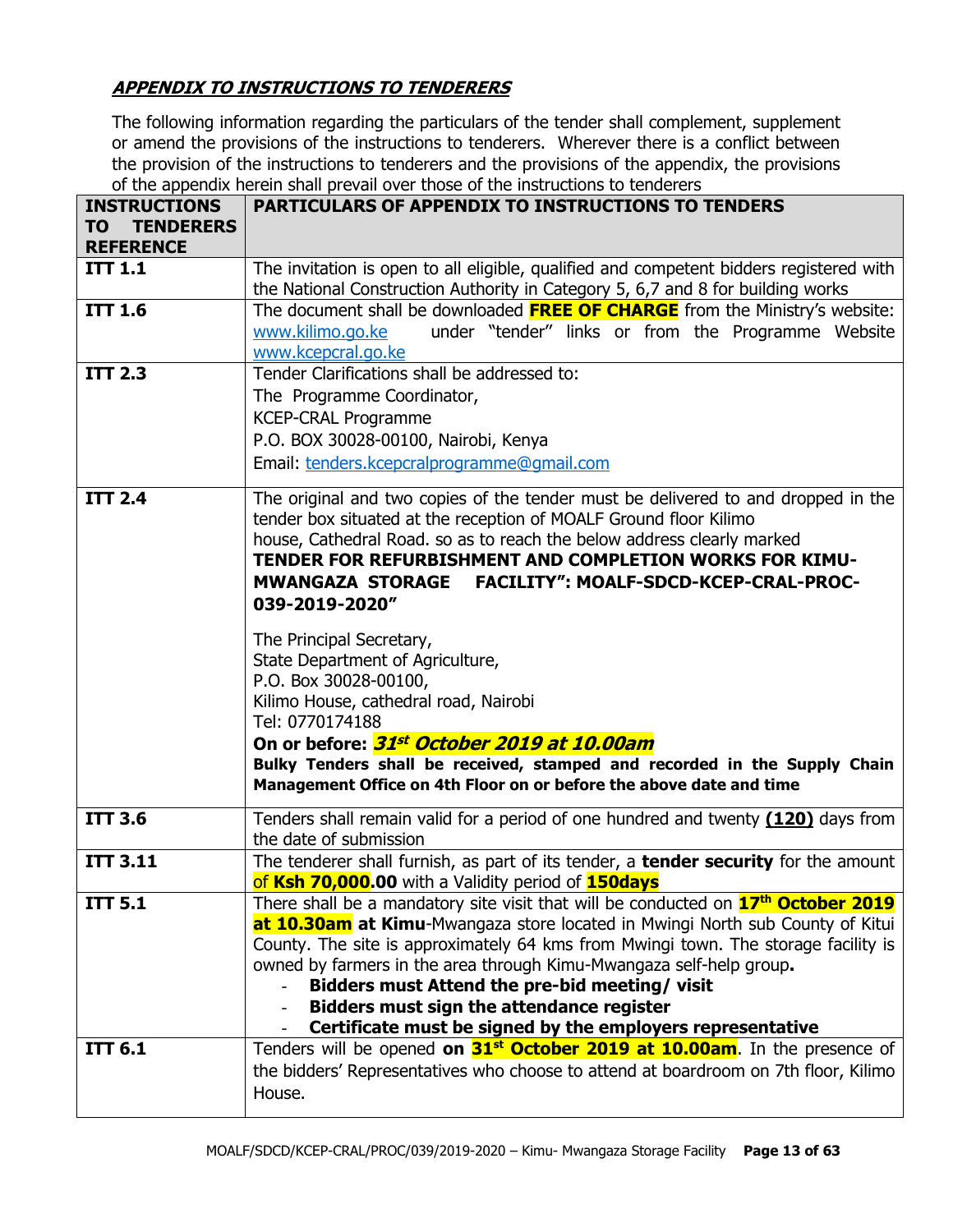| <b>ITT 5.6.2</b><br># | <b>Evaluation Criteria</b>                                                                                                                                                                                                                                                                                                                                                                                                                                                                                                                                                                                                                                                                                                                                                                                                                                                                                                                                                                                                                                                                                                                                                                                                                                                                                                                                                                                                                                                                                                                                                                                                                                                                                                                                                                                                                                                                              |                  |  |  |  |
|-----------------------|---------------------------------------------------------------------------------------------------------------------------------------------------------------------------------------------------------------------------------------------------------------------------------------------------------------------------------------------------------------------------------------------------------------------------------------------------------------------------------------------------------------------------------------------------------------------------------------------------------------------------------------------------------------------------------------------------------------------------------------------------------------------------------------------------------------------------------------------------------------------------------------------------------------------------------------------------------------------------------------------------------------------------------------------------------------------------------------------------------------------------------------------------------------------------------------------------------------------------------------------------------------------------------------------------------------------------------------------------------------------------------------------------------------------------------------------------------------------------------------------------------------------------------------------------------------------------------------------------------------------------------------------------------------------------------------------------------------------------------------------------------------------------------------------------------------------------------------------------------------------------------------------------------|------------------|--|--|--|
| 1.                    | <b>Mandatory Evaluation Criteria: -</b>                                                                                                                                                                                                                                                                                                                                                                                                                                                                                                                                                                                                                                                                                                                                                                                                                                                                                                                                                                                                                                                                                                                                                                                                                                                                                                                                                                                                                                                                                                                                                                                                                                                                                                                                                                                                                                                                 | <b>Mandatory</b> |  |  |  |
|                       | Stage One: Mandatory / Preliminary Evaluation:                                                                                                                                                                                                                                                                                                                                                                                                                                                                                                                                                                                                                                                                                                                                                                                                                                                                                                                                                                                                                                                                                                                                                                                                                                                                                                                                                                                                                                                                                                                                                                                                                                                                                                                                                                                                                                                          | (Yes/NO)         |  |  |  |
|                       | 1) <b>Certified Copy</b> of Certificate of Incorporation.<br>2) Certified Copy of Registration Certificate with the<br>National Construction Authority (NCA) in Category<br>5, 6,7 and 8 for building works<br>3) Certified Copy Valid NCA practicing license<br>4) Certified Copy of Copy of Valid Tax Compliance<br>Certificate (will be verified on the KRA TCC Checker<br>5) Certified Copy of Valid business permit (trade<br>license)<br>6) Certified Copy of CR12 Form with copies of<br>identification of directors attached<br>business<br>7) Duly filled,<br>signed and<br>stamped<br>questionnaire form in all sections<br>8) Duly filled and Signed Form of Tender<br>9) Tender Security of Ksh 70,000.00<br>10) Mandatory Site Visit attendance certificate<br>$\downarrow$ Representatives of the Programme shall<br>be<br>available to meet the intending tenderers at the<br>Site. Tenderers must provide their own transport.<br>$\downarrow$ The representatives <b>will not</b> be available at any<br>other time for site inspection visits. Each tenderer<br>shall complete the Certificate of Tenderer's Visit to<br>the Site at the time of the organized site visit.<br>$\downarrow$ Non- attendance of the Mandatory site and<br>Pre-tender meeting visit will<br>lead<br>to<br>automatic disqualification of a Tenderer.<br>The Following Instructions shall also be<br><b>Mandatory</b><br>Director (s) bidding under different companies for<br>the same tender shall be disqualified<br>Director (s) bidding under different companies<br>should not participate in more than two (2) tenders<br>under the published tender notice<br>Only those bidders registered in the Category as<br>indicated in the tender document shall bid for the<br>respective tenders<br>Bidders with Ongoing / Incomplete works projects<br>with KCEP-CRAL Programme are not eligible to bid |                  |  |  |  |
|                       | and shall be disqualified<br>Bidders shall ensure that the submitted bid is a<br>well-organized bid document, with a reference<br>table of contents including all the attachments in                                                                                                                                                                                                                                                                                                                                                                                                                                                                                                                                                                                                                                                                                                                                                                                                                                                                                                                                                                                                                                                                                                                                                                                                                                                                                                                                                                                                                                                                                                                                                                                                                                                                                                                    |                  |  |  |  |
|                       | the bid.<br>All items must be submitted to proceed to the next                                                                                                                                                                                                                                                                                                                                                                                                                                                                                                                                                                                                                                                                                                                                                                                                                                                                                                                                                                                                                                                                                                                                                                                                                                                                                                                                                                                                                                                                                                                                                                                                                                                                                                                                                                                                                                          |                  |  |  |  |
|                       | stage.                                                                                                                                                                                                                                                                                                                                                                                                                                                                                                                                                                                                                                                                                                                                                                                                                                                                                                                                                                                                                                                                                                                                                                                                                                                                                                                                                                                                                                                                                                                                                                                                                                                                                                                                                                                                                                                                                                  |                  |  |  |  |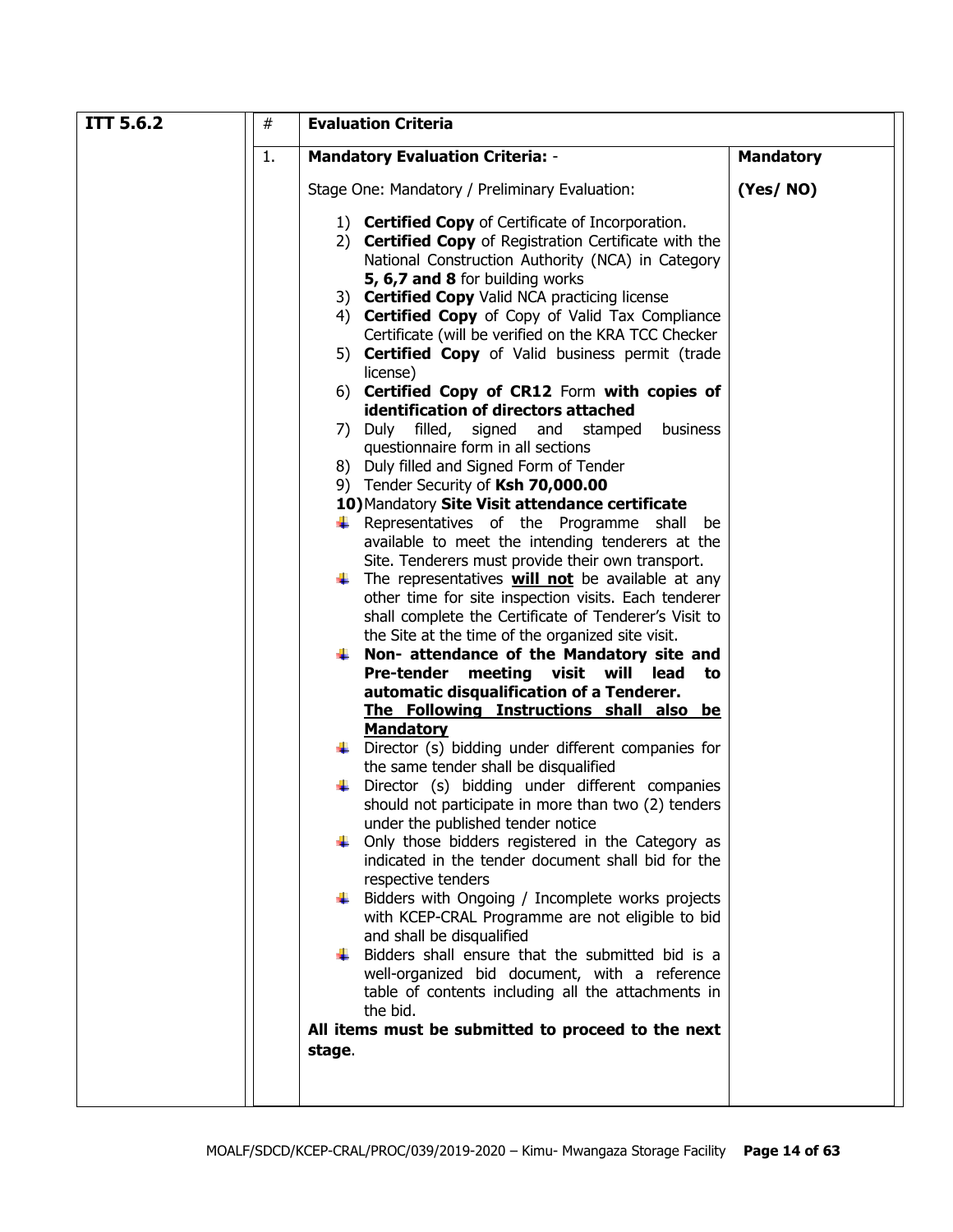| 2.  | <b>Technical Evaluation</b>                                                                                                                                                                                                                                                                                                                                                                                                                                                                                                                                                                                                                                                                                                                                                                                                                                                                                                                                                                                                                                                                                                                   | Pass/Fail |
|-----|-----------------------------------------------------------------------------------------------------------------------------------------------------------------------------------------------------------------------------------------------------------------------------------------------------------------------------------------------------------------------------------------------------------------------------------------------------------------------------------------------------------------------------------------------------------------------------------------------------------------------------------------------------------------------------------------------------------------------------------------------------------------------------------------------------------------------------------------------------------------------------------------------------------------------------------------------------------------------------------------------------------------------------------------------------------------------------------------------------------------------------------------------|-----------|
| (a) | 1. Provide evidence of successful completion as a<br>prime contractor or sub-contractor in the execution<br>of at least three building works projects for<br>rehabilitation or new construction projects of a<br>similar nature and comparable in complexity to the<br>proposed contract within the last three years for<br>which at least two must be in Kenya. (Attach<br>Completion Certificates or a copy of the contract<br>agreement and or letter of recommendation giving<br>details of the contract, value, contact person and<br>period of contract)<br>Note: Bidders should use the format provided in<br>the standard form i.e. schedule of completed<br>road works in the last three years                                                                                                                                                                                                                                                                                                                                                                                                                                       |           |
|     | 2. Provide a schedule of works clearly indicating the<br>sequence of works to be carried out<br>3. Provide Evidence that the construction firm is<br>equipped with skilled personnel that includes:<br>1. The Site Agent should have a minimum of a<br>diploma<br>building<br>construction,<br>in<br><b>CIVII</b><br>engineering or construction management and<br>related field and other related fields while the<br>Foreman should have a minimum of certificate<br>in construction management or related fields :<br>Must Attach copies of Qualification<br>attained and CV-<br>2. Equipment, Machinery and Vehicles necessary<br>for the rehabilitation and construction works<br>3.<br>The bidder should list down, the plants and<br>equipment that are in his ownership and the<br>ones proposed for hire which should be<br>suitable for executing contract works. -<br>Applicants must attaché evidence of ownership<br>or hiring arrangements.<br>(Certified copies of log books for Ownership of<br>Machines and Equipment. Those hiring MUST<br>provide certified copies of Lease Agreement<br>and certified copies of Logbooks) |           |
| (b) | <b>Qualification Criteria:</b>                                                                                                                                                                                                                                                                                                                                                                                                                                                                                                                                                                                                                                                                                                                                                                                                                                                                                                                                                                                                                                                                                                                |           |
|     | Qualification will be based on meeting all of the above<br>technical criteria and the Applicant's general and particular<br>experience, personnel and equipment capabilities as well as<br>financial position. The Employer reserves the right to waive<br>minor deviations, if they do not materially affect the<br>capacity of an applicant to perform the contract.<br>Subcontractor's experience and resources shall not be<br>taken into account in determining the Applicant's<br>compliance with qualifying criteria.                                                                                                                                                                                                                                                                                                                                                                                                                                                                                                                                                                                                                  |           |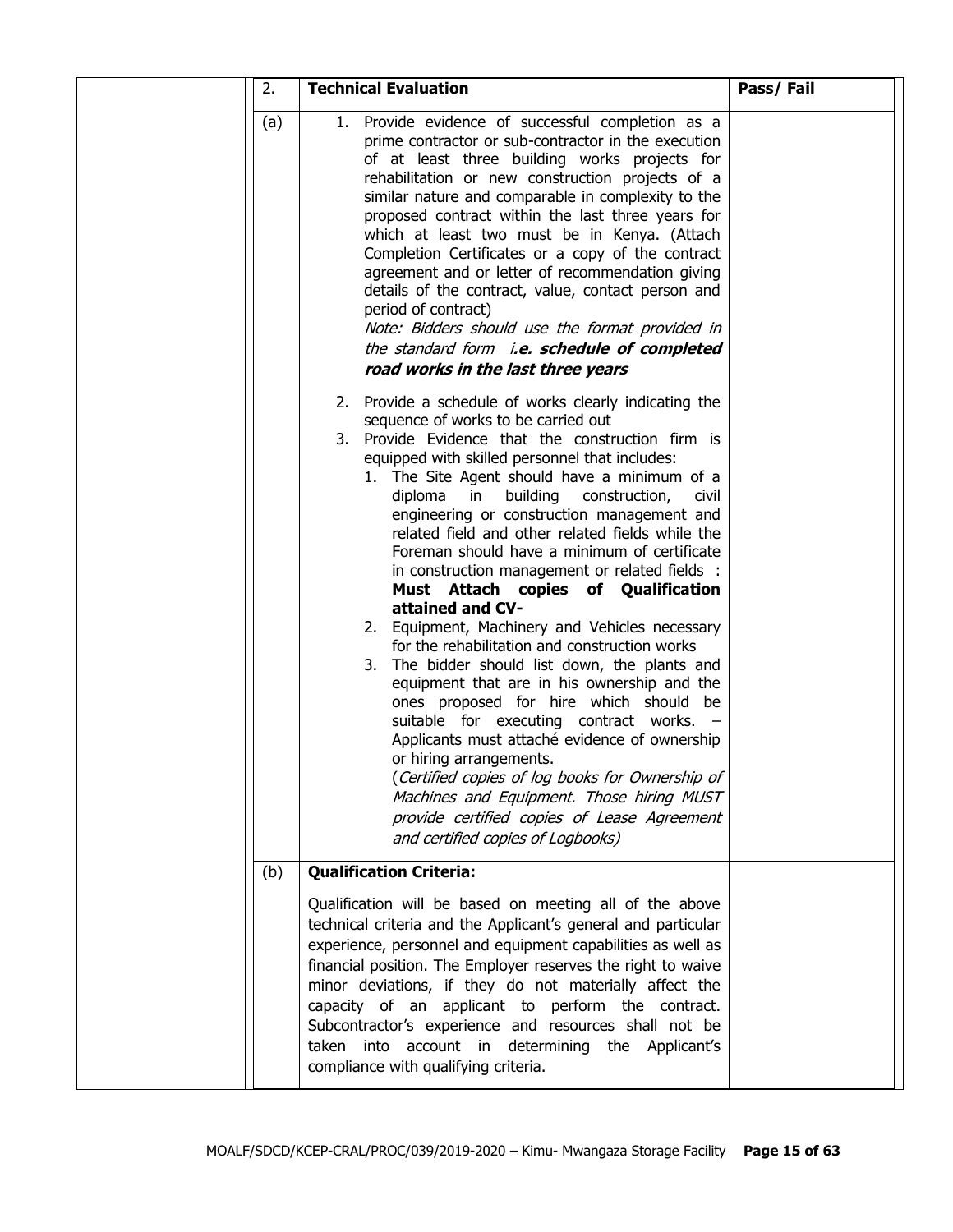|                                 |    | The following shall be considered during post qualification:                                                                                                                                                                                                                                                                                                                                                                                                                                                                                                                                                                                                                                                                                                                                                                                                                                                                                                                                                                                                                                                                                                                                                                                                                        |  |
|---------------------------------|----|-------------------------------------------------------------------------------------------------------------------------------------------------------------------------------------------------------------------------------------------------------------------------------------------------------------------------------------------------------------------------------------------------------------------------------------------------------------------------------------------------------------------------------------------------------------------------------------------------------------------------------------------------------------------------------------------------------------------------------------------------------------------------------------------------------------------------------------------------------------------------------------------------------------------------------------------------------------------------------------------------------------------------------------------------------------------------------------------------------------------------------------------------------------------------------------------------------------------------------------------------------------------------------------|--|
|                                 |    | 1. General Experience.<br>The Applicant shall demonstrate Evidence of previous<br>works done in the last three years with an annual<br>turnover of <b>Ksh 12,000,000.00</b><br>as Building<br>contractor, management contractor or subcontractor<br>2. Cash flow statement<br>The Applicant should demonstrate that he has access to or<br>has available, liquid assets, unencumbered real assets, lines<br>of credit, and other financial means sufficient to meet the<br>rehabilitation / construction <b>cash flow for a period of 3</b><br>months, estimated at 50% of the estimated tender<br><b>sum</b>                                                                                                                                                                                                                                                                                                                                                                                                                                                                                                                                                                                                                                                                       |  |
|                                 | 3. | <b>Financial Evaluation</b>                                                                                                                                                                                                                                                                                                                                                                                                                                                                                                                                                                                                                                                                                                                                                                                                                                                                                                                                                                                                                                                                                                                                                                                                                                                         |  |
| of                              |    | 1. Award shall be done on the lowest evaluated total<br>bid<br>The bidder with the lowest evaluated financial bid<br>2.<br>will be recommended for the award of the contract<br>for the works<br>3. If there is a tie on the lowest evaluated quoted<br>sum price, The successful bidder that<br>shall<br>demonstrate the highest number of completed<br>works<br>4. In case of discrepancy between unit price and total<br>in the price schedules/ BOQ, the unit price shall<br>prevail.<br>5. A person shall not be disqualified on the basis that<br>a bidder quoted above or below a certain<br>percentage of engineers estimate<br>6. To enhance Equity, Bidders shall only be awarded a<br>maximum of two (2) tenders under this tender<br>notice.<br>7. Any form of Canvassing will lead to disqualification<br>Bidders are encouraged to avoid front-loading for<br>the major items of work to be performed under the<br>contract. The Employer may require the bidder to<br>produce detailed price analyses for any or all items<br>in the Bill of Quantities to demonstrate the internal<br>consistency of those prices with the construction<br>methods and schedule proposed.<br><b>Clause 82:</b> There shall be no correction of errors. The tender sum submitted and |  |
| <b>Opening</b><br><b>Tender</b> |    | read out during the tender opening shall be absolute and final and shall not be<br>subject of correction, adjustment or amendment in any way by any person or entity.                                                                                                                                                                                                                                                                                                                                                                                                                                                                                                                                                                                                                                                                                                                                                                                                                                                                                                                                                                                                                                                                                                               |  |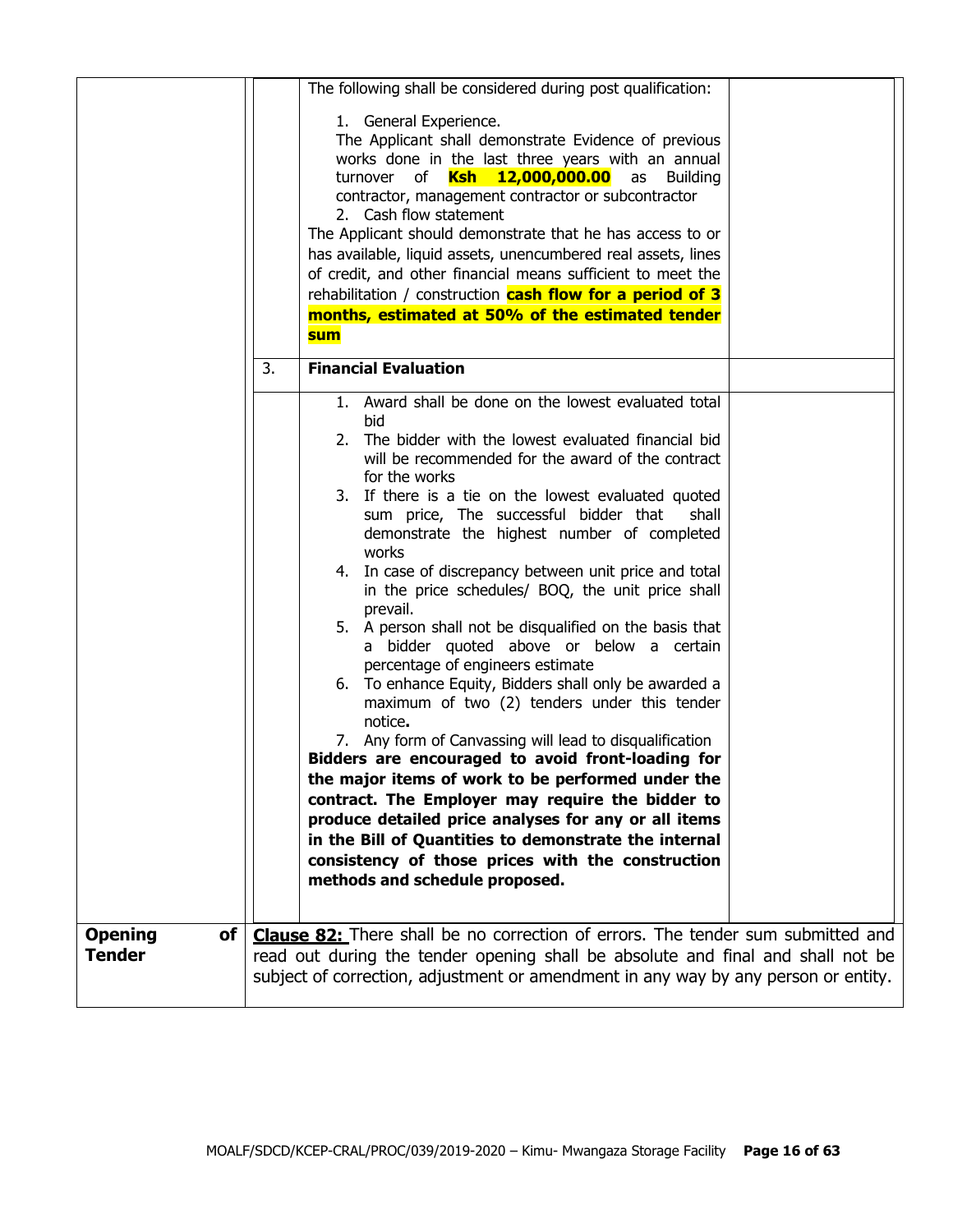## **SECTION III: CONDITIONS OF CONTRACT**

| $\mathbf 1$ . |                                              | 18 |
|---------------|----------------------------------------------|----|
| 2.            |                                              | 19 |
| 3.            | EMPLOYER'S REPRESENTATIVE'S DECISIONS        | 19 |
|               | WORKS, LANGUAGE AND LAW OF CONTRACT          | 19 |
| 4.            | SAFETY, TEMPORARY WORKS AND DISCOVERIES      | 20 |
| 5.            | WORK PROGRAM AND SUB-CONTRACTING             | 20 |
| 6.            |                                              | 20 |
| 7.            |                                              | 20 |
| 8.            |                                              | 20 |
| ۹.            |                                              | 21 |
|               |                                              | 21 |
|               | 11. BILLS OF QUANTITIES/SCHEDULE OF RATES    | 22 |
|               |                                              | 22 |
|               | 13. PAYMENT CERTIFICATES AND FINAL ACCOUNT   | 23 |
|               |                                              | 24 |
|               |                                              | 24 |
|               |                                              | 25 |
|               |                                              | 26 |
|               |                                              | 27 |
|               | 19. CORRUPT GIFTS AND PAYMENTS OF COMMISSION | 27 |
|               |                                              | 28 |
|               |                                              | 29 |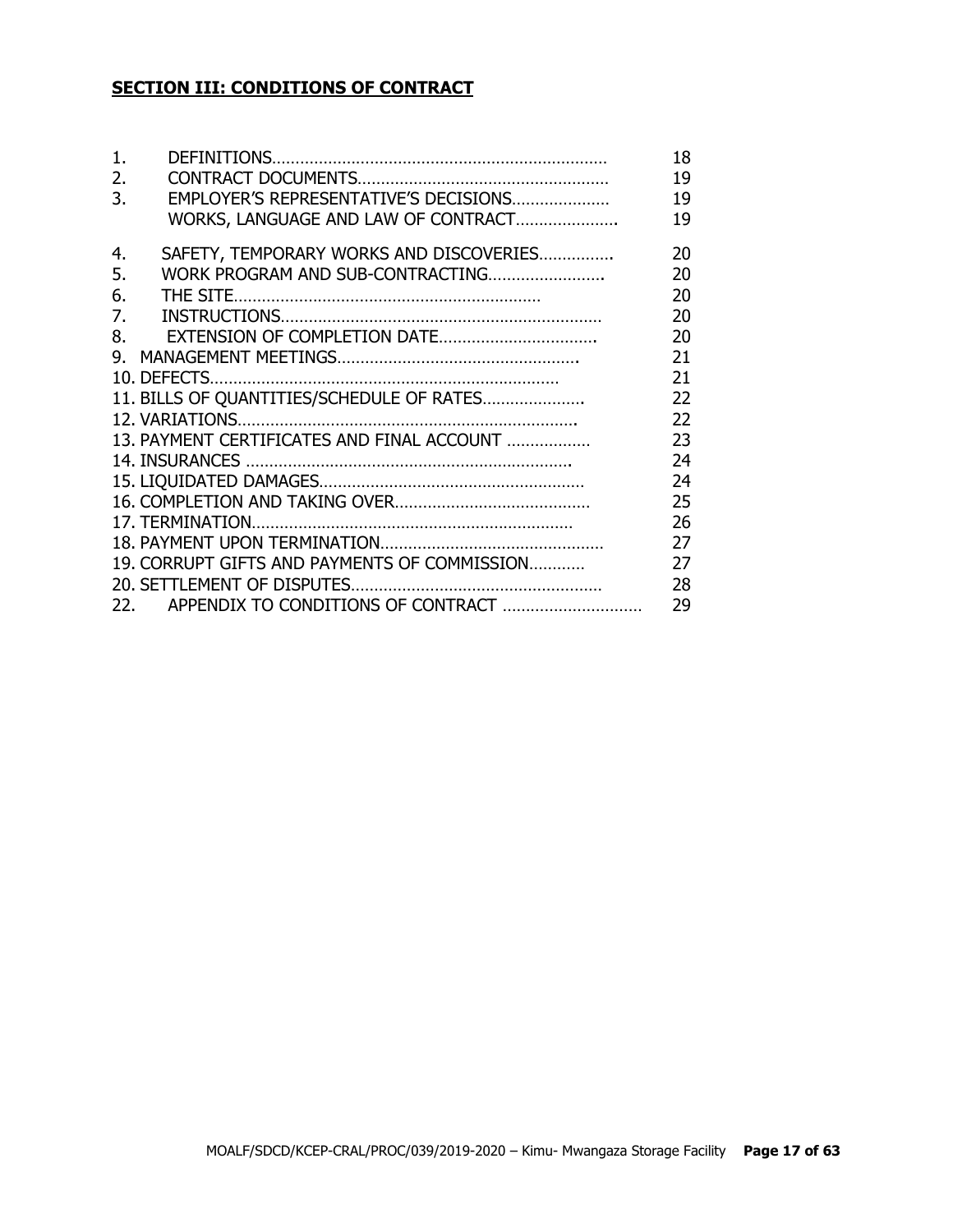#### **SECTION III - CONDITIONS OF CONTRACT**

#### **1. Definitions**

1.1 In this Contract, except where context otherwise requires, the following terms shall be interpreted as indicated;

**"Bills of Quantities" means** the priced and completed Bill of Quantities forming part of the tender.

**"Schedule of Rates"** means the priced Schedule of Rates forming part of the tender.

**"The Completion Date" means** the date of completion of the Works as certified by the Employer's Representative.

**"The Contract"** means the agreement entered into by Kenya Cereals Enhancement Programme-Climate Resilient Agricultural Livelihoods (KCEP-CRAL) and the Contractor as recorded in the Agreement Form and signed by the parties.

**"The Contractor" refers** to the person or corporate body whose tender to carry out the Works has been accepted by the Employer.

**"The Contractor's Tender"** is the completed tendering document submitted by the Contractor to the Employer.

**"The Contract Price" is** the price stated in the Letter of Acceptance.

**"Days" are** calendar days; **"Months"** are calendar months.

**"A Defect"** is any part of the Works not completed in accordance with the Contract.

**"The Defects Liability Certificate" is** the certificate issued by Employer's Representative upon correction of defects by the Contractor.

**"The Defects Liability Period" is** the period named in the Appendix to Conditions of Contract and calculated from the Completion Date.

**"Drawings" include** calculations and other information provided or approved by the Employer's Representative for the execution of the Contract.

**"Employer" is** KCEP-CRAL and is the party who employs the Contractor to carry out the Works.

**"Equipment" is** the Contractor's machinery and vehicles brought temporarily to the Site for the execution of the Works.

**"Site" means** the place or places where the permanent Works are to be carried out including workshops where the same is being prepared.

**"Materials" are** all supplies, including consumables, used by the Contractor for incorporation in the Works.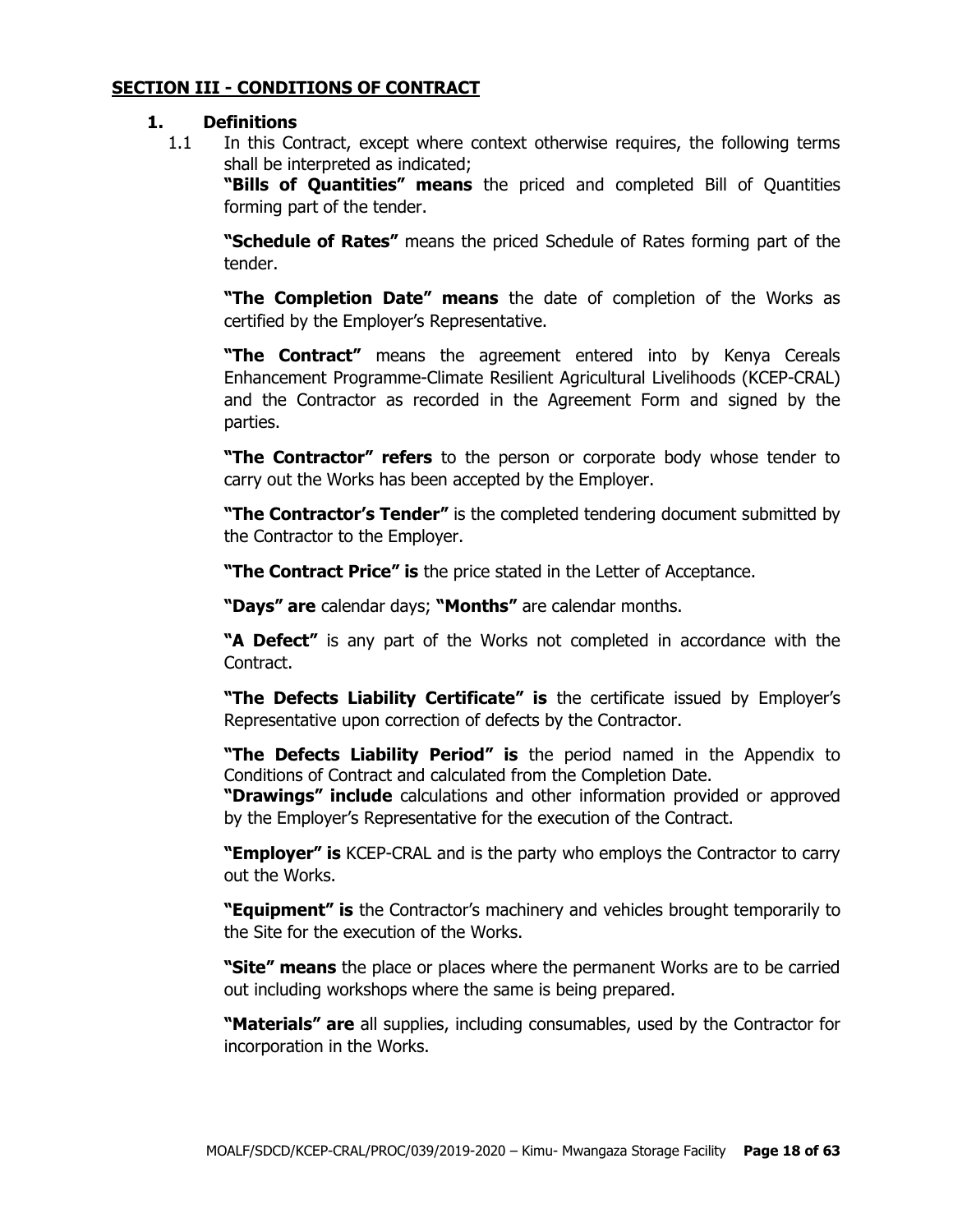**"Employer's Representative" is** the person appointed by Kenya Cereals Enhancement Programme-Climate Resilient Agricultural Livelihoods (KCEP-CRAL) and notified to the Contractor for the purpose of supervision of the Works.

**"Specification" means** the Specification of the Works included in the Contract.

**"Start Date" is** the date when the Contractor shall commence execution of the Works.

**"A Subcontractor" is** a person or corporate body who has a Contract with the Contractor to carry out a part of the Work in the Contract, which includes Work on the Site.

**"Temporary works" are** works designed, constructed, installed, and removed by the Contractor which are needed for construction or installation of the Works.

**"A Variation" is** an instruction given by the Employer's Representative which varies the Works.

**"The Works" are** what the Contract requires the Contractor to construct, install, and turnover to the Employer.

## **2. Contract Documents**

- 2.1 The following documents shall constitute the Contract documents and shall be interpreted in the following order of priority;
	- (1) Agreement,
	- (2) Letter of Acceptance,
	- (3) Contractor's Tender,
	- (4) Conditions of Contract,
	- (5) Specifications,
	- (6) Drawings,
	- (7) Bills of Quantities or Schedule of Rates

## **3. Employer's Representative's Decisions**

3.1 Except where otherwise specifically stated, the Employer's Representative will decide contractual matters between KCEP-CRAL and the Contractor in the role representing the Employer.

#### **4. Works, Language and Law of Contract**

- 4.1 The Contractor shall construct and install the Works in accordance with the Contract documents. The Works may commence on the Start Date and shall be carried out in accordance with the Program submitted by the Contractor, as updated with the approval of the Employer's Representative, and complete them by the Intended Completion Date.
- 4.2 The ruling language of the Contract shall be English language and the law governing the Contract shall be the law of the Republic of Kenya.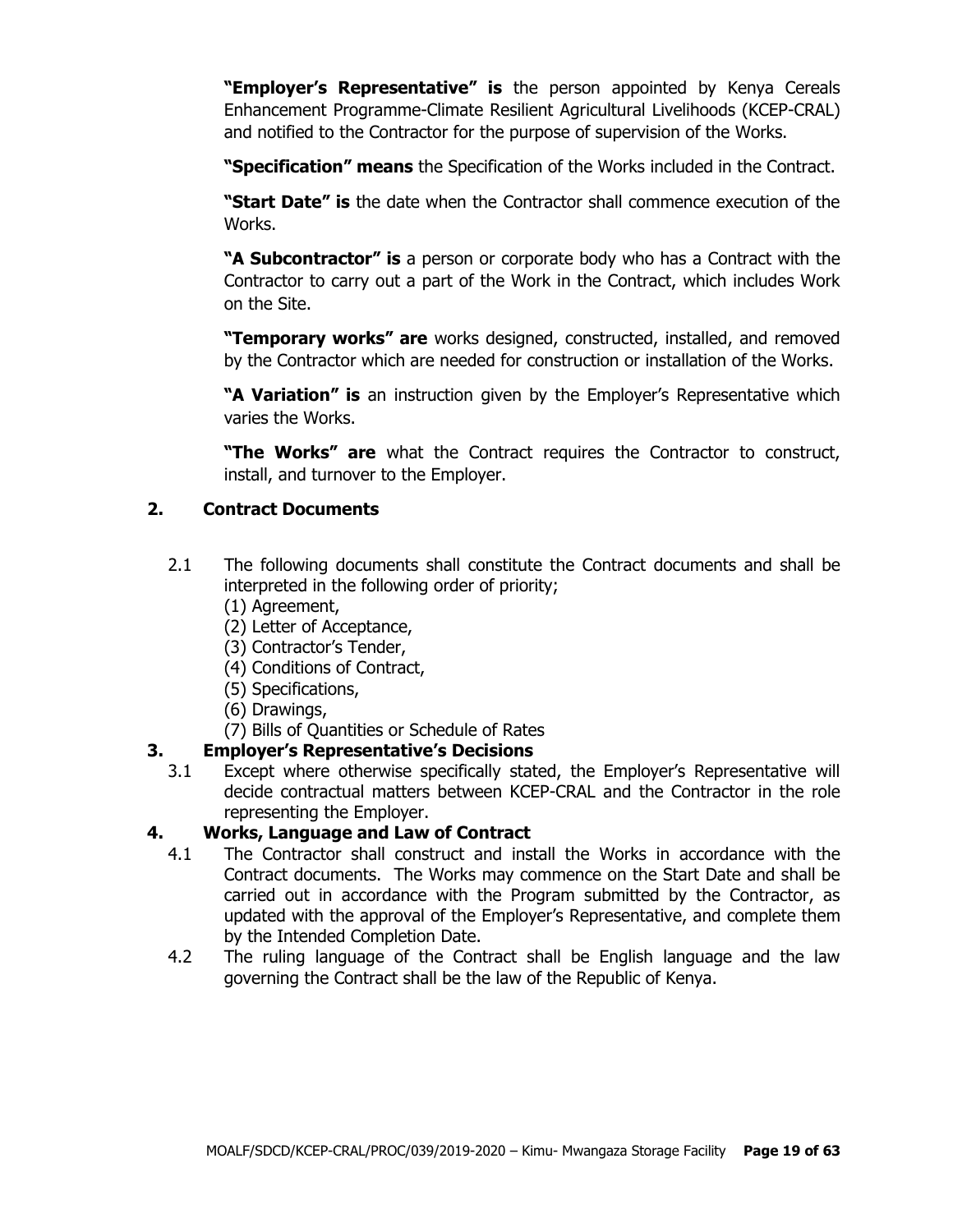## **5. Safety, Temporary works and Discoveries**

- 5.1 The Contractor shall be responsible for design of temporary works and shall obtain approval of third parties to the design of the temporary works where required.
- 5.2 The Contractor shall be responsible for the safety of all activities on the Site.
- 5.3 Anything of historical or other interest or significant value unexpectedly discovered on the Site shall be the property of the Employer. The Contractor shall notify the Employer's Representative of such discoveries and carry out the Employer's Representative's instructions for dealing with them.

#### **6. Work Program and Sub-contracting**

- 6.1 Within seven days after Site possession date, the Contractor shall submit to the Employer's Representative for approval a program showing the general methods, arrangements, order and timing for all the activities in the Works.
- 6.2 The Contractor shall not sub-contract the Works (but only to a maximum of 25 percent of the Contract Price) with the approval of the Employer's Representative. However, he shall not assign the Contract without the approval of Kenya Cereals Enhancement Programme-Climate Resilient Agricultural Livelihoods (KCEP-CRAL) in writing. Sub-contracting shall not alter the Contractor's obligations.

## **7. The site**

- 7.1 Kenya Cereals Enhancement Programme-Climate Resilient Agricultural Livelihoods (KCEP-CRAL) shall give possession of all parts of the Site to the Contractor.
- 7.2 The Contractor shall allow the Employer's Representative and any other person authorized by the Employer's Representative, access to the Site and to any place where work in connection with the Contract is being carried out or is intended to be carried out.

#### **8. Instructions**

8.1 The Contractor shall carry out all instructions of the Employer's Representative which are in accordance with the Contract.

## **9. Extension of Completion Date**

- 9.1 The Employer's Representative shall extend the Completion Date if an occurrence arises which makes it impossible for completion to be achieved by the Intended Completion Date. The Employer's Representative shall decide whether and by how much to extend the Completion Date.
- 9.2 For the purposes of this clause, the following occurrences shall be valid for consideration;

Delay by: -

- (a) force majeure, or
- (b) reason of any exceptionally adverse weather conditions, or
- (c) reason of civil commotion, strike or lockout affecting any of the trades employed upon the Works or any of the trades engaged in the preparation, manufacture or transportation of any of the goods or materials required for the Works, or
- (d) reason of the Employer's Representative's instructions issued under these Conditions, or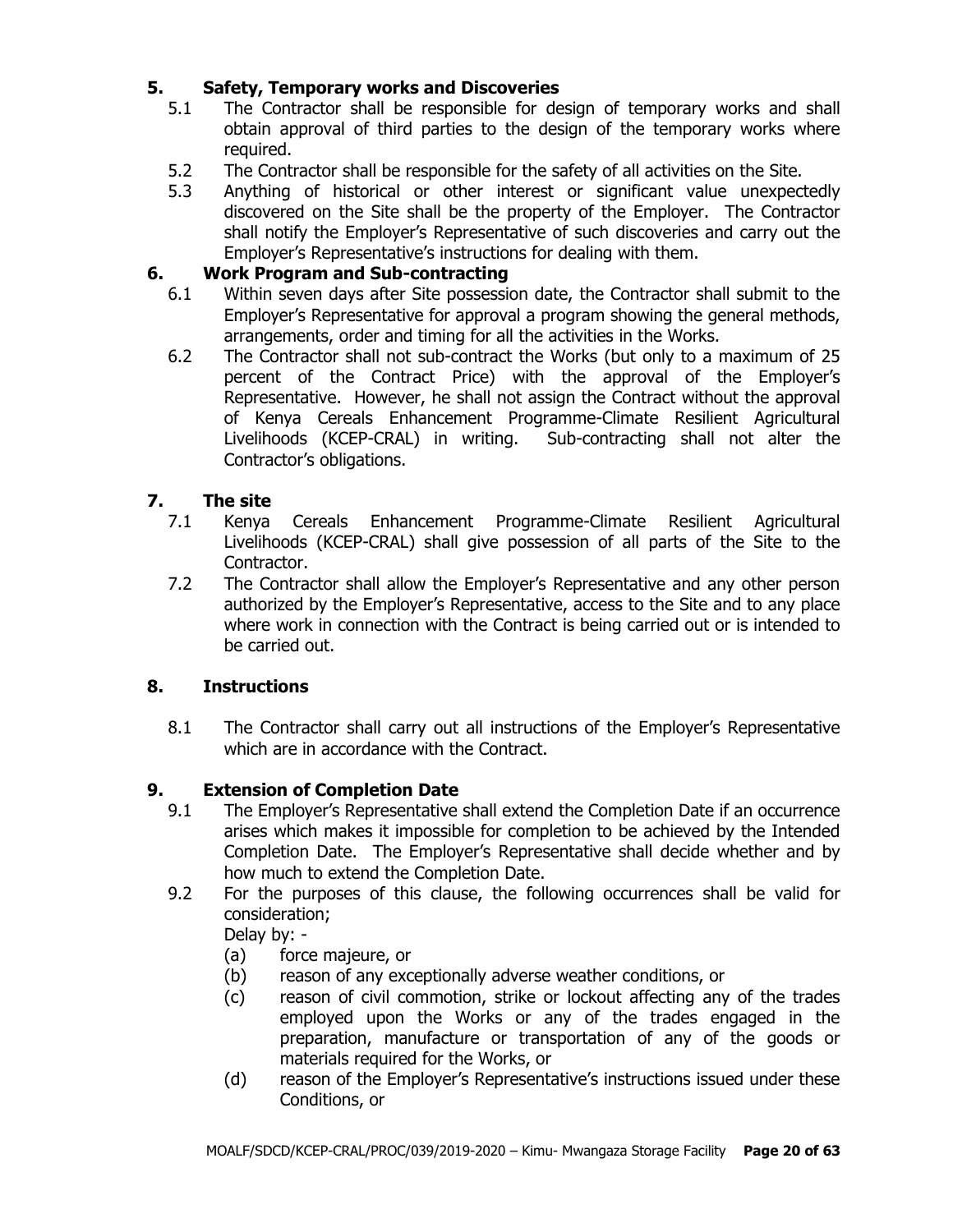- (e) reason of the contractor not having received in due time necessary instructions, drawings, details or levels from the Employer's Representative for which he specifically applied in writing on a date which having regard to the date for Completion stated in the appendix to these Conditions or to any extension of time then fixed under this clause was neither unreasonably distant from nor unreasonably close to the date on which it was necessary for him to receive the same, or
- (f) delay on the part of artists, tradesmen or others engaged by Kenya Cereals Enhancement Programme-Climate Resilient Agricultural Livelihoods (KCEP-CRAL) in executing work not forming part of this Contract, or
- (g) reason of delay by statutory or other services providers or similar bodies engaged directly by the Employer, or
- (h) reason of opening up for inspection of any Work covered up or of the testing or any of the Work, materials or goods in accordance with these conditions unless the inspection or test showed that the Work, materials or goods were not in accordance with this Contract, or
- (i) reason of delay in appointing a replacement Employer's Representative, or
- (j) reason of delay caused by the late supply of goods or materials or in executing Work for which Kenya Cereals Enhancement Programme-Climate Resilient Agricultural Livelihoods (KCEP-CRAL) or his agents are contractually obliged to supply or to execute as the case may be, or
- (k) delay in receiving possession of or access to the Site.

## **10. Management Meetings**

- 10.1 A Contract management meeting shall be held regularly and attended by the Employer's Representative and the Contractor. Its business shall be to review the plans for the remaining Work. The Employer's Representative shall record the business of management meetings and provide copies of the record to those attending the meeting and the Employer. The responsibility of the parties for actions to be taken shall be decided by the Employer's Representative either at the management meeting or after the management meeting and stated in writing to all who attend the meeting.
- 10.2 Communication between parties shall be effective only when in writing.

## **11. Defects**

- 11.1 The Employer's Representative shall inspect the Contractor's work and notify the Contractor of any defects that are found. Such inspection shall not affect the Contractor's responsibilities. The Employer's Representative may instruct the Contractor to search for a defect and to uncover and test any Work that the Employer's Representative considers may have a defect. Should the defect be found, the cost of uncovering and making good shall be borne by the Contractor. However, if there is no defect found, the cost of uncovering and making good shall be treated as a variation and added to the Contract Price.
- 11.2 The Employer's Representative shall give notice to the Contractor of any defects before the end of the Defects Liability Period, which begins at Completion, and is defined in the Appendix to Conditions of Contract.
- 11.3 Every time notice of a defect is given, the Contractor shall correct the notified defect within the length of time specified by the Employer's Representative's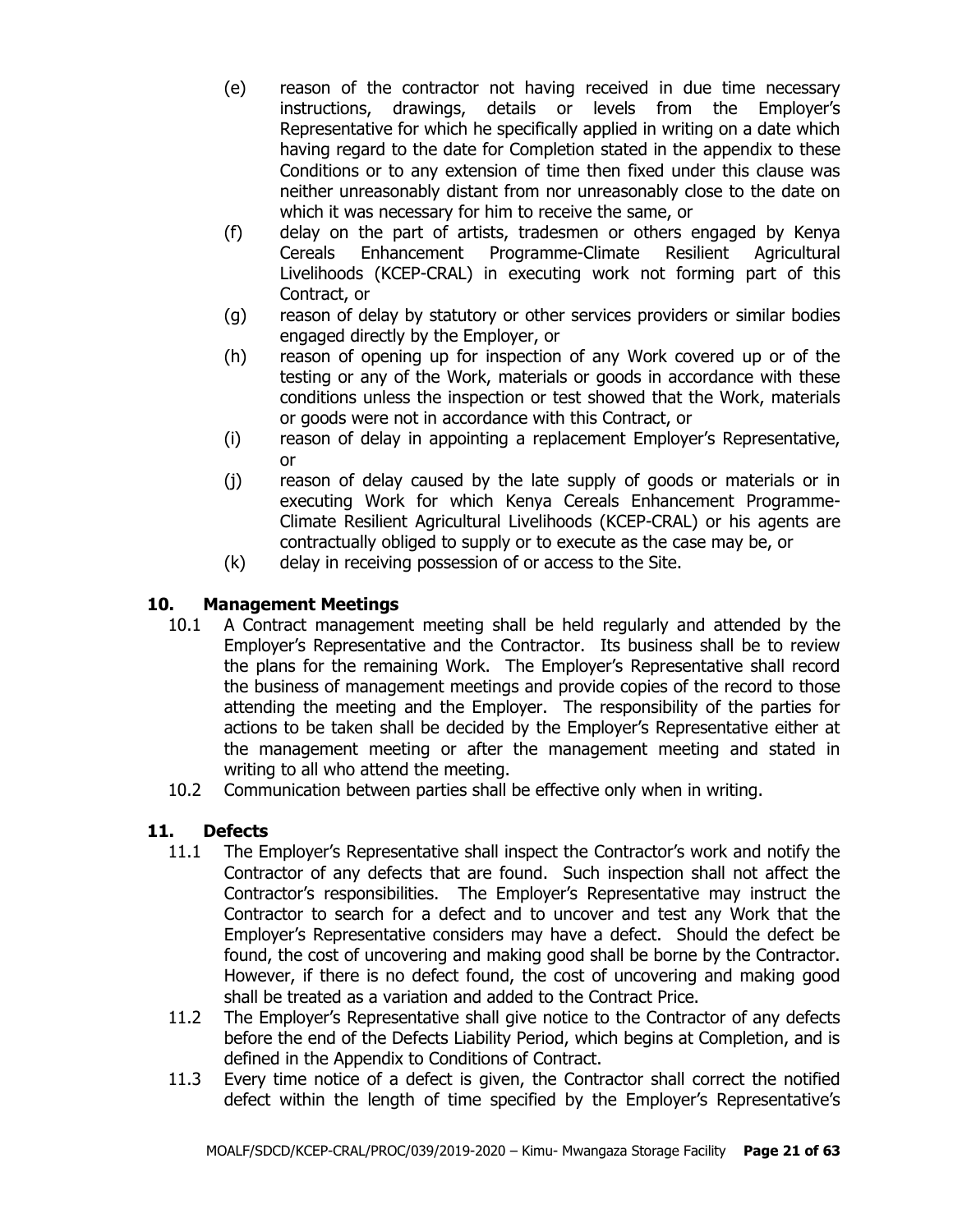notice. If the Contractor has not corrected a defect within the time specified in the Employer's Representative's notice, the Employer's Representative will assess the cost of having the defect corrected by other parties and such cost shall be treated as a variation and be deducted from the Contract Price.

#### **12. Bills of Quantities**

- 12.1 The Bills of Quantities shall contain items for the construction, installation, testing and commissioning of the Work to be done by the Contractor. The Contractor will be paid for the quantity of the Work done at the rates in the Bills of Quantities/Schedule of Rates for each item. Items against which no rate is entered by the Tenderer will not be paid for when executed and shall be deemed covered by the rates for other items in the Bills of Quantities/Schedule of Rates.
- 12.2 Where Bills of Quantities do not form part of the Contract, the Contract Price shall be a lump sum (which shall be deemed to have been based on the rates in the Schedule of Rates forming part of the tender) and shall be subject to remeasurement after each stage.

#### **13. Variations**

- 13.1 An amendment or a variation to a contract resulting from the contract shall only be effective only:
	- a) The Variation or amendment has been approved in writing by the respective awarding authority
	- b) The Variation is after twelve months from the date of signing the contract.
- 13.2 The Contractor shall provide the Employer's Representative with a quotation for carrying out the variations when requested to do so. The Employer's Representative shall assess the quotation and shall obtain the necessary authority from Kenya Cereals Enhancement Programme-Climate Resilient Agricultural Livelihoods (KCEP-CRAL) before the variation is ordered.
- 13.3 If the Work in the variation corresponds with an item description in the Bill of Quantities/Schedule of Rates, the rate in the Bill of Quantities/Schedule of Rates shall be used to calculate the value of the variation. If the nature of the Work in the variation does not correspond with items in the Bill of Quantities/Schedule of Rates, the quotation by the Contractor shall be in the form of new rates for the relevant items of Work.
- 13.4 If the Contractor's quotation is unreasonable, the Employer's Representative may order the variation and make a change to the Contract Price, which shall be based on the Employer's Representative's own forecast of the effects of the variation on the Contractor's costs.

#### **14. Payment Certificates and Final Account**

14.1 The Contractor shall be paid after each of the following stages of Work listed here below (subject to re-measurement by the Employer's Representative of the Work done in each stage before payment is made). In case of lump-sum Contracts, the valuation for each stage shall be based on the quantities so obtained in the re-measurement and the rates in the Schedule of Rates.

(i) Advance payment: There shall be no advance payment for the refurbishment works in this contract.

- (ii) First stage: construction of walls and fitting of windows and doors
- (iii) Second stage: Electrical works, painting and other fittings
- (iv) Third stage: End of defect liability period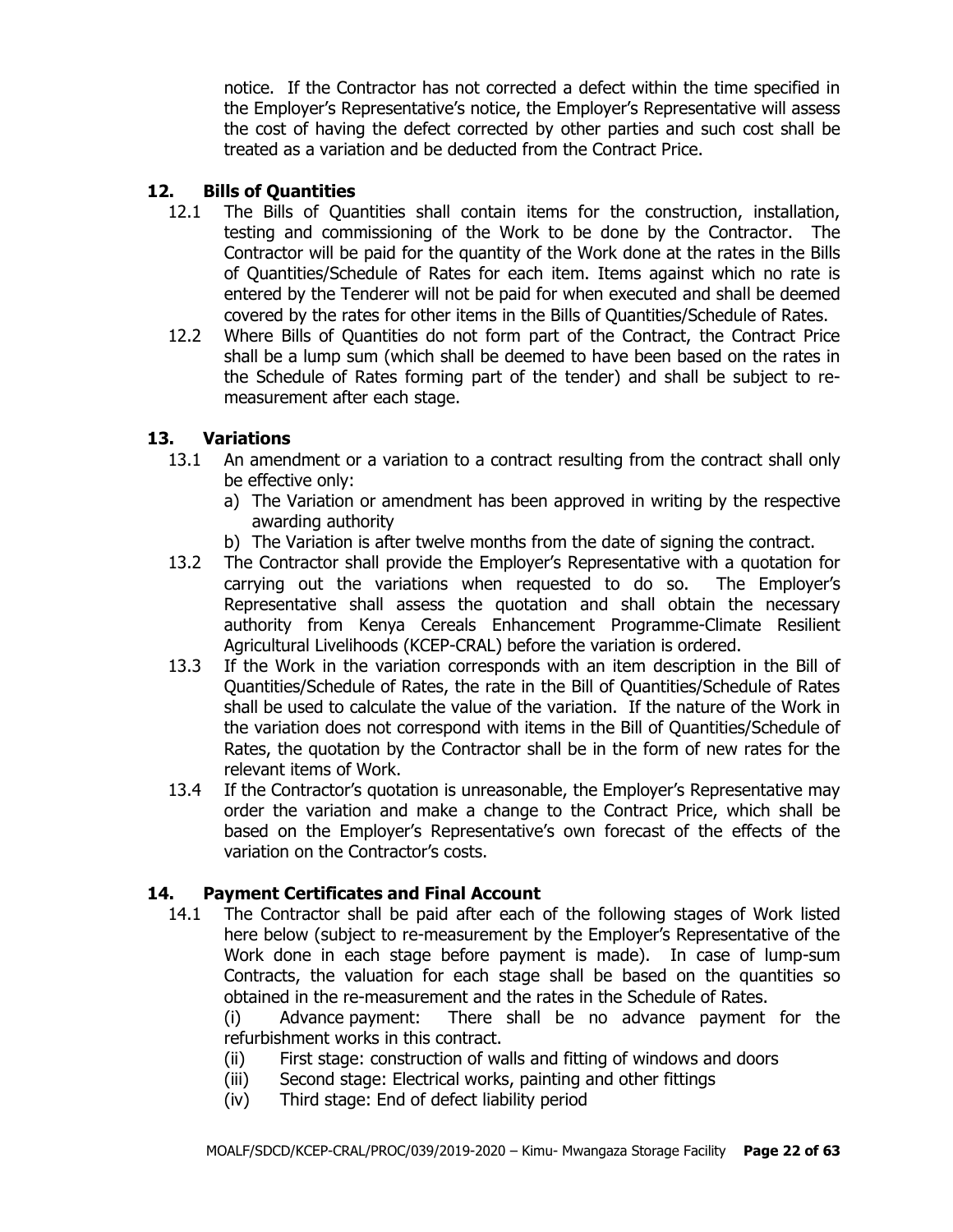- (v) After defects liability period
- 14.2 Upon deciding that Works included in a particular stage are complete, the Contractor shall submit to the Employer's Representative his application for payment. The Employer's Representative shall check, adjust if necessary and certify the amount to be paid to the Contractor within 21 days of receipt of the Contractor's application. KCEP-CRAL shall pay the Contractor the amounts so certified within 30 days of the date of issue of each Interim Certificate.
- 14.3 The Contractor shall supply the Employer's Representative with a detailed final account of the total amount that the Contractor considers payable under the Contract before the end of the Defects Liability Period. The Employer's Representative shall issue a Defect Liability Certificate and certify any final payment that is due to the Contractor within 30 days of receiving the Contractor's account if it is correct and complete. If it is not, the Employer's Representative shall issue within 21 days a schedule that states the scope of the corrections or additions that are necessary. If the final account is still unsatisfactory after it has been resubmitted, the Employer's Representative shall decide on the amount payable to the Contractor and issue a Final Payment Certificate. Kenya Cereals Enhancement Programme-Climate Resilient Agricultural Livelihoods shall pay the Contractor the amount so certified within 60 days of the issue of the Final Payment Certificate.
- 14.4 If the period laid down for payment to the Contractor upon each of the Employer's Representative' Certificate by Kenya Cereals Enhancement Programme-Climate Resilient Agricultural Livelihoods (KCEP-CRAL) has been exceeded, the Contractor shall be entitled to claim simple interest calculated prorata on the basis of the number of days delayed at the Central Bank of Kenya's average base lending rate prevailing on the first day the payment becomes overdue. The Contractor will be required to notify Kenya Cereals Enhancement Programme-Climate Resilient Agricultural Livelihoods (KCEP-CRAL) within 15 days of receipt of delayed payments of his intentions to claim interest.

#### **15. Interim Payment Certificate**

- 15.1 The Contractor shall forward to the Engineer an Interim Payment Certificate based on the conditions stipulated in clause 14.1. The Engineer if necessary shall prompt and make any further amendments and corrections to the Interim Payment Certificate.
- 15.2 The Engineer shall not unreasonably withhold certifying an Interim Payment Certificate and in case of likely delay in establishing the value of an item, such item may be set aside and the remainder certified for payment.
- 15.3 Within 21 days after receipt of the Interim Payment Certificate and subject to the Contractor having made such further amendments and corrections as the Engineer may require, the Engineer will forward to the Client the certified Interim Payment Certificate.

## **16. Employment of Local Personnel**

16.1 The Contractor is encouraged, to the extent practicable and reasonable, to employ staff and labour with appropriate qualifications and experience who are local citizens.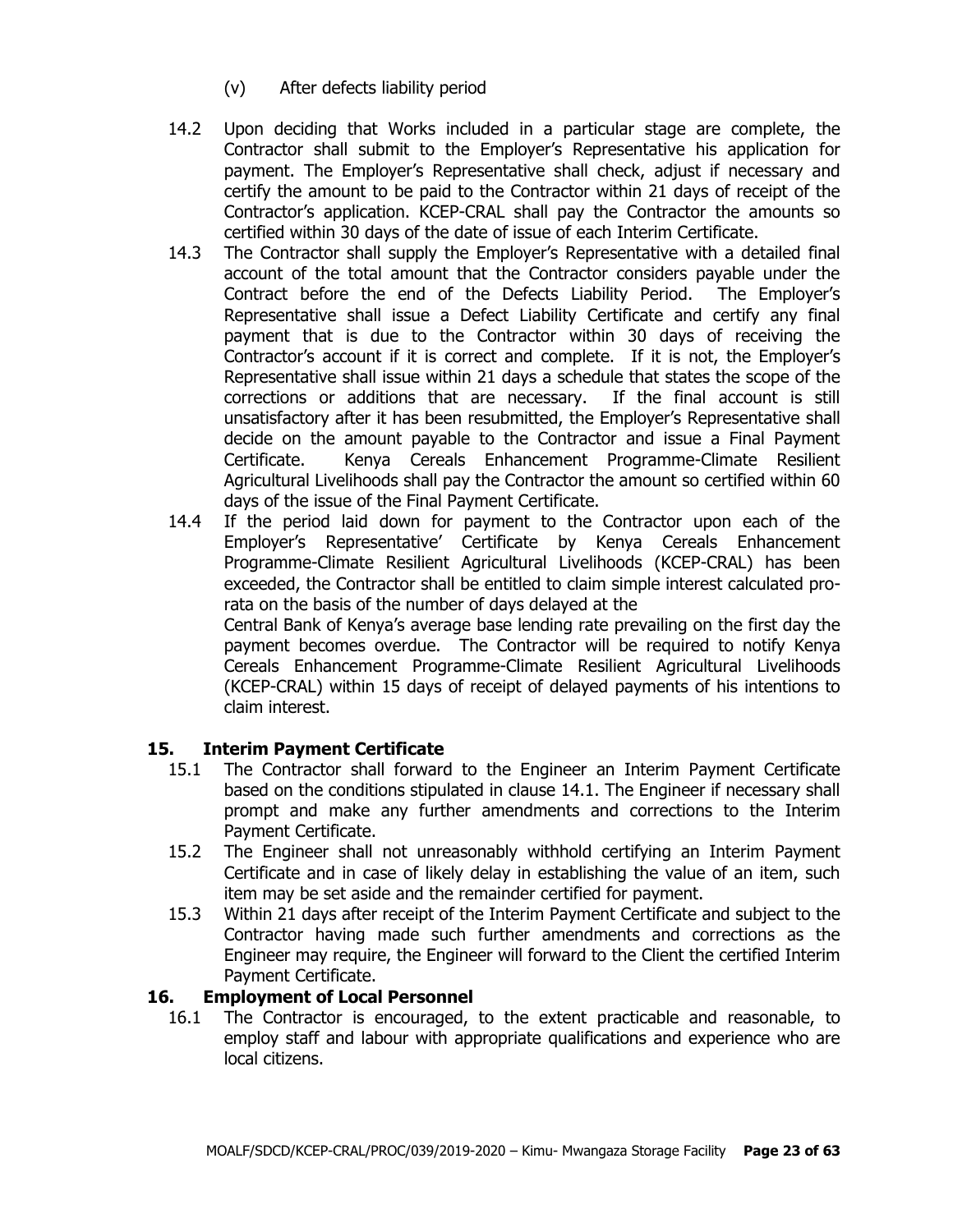## **17. Safety, Security and Protection of The Environment**

- 17.1 The Contractor shall observe the following measures with a view to reducing or elimination adverse environmental effects by the site works:
	- a) All quarries and borrow pits shall be filled and landscaped to their original state after extraction of construction material.
	- b) Soil erosion due to surface runoff or water from roof or other catchment sources should be avoided by putting in place proper erosion control measures that shall include, but are not limited to grassing and planting if trees.
	- c) The contractor should ensure that the construction site is well fenced off for maximum security

#### **18. Insurance**

18.1 The Contractor shall be responsible for and shall take out appropriate cover against, among other risks, personal injury; loss of or damage to the Works, materials and plant; and loss of or damage to property.

#### **19. Liquidated Damages**

19.1 The Contractor shall pay liquidated damages to Kenya Cereals Enhancement Programme-Climate Resilient Agricultural Livelihoods at the rate 0.001 per cent of the Contract price per day for each day that the actual Completion Date is later than the Intended Completion Date. Kenya Cereals Enhancement Programme-Climate Resilient Agricultural Livelihoods may deduct liquidated damages from payments due to the Contractor. Payment of liquidated damages shall not affect the Contractor's liabilities.

#### **20. Completion and Taking Over**

20.1 Upon deciding that the Work is complete the Contractor shall request the Employer's Representative to issue a Certificate of Completion of the Works, upon deciding that the Work is completed.

Kenya Cereals Enhancement Programme-Climate Resilient Agricultural Livelihoods shall take over the Site and the Works within seven days of the Employer's Representative issuing a Certificate of Completion.

#### **21. Payment of Retention Money and Defects Liability Period**

- 21.1 A retention amounting to the **10% of the total Bid** shall be made by the Engineer in the first and the following Interim Payment Certificates until the amount retained shall reach the "Limit of Retention Money which is 10%.
- 21.2 Upon the issue of the Taking-Over Certificate, with respect to the whole of the works one half of the retention money shall become due and shall be paid to the Contractor when the Engineer shall certify in writing that the last section of the whole works has been substantially completed.
- 21.3 Upon expiration of the Defects Liability Period for the works, the other half of the Retention Money shall be certified by the Engineer for payment to the Contractor.
- 21.4 The defects liability period shall be **six (6) months.**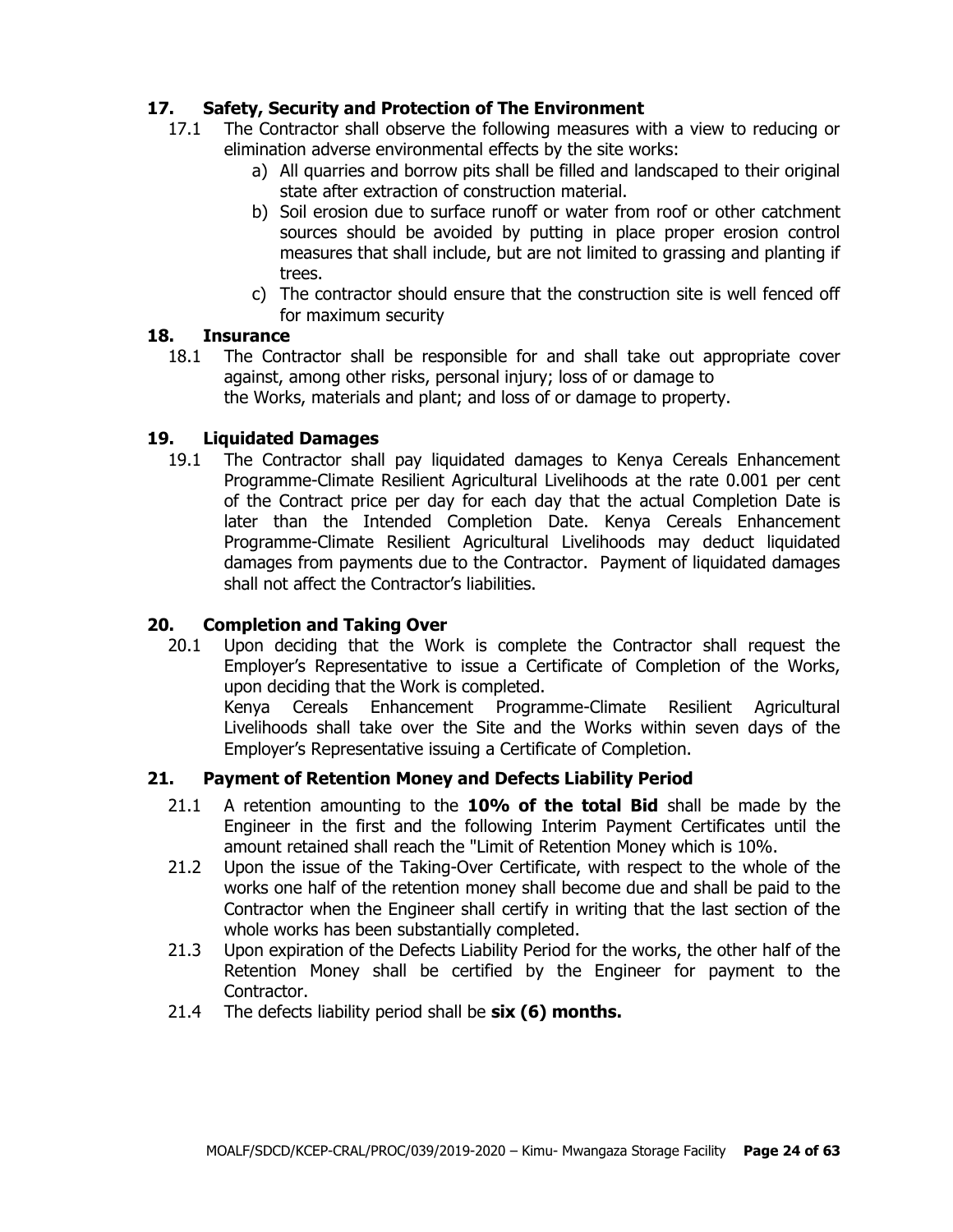## **22. Termination**

- 22.1 Kenya Cereals Enhancement Programme-Climate Resilient Agricultural Livelihoods or the Contractor may terminate the Contract if the other party causes a fundamental breach of the Contract. These fundamental breaches of Contract shall include, but shall not be limited to, the following;
	- (a) the Contractor stops Work for 30 days continuously without reasonable cause or authority from the Employer's Representative;
	- (b) the Contractor is declared bankrupt or goes into liquidation other than for a reconstruction or amalgamation;
	- (c) a payment certified by the Employer's Representative is not paid by Kenya Cereals Enhancement Programme-Climate Resilient Agricultural Livelihoods to the Contractor within 30 days after the expiry of the payment periods stated in sub clauses 14.2 and 14.3 hereinabove.
	- (d) the Employer's Representative gives notice that failure to correct a particular defect is a fundamental breach of Contract and the Contractor fails to correct it within a reasonable period of time.
- 22.2 If the Contract is terminated, the Contractor shall stop Work immediately, and leave the Site as soon as reasonably possible. The Employer's Representative shall immediately thereafter arrange for a meeting for the purpose of taking record of the Works executed and materials, goods, equipment and temporary buildings on Site.

## **23. Statement at Completion**

- 23.1 Not later than 60 days after the issue of the Taking-Over Certificate in respect of the whole of the works, the Contractor shall submit to the Engineer a statement at completion showing in detail, in a form approved by the Engineer;
- 23.2 The final value of all work done in accordance with the Contract up to the date stated in such Taking-Over Certificate.
- 23.3 Any further sums which the Contractor considers to be due and an estimate of amounts that the Contractor considers will become due to him under the Contract.
- 23.4 Estimate amounts shall be shown separately in the Statement at Completion. The Contractor shall amend and correct the Statement as directed by the Engineer and submit a Certificate at Completion to be processed as in Clause 15.

## **24. Final Payment Certificate**

- 24.1 Upon acceptance of the Final Statement as completion as given in Clause 23, the Engineer shall prepare a Final Payment Certificate which shall be delivered to the Contractor's authorized agent or representative for his signature. The Final Payment Certificate shall state;
	- a) The final value of all work done in accordance with the Contract; after giving credit to the Client for all amounts previously paid by the Client, the balance, if any, due from the Client to the Contractor or the Contractor to the Client.
- 24.2 Certificate shall be issued for any sum due to the Contractor even if such is less than the contract sum.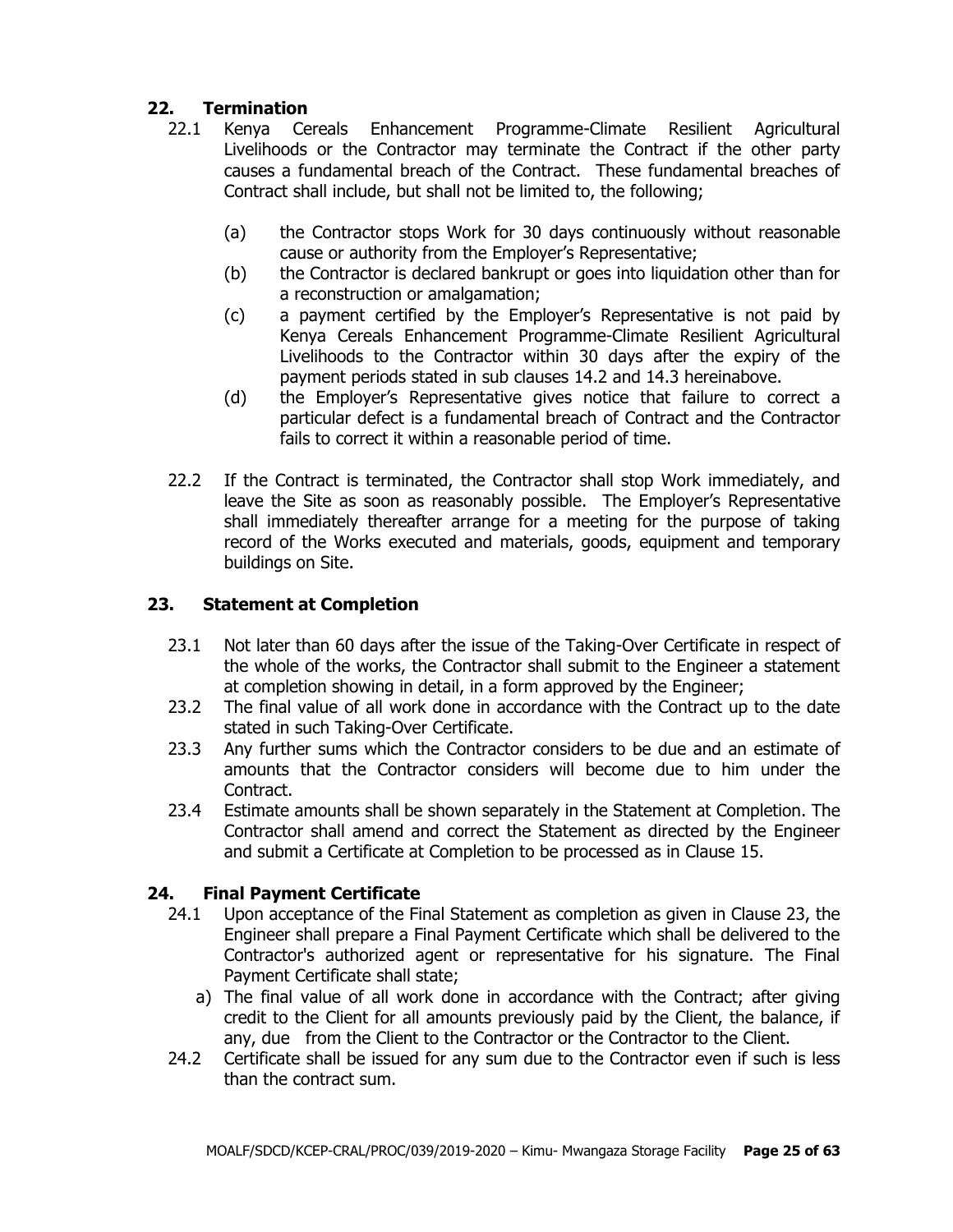24.3 unless the Contractor notifies the Engineer of his objection to the Final Certificate within fourteen days of delivery thereof he shall be deemed to have agreed that he accepts the total Contract Price as set out in the Final Certificate as full settlement for all Work Done under the Contract including any variations and omissions thereof but excluding any variations and claims previously made in writing.

## **25. Payment Upon Termination**

- 25.1 Kenya Cereals Enhancement Programme-Climate Resilient Agricultural Livelihoods may employ and pay other persons to carry out and complete the Works and to rectify any defects and may enter upon the Works and use all materials on Site, plant, equipment and temporary works.
- 25.2 The Contractor shall, during the execution or after the completion of the Works under this clause, remove from the Site as and when required within such reasonable time as the Employer's Representative may in writing specify, any temporary buildings, plant, machinery, appliances, goods or materials belonging to him, and in default thereof , Kenya Cereals Enhancement Programme-Climate Resilient Agricultural Livelihoods (KCEP-CRAL) may (without being responsible for any loss or damage) remove and sell any such property of the Contractor, holding the proceeds less all costs incurred to the credit of the Contractor.
- 25.3 Until after completion of the Works under this clause, Kenya Cereals Enhancement Programme-Climate Resilient Agricultural Livelihoods shall not be bound by any other provision of this Contract to make any payment to the Contractor, but upon such completion as aforesaid and the verification within a reasonable time of the accounts therefor the Employer's Representative shall certify the amount of expenses properly incurred by Kenya Cereals Enhancement Programme-Climate Resilient Agricultural Livelihoods (KCEP-CRAL) and, if such amount added to the money paid to the Contractor before such determination exceeds the total amount which would have been payable on due completion in accordance with this Contract, the difference shall be a debt payable to Kenya Cereals Enhancement Programme-Climate Resilient Agricultural Livelihoods (KCEP-CRAL) by the Contractor; and if the said amount added to the said money be less than the said total amount, the difference shall be a debt payable by Kenya Cereals Enhancement Programme-Climate Resilient Agricultural Livelihoods (KCEP-CRAL) to the Contractor.

## **26. Corrupt Gifts and Payments of Commission**

- 26.1 The Contractor shall not;
	- (a) Offer or give or agree to give to any person in the service of Kenya Cereals Enhancement Programme-Climate Resilient Agricultural Livelihoods any gifts or consideration of any kind as an inducement or reward for doing or forbearing to do or for having done or forborne to do any act in relation to the obtaining or execution of this or any other contract with Kenya Cereals Enhancement Programme-Climate Resilient Agricultural Livelihoods or for showing or forbearing to show favor or disfavor to any person in relation to this or any other contract with the Employer.
	- (b) Any breach of this Condition by the Contractor or by anyone employed by him or acting on his behalf (whether with or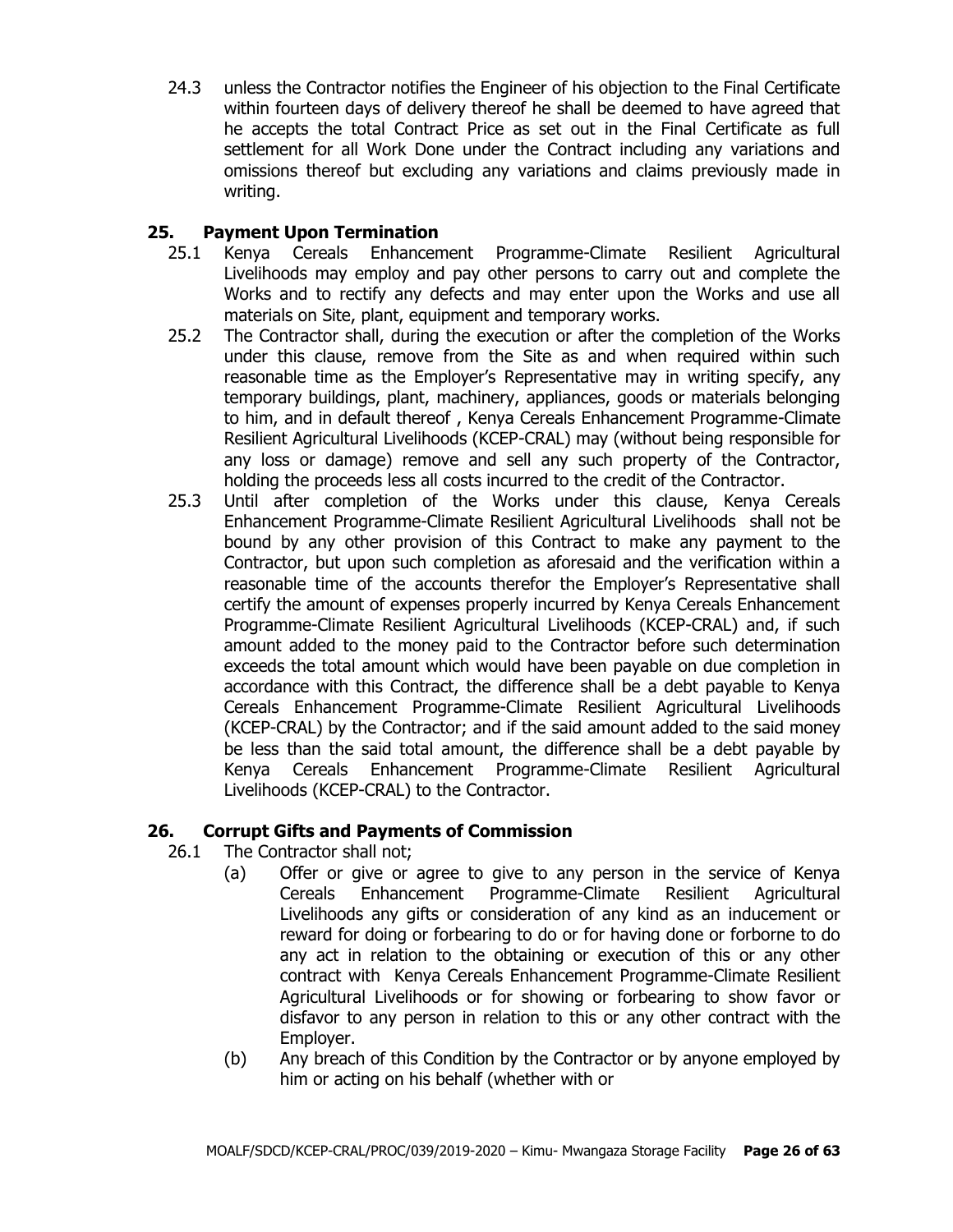without the knowledge of the Contractor) shall be an offence under the Laws of Kenya.

## **27. Engineer's Decision**

- 27.1 If a dispute of any kind whatsoever arises between the Client and the Contractor in any connection with, or arising out of, the Contract or the execution of the works, whether during the execution of the works or after their completion and whether before or after repudiation or other termination of the Contract including any dispute as to any opinion, instruction, determination, certificate or valuation of the Engineer, the matter in dispute shall, in the first place, be referred in writing to the Engineer, with a copy to the other party. Such reference shall state it is made pursuant to this clause. No later than 28 (twenty-eight) day after the day on which he received such reference the Engineer shall give notice of his decision to the Client and the Contractor. Such decision shall state it is made pursuant to this clause.
- 27.2 Unless the Contract has already been repudiated or terminated, the Contractor shall, in every case, continue to proceed with the works with all due diligence and the Contractor and the Client shall give effect forthwith to every such decision of the Engineer unless and until the same shall be revised, as hereinafter provided, in an Amicable Settlement, Adjudicator's or Arbitrator's award as specified in clause 28.
- 27.3 If either the Client or the Contractor be dissatisfied with the any decision of the Engineer, or if the Engineer fails to give notice of his decision on or before the 28th (twenty eighth) after the day on which he received the reference, then either the Client or the Contractor may, on or before the 28th (twenty eighth) day after the day the day on which he received notice of such decision, or on or before the 28th (twenty eighth) day after the day the day on which the said period of 28 days expired, as the case may be, give notice to the other party, with a copy for information to the Engineer, of his intention to commence Adjudication, as hereinafter provided, as to the matter in dispute. Such notice shall establish the entitlement of the party giving the same to commence Adjudication, as hereinafter provided, as to such dispute; no adjudication in respect thereof may be commenced unless such notice is given.
- 27.4 If the Engineer has given notice of his decision as to a matter in dispute to the Client and the Contractor and no notice of intention to commence adjudication as to such dispute has been given by either the Client or the Contractor on or before the twenty eighth day after the day on which the parties received notice as to such decision from the Engineer, the said decision shall become final and binding upon the Client and the Contractor.

## **28. Settlement of Disputes**

- 28.1 The Parties shall use their best efforts to settle amicably all disputes concerning the interpretation and/or implementation of this Contract through consultations and/or negotiations between the Parties within Thirty (30) days after receipt by one Party of the other Party's request for such amicable settlement.
- 28.2 Where the Parties fail to arrive at an amicable settlement, any dispute, controversy or claim arising out of or in connection to this contract, or breach, termination or invalidity thereof shall be settled by arbitration in accordance with the Nairobi Centre for International Arbitration (NCIA) 'Arbitration Rules, 2015.'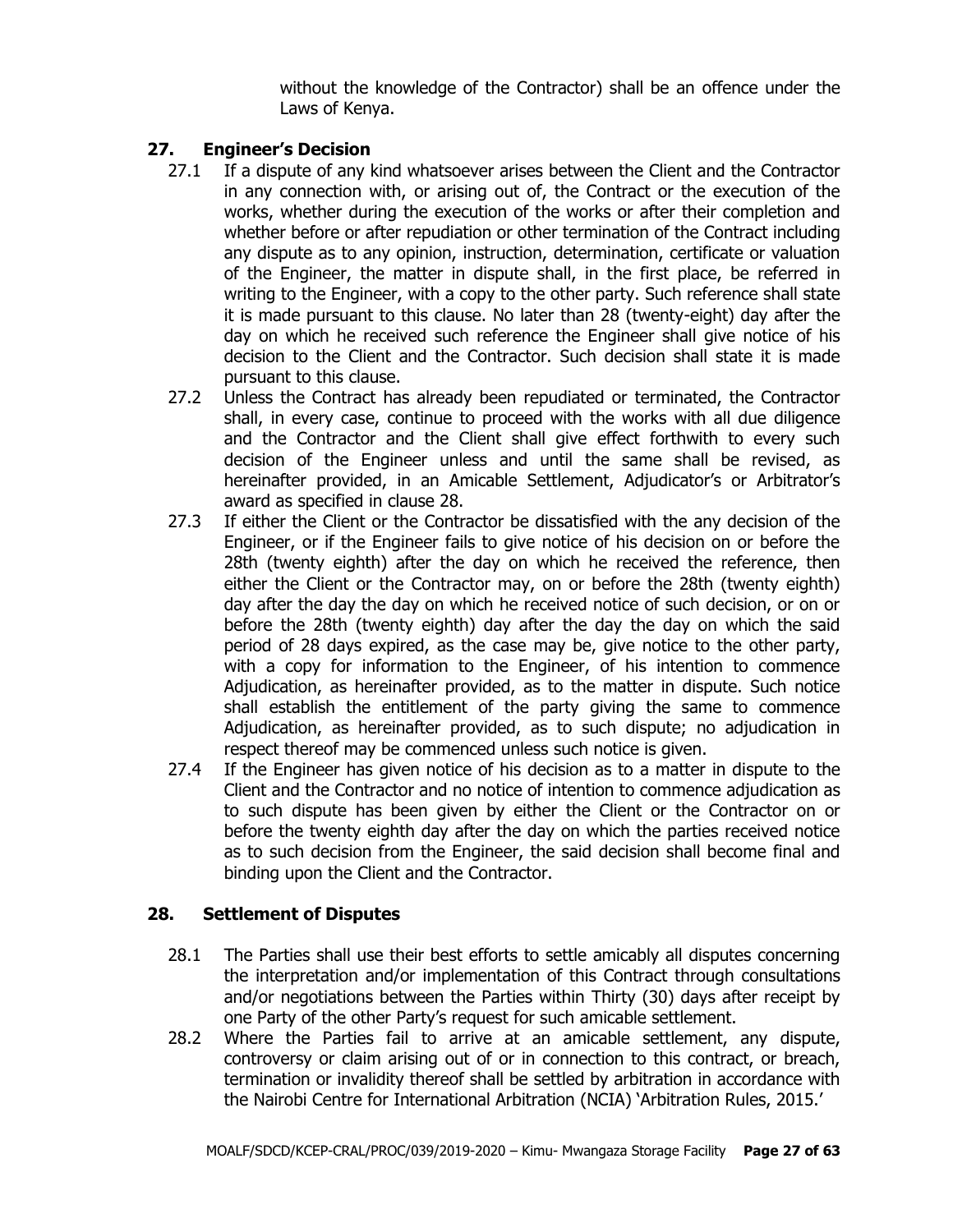- 28.3 Arbitration shall be by an Arbitral Tribunal comprising three arbitrators. Each Party shall appoint one arbitrator and the third arbitrator who shall act as president of the Tribunal shall be appointed by the NCIA.
- 28.4 The decision of the Arbitration Tribunal shall be final and binding on the Parties.

#### **29. Notices**

- 29.1 Any notice, request, or consent made pursuant to this Contract shall be in writing and shall be deemed to have been made when delivered in person to an authorized representative of the Party to whom the communication is addressed or when sent by registered mail, telex, telegram or facsimile to such Party at the address specified in 29.2
- 29.2 All letters and notices from the Contractor to the Client and/Engineer must be signed by the Managing Director or the person given written power of Attorney.

1) Clients Address: Ministry of Agriculture, Livestock, Fisheries and Irrigation State Department for Crop Development Kenya Cereal Enhancement Programme-Climate Resilient Agriculture Livelihood Window, NARL KABETE Grounds. P.O BOX 30028-00100 Nairobi. Waiyaki Way

2) The Engineer's address is: The Programme Coordinator, Kenya Cereals Enhancement Programme, Climate Resilient Agricultural Livelihood Window (KCEP-CRAL), P.O. Box 30028 - 00100 NAIROBI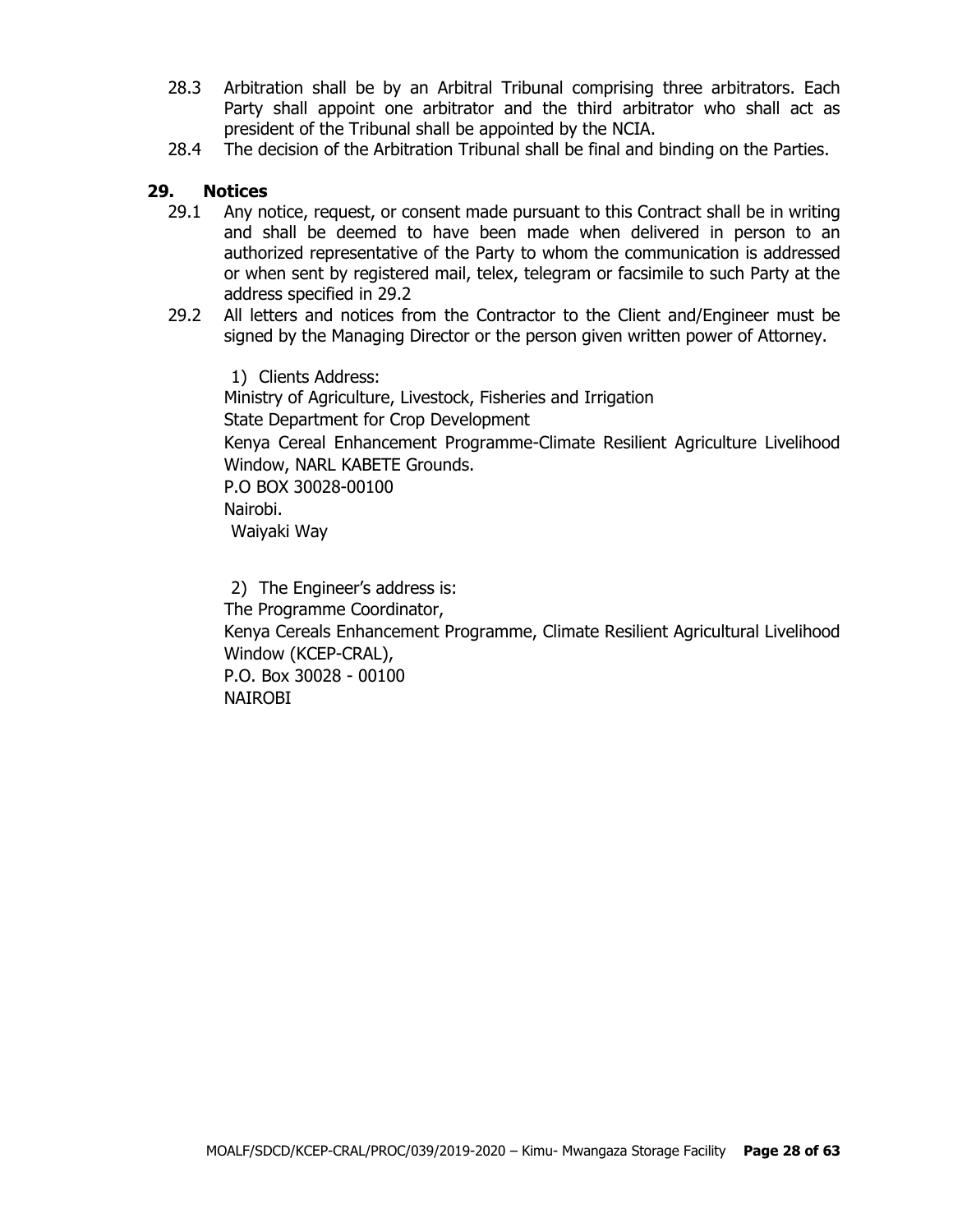|                                                         | <b>APPENDIX TO CONDITIONS OF CONTRACT</b>                                                                                                                                                                                                                                                                                                                                                                      |
|---------------------------------------------------------|----------------------------------------------------------------------------------------------------------------------------------------------------------------------------------------------------------------------------------------------------------------------------------------------------------------------------------------------------------------------------------------------------------------|
| <b>GENERAL</b><br><b>CONDITIONS</b><br><b>REFERENCE</b> | PARTICULARS OF APPENDIX TO GENERAL CONDITIONS                                                                                                                                                                                                                                                                                                                                                                  |
| GC 1.1                                                  | Kenya Cereal Enhancement Programme-Climate Resilient Livelihood Window of P.O.<br>Box 30028-00100 Nairobi                                                                                                                                                                                                                                                                                                      |
| GC 1.1                                                  | Name of Employer's Representative: PCU Civil Engineer                                                                                                                                                                                                                                                                                                                                                          |
| GC 4.1                                                  | The name (and identification number) of the Contract is <b>MOALF/SDCD/KCEP-</b><br>CRAL/PROC/039/2019-2020                                                                                                                                                                                                                                                                                                     |
| GC 4.1                                                  | The Works consist of:<br>1) Demolition of existing concrete slab<br>2) Nominally reinforced concrete for floor slab<br>3) Fixing of ventilation windows<br>4) General finishes and painting<br>5) Any other works that may be instructed                                                                                                                                                                       |
| GC 6.2                                                  | The Start Date for the whole of the Works shall be: The effective date of contract<br>signing and handing over the site                                                                                                                                                                                                                                                                                        |
| GC 6.2                                                  | The Site Possession Date shall be: Within fourteen days of signing the contract.                                                                                                                                                                                                                                                                                                                               |
| GC 7.1                                                  | The Site is located in at Kimu-Mwangaza store located in Mwingi North sub<br>County of Kitui County. The site is approximately 64 kms from Mwingi<br>town. The storage facility is owned by farmers in the area through Kimu-<br>Mwangaza self-help group.                                                                                                                                                     |
| GC 14<br>GC 14.1 (i)<br>GC 6.3                          | The amount of performance security shall be <b>ten per cent</b> of the contract sum.<br>There shall be no advance payment for the refurbishment works in this contract.<br>The contractor shall not assign, in whole or in part, its obligations to perform under<br>this Contract, except with Kenya Cereal Enhancement Programme-Climate Resilient<br>Agricultural Livelihoods Window prior written consent. |
| GC 13.1                                                 | There shall be no contract variations within twelve months from the date of the<br>signing of the contract.                                                                                                                                                                                                                                                                                                    |
| GC 19.1                                                 | The Contractor shall be liable to liquidated damages for delayed performance. The<br>interest and liquidated damages to be paid shall be in accordance with the prevailing<br>mean commercial lending rate as determined by central bank of Kenya                                                                                                                                                              |
| GC 21.1<br>GC 21.4                                      | Retention money shall be $10\%$ of the total contract sum price<br>The Defects Liability Period is <b>Six Months</b>                                                                                                                                                                                                                                                                                           |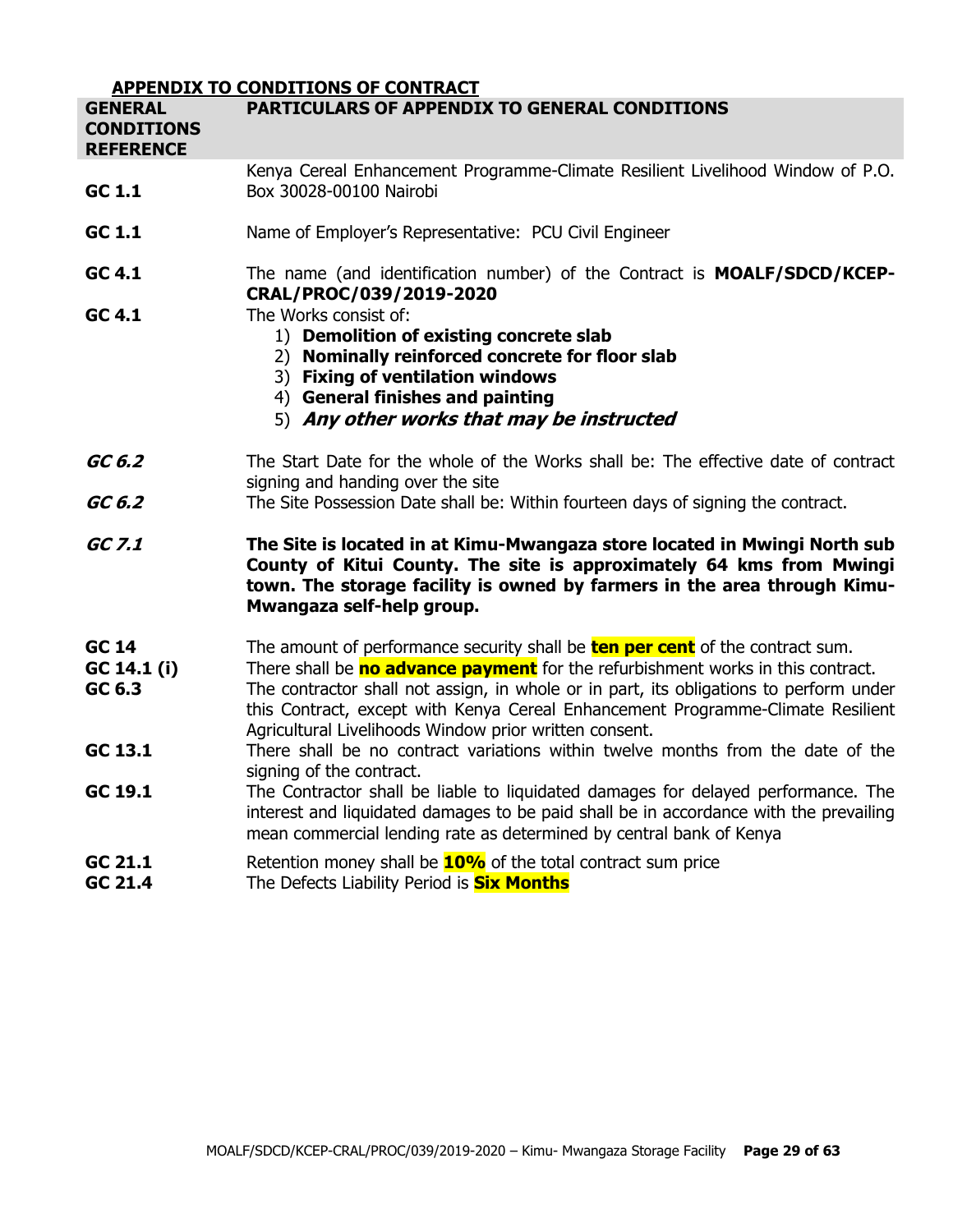## **SECTION IV – SCOPE, DESCRIPTION OF WORKS, SPECIFICATIONS AND BILLS OF QUANTITIES**

#### **5.1 Scope**

The works are located at Kimu-Mwangaza store located in Mwingi North sub County of Kitui County. The site is approximately 64 kms from Mwingi town. The storage facility is owned by farmers in the area through Kimu-Mwangaza self-help group.

The works to be carried out under this contract comprises of **demolition of existing partition walls, floor slab, expansion of the existing storage facility to accommodate more grains and general finishes for the warehouse.** The store is still in good condition but with small capacity. The works are mainly refurbishment hence detailed architectural and structural drawings are not provided.

Special precautions shall be required throughout the contract period to avoid damage to the existing structure and other services within the site.

The Contractor shall allow for making good any damage arising from his actions during execution of this contract at his own expense.

#### **5.2 Description of Works**

These shall include but not limited to;

- a) Nominally reinforced concrete for floor slab
- b) Construction of new walls
- c) Fixing of ventilation windows
- d) General finishes and painting
- e) Any other works that may be instructed

#### **5.3 Location of Kimu- Mwangaza Storage Facility for refurbishment**

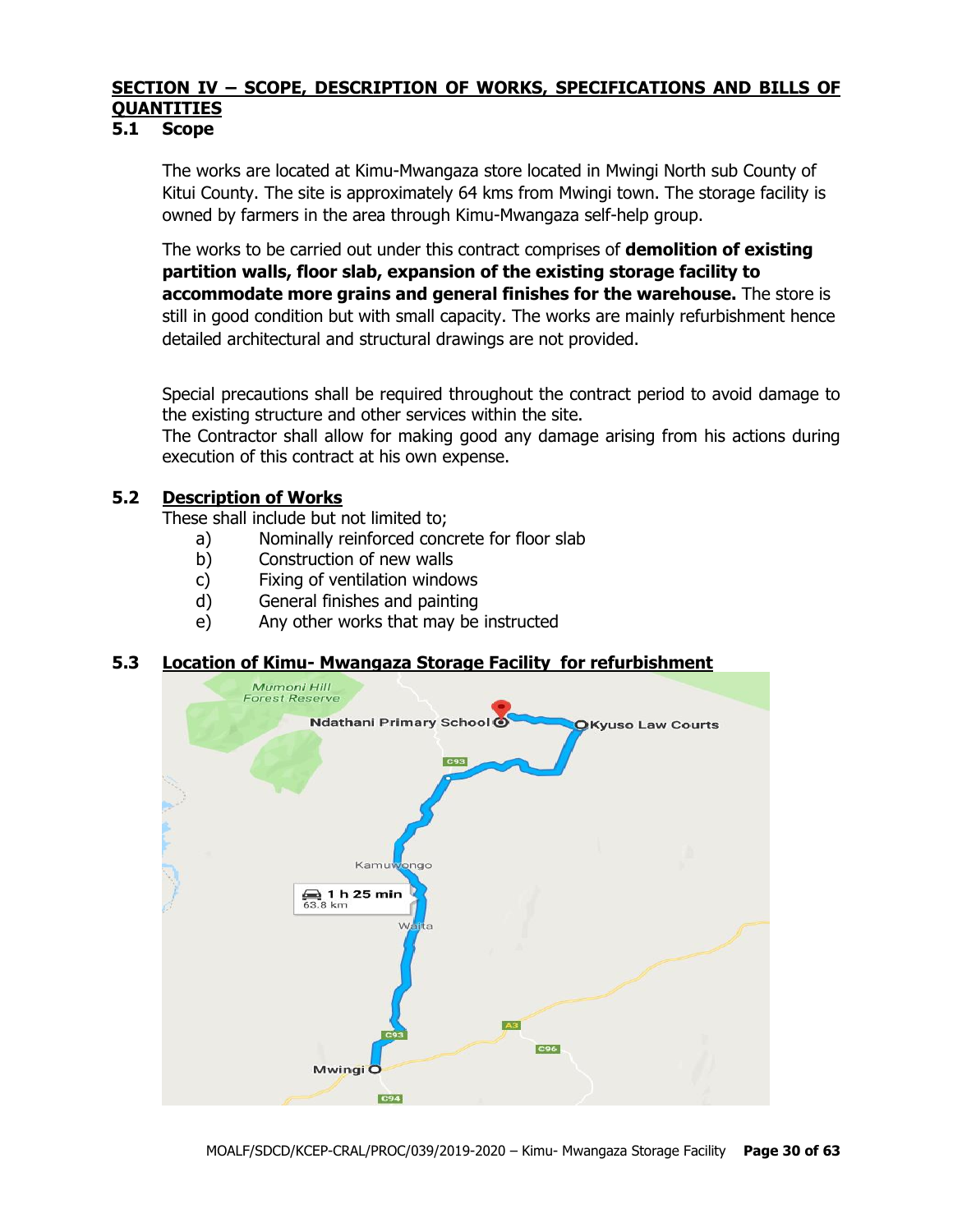## **5.4 SPECIFICATIONS**

#### **5.4.1 Materials Generally**

All materials used on the works shall be new and of the qualities and kinds specified herein and equal to the approved samples. Deliveries shall be made sufficiently in advance to enable samples to be taken and tested if required. No materials shall be used until approved and all materials which are not approved or which are damaged, contaminated or have deteriorated in any way or do not comply in any way with the requirements of this specification shall be rejected and shall be immediately removed from the site at the Contractors expense.

#### **5.4.2 Material for which there is a Kenya Bureau of Standard specification**

All materials used in the works for which a Kenya Bureau of Standards Specification has been published shall conform with the latest edition thereof in every way. The Architect reserves the right to demand that the Contractor shall obtain at his own expense a certificate in respect of any materials to state that is in accordance with the Kenya Bureau of Standard specification.

#### **5.4.3 Materials for which there is no Kenya Bureau of Standards specification**

All materials used in the works for which no Kenya Bureau of Standards specification has been published shall conform with the British Standards Specification for such materials. If there are no published standards as specified for any materials, the quality of such materials shall be generally of a standard equal to those for which there is a Kenya Bureau of Standards or British Standard specification.

#### **5.5 EXCAVATION AND EARTHWORK**

#### **5.5.1 Site Clearance**

Site Clearance shall include the cutting down of all trees, stumps, bushes, vegetation and rubbish, burning the debris arising in approved locations and carting remaining material to a tip provided by the Contractor.

#### **5.5.2 Nature of the Soil**

The Contractor is advised to visit the site and ascertain the nature of the ground to be excavated and he shall price accordingly and no claim will be allowed for want of knowledge in this respect.

Rates for excavation shall include for excavation in soil, earth, black cotton, sandy soil, Murram, tuff, soft rock, boulders or whatever other subsoil is encountered except hard rock as defined below.

#### **5.5.3 Foundation Excavations**

- 1) The foundation trenches and column bases shall be excavated to the widths and depths of the concrete foundations shown on the drawings or to such widths and depths as the Engineer may instruct after examination of the excavations. Quantities of all excavations shall be measured and valued by the Quantity Surveyor and any difference between such measurements and the measurements herein given shall be dealt with as a variation to the Contract.
- 2) If however, the Contractor excavates to any greater depths than shown in the drawings or as instructed by the Engineer, then he shall at his own expense fill in such extra depth of excavation with concrete as specified for the foundations to the satisfaction of the Engineer. The Contractor shall not be paid for the cost of any excavation executed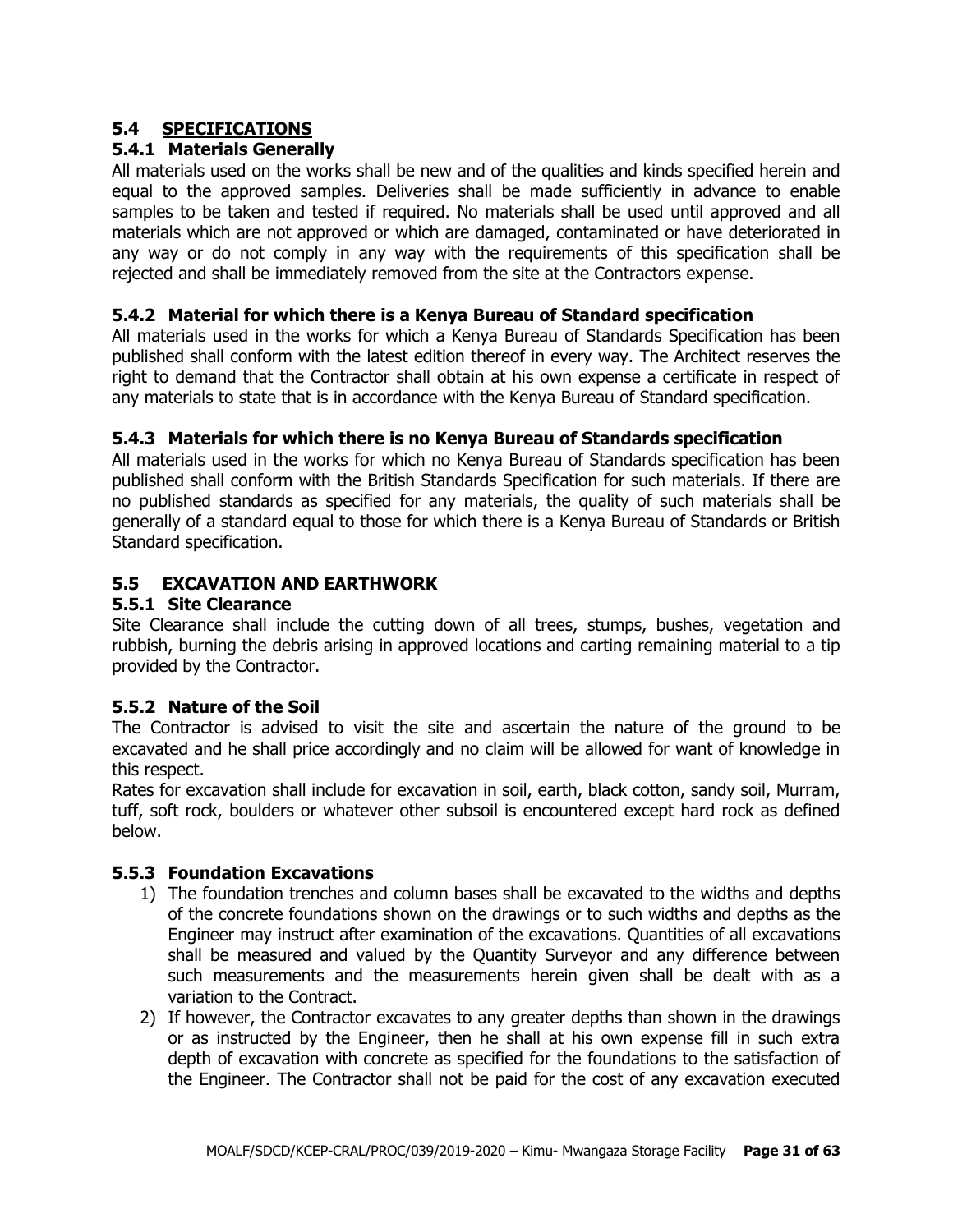deeper or wider than shown on the drawings or instructed by the Engineer nor the cost of back filling such excavation or disposing of surplus.

#### **5.5.4 Surplus Soil Disposal**

Excavated material not required for subsequent refilling shall be removed to areas off site which shall be approved by the Architect.

## **5.5.5 Top Soil for Spreading**

Where required in the Bills of Quantities, top soil required for subsequent spreading over finished work shall be especially selected and shall be dumped in special heaps as indicated by the Architect. Such top soil shall be reasonably free from vegetation to the satisfaction of the Architect and shall be compacted as little as possible in the heaps.

## **5.5.6 Filling under Surface Beds in Buildings**

## **5.5.6.1 Murram filling**

Murram for filling as base course shall be from an approved source and of the highest quality. It shall be laid in layers not less than 150mm thick and not greater than 230mm thick prior to compaction. Water will be applied to O.M.C. and each layer will be thoroughly compacted by a 2 tonne vibrating roller until all movement ceases and 100% MDD is achieved.

#### **5.5.6.2 Hardcore filling**

Hardcore filling shall be crushed rock, broken concrete or other approved hard granular materials broken to pass not greater than a 150mm ring or to be 75% of the finished thickness of the layers being compacted whichever is the less and graded so that it can be easily and thoroughly compacted by rolling. The filling is to be laid in layers each of a consolidated thickness not exceeding 230mm.

#### **5.5.7 Anti**-**termite treatment**

Where described the top surface of filling shall be treated with Gladiator T C Pesticides to be supplied and applied by Rentokil Ltd. P.O. Box 44360, Nairobi or other equal and approved firm strictly in accordance with the satisfaction of the Architect. The Contractor must destroy any termite nests found within the perimeter of the building and within 20 metres from the building externally and take out and destroy queens, impregnate holes and tunnels with approved insecticide and backfill with hard material, well rammed and consolidated. The specialist shall be required to issue a 10-year guarantee to the Employer.

#### **5.5.8 Polythene Sheeting**

Polythene sheeting shall be produced by an approved manufacturer. Joints in sheeting shall be treble folded with a 150mm fold and taped at 300mm intervals with 50mm wide back plastic adhesive tapes. The sheeting shall not be stretched but shall be laid with sufficient wrinkles to permit shrinkage up to 15%. The Contractor shall ensure that the membrane is not pierced buying laying and concreting.

#### **5.5.9 Existing Services**

Before commencing works, the Contractor shall at his own expense ascertain in writing from the relevant Local Authorities and all other Public bodies, companies and persons who may be affected, the position and depths of their respective ducts, cables, mains or pipes and appurtenance. He shall thereupon search for and locate such services. Active existing services shall be adequately protected from damage or relocated as directed by the Architect. Inactive services shall be removed or sealed off in accordance with the direction of the Architect.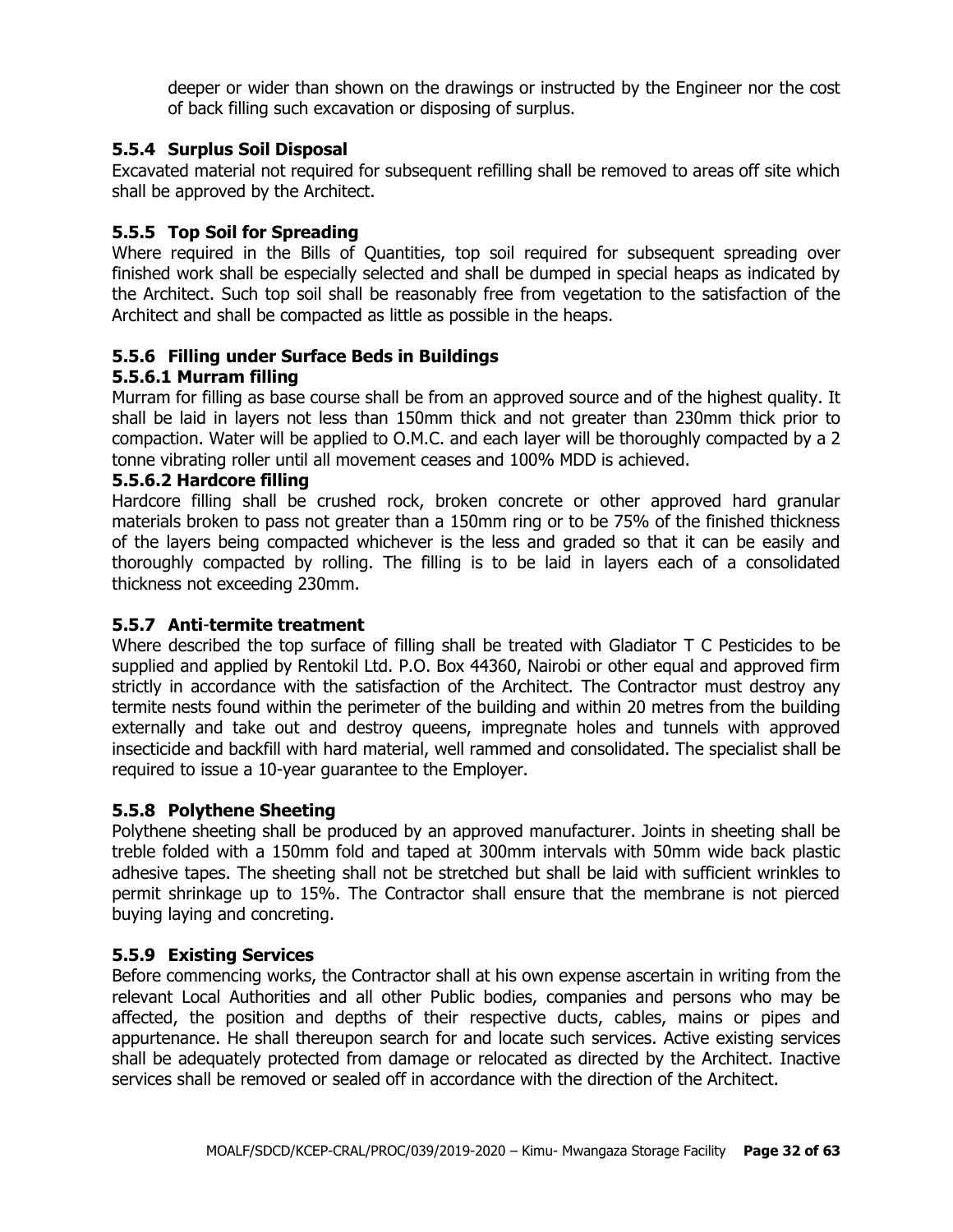#### **5.5.10 Protection**

The Contractor shall protect all graded and filled areas from the actions of the elements. Any settlement or washing away that occur prior to acceptance of the works shall be repaired and grades re-established to the required elevations and Slopes

**5.6 CONCRETE WORK**

## **5.6.1 Codes of Practice**

All workmanship, materials, tests and performances in connection with reinforced concrete shall be in conformity with the latest edition of the British Standard for concrete works 9B.S. B110 parts1 &2, B.S. 8004, B.S. 8007) and any other approved Local and International Standards. Where inconsistency exists between these preambles and these Standards, the Contractor shall notify the Engineer in good time for his Clarification as to which of the two implications on the Contract.

#### **5.6.2 Supervision**

A competent person approved by the Engineer shall be employed by the Contractor whose duty will be to supervise all stages in the preparation and placing of the concrete. All cubes shall be made and site tests carried out under his direct supervision on Consultation with the Engineer.

#### **5.6.3 Cement**

Cement unless otherwise specified shall be ordinary Portland cement of a brand and source approved by the Engineer and shall comply with the requirements of K.S.02 -21. A manufacturer's certificate of test in accordance with K.S.02-21 shall be supplied for each consignment delivered to the Site.

#### **5.6.4 Aggregate**

Aggregates shall conform to the requirement K.S.02-95 and all the proposed sources, types and grading test results of all aggregates are to be approved in all respects by the Engineer before work commences.

If in the opinion of the Engineer the aggregate meets with the above requirements but is dirty or adulterated in any manner it shall be screened and/or washed with clean water at the Contractors expense.

#### **5.6.5 Water**

The water used for mixing concrete shall be from an approved source, clean, fresh and free from harmful matter and comply with the requirements of B.S.3148.

#### **5.6.6 Quality Control at Works Stage**

Once the concrete mix is accepted from preliminary to works stage, the principal basis of control shall be analysis of the cube test results at 28 days.

#### **5.6.7 Cement**

The Quantity of cement shall be measured by weight. Where delivered in bags, each batch of concrete is to contain one or more bags of cement in accordance with the proportions specified. For non-structural concrete, volume batching may be used as indicated below:

| Class of Concrete     |       |  |
|-----------------------|-------|--|
| Nominal mix by volume | 1:3:6 |  |

1:4:8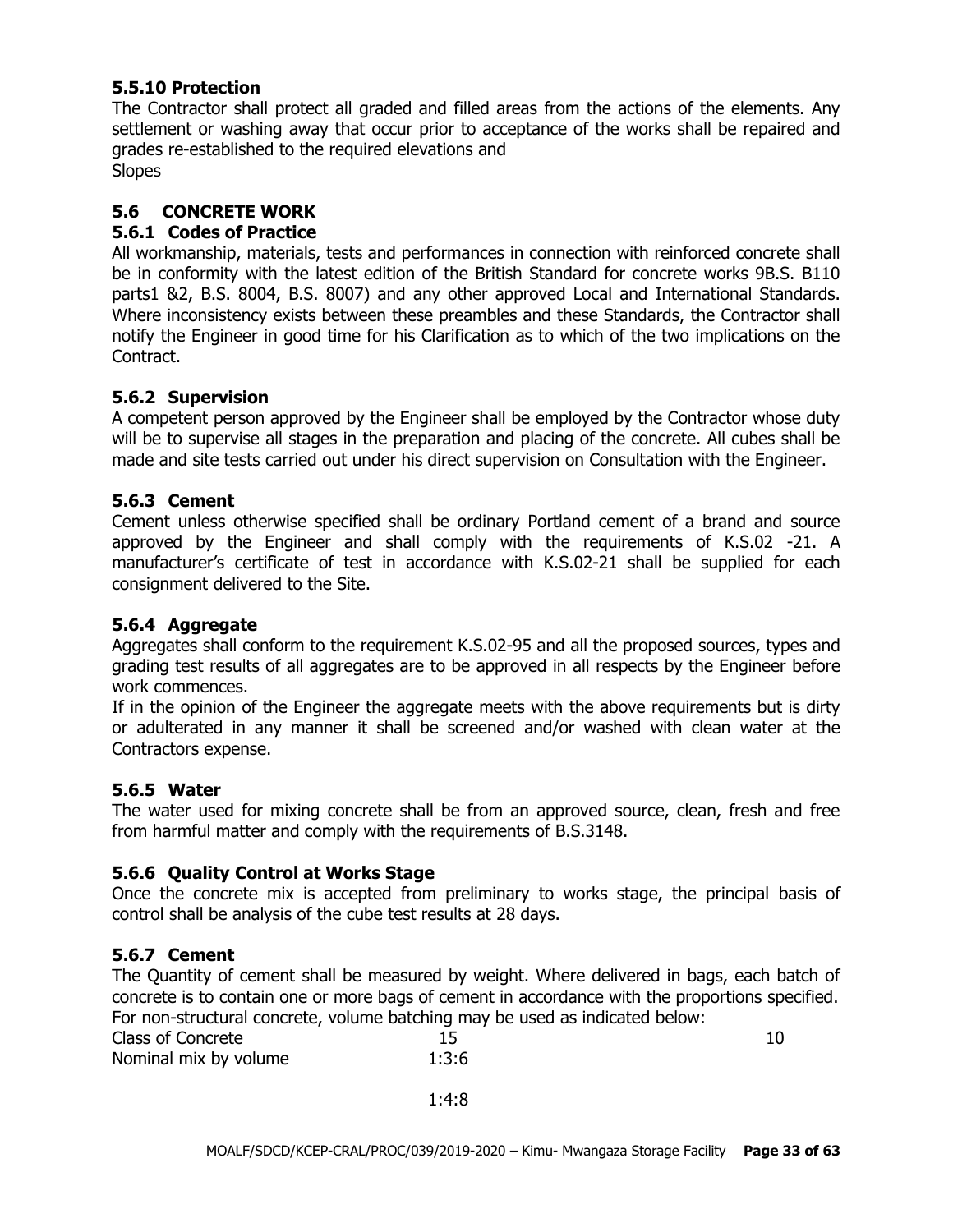| Cubic metres of fine aggregate<br>Per 50 kg. Bag of cement | 0.12 | 0.16 |
|------------------------------------------------------------|------|------|
| Cubic metres of coarse aggregate<br>Per 50kg bag of cement | 0.24 | 0.32 |

Max. size of coarse aggregate 40mm<sup>\*</sup> 40mm<sup>\*</sup> \*or 20mm for blinding concrete where described. Where batching is by volume, approved gauge boxes of such a size as will give the correct proportions shall be used, and full account shall be taken of bulking due to high moisture content.

#### **5.6.8 Construction Joints**

Construction joints shall be permitted only at the positions predetermined on the drawings or as instructed on the site by the Engineer. In general they shall be located at points of minimum shear, viz, vertical at, or near mid spans of slabs, ribs and deems.

#### **5.6.9 Faulty Concrete**

Any concrete which fails to comply with these Preambles, or which shows signs or setting before it is placed small be taken out and removed from the bite, where concrete is round to be defective after it has set the concrete shall be cut out and replaced in accordance with the Engineers instructions. On no account shall any faulty, honeycombed, or otherwise defective concrete be repaired or patched until the Engineer has made an inspection and issued instructions for the repair.

#### **5.6.10Steel reinforcement**

The steel reinforcement shall comply with the latest requirements of the following British **Standards** 

#### **5.6.11Fabric Reinforcement**

Fabric reinforcement shall be electrically cross-welded steel wire mesh reinforcement to B.S. 4483 and of the size and weight specified and made of wire to B.S. 4482.

#### **5.6.12Fixing Steel Reinforcement**

Reinforcement shall be accurately bent to the shapes and dimensions shown on the Drawings and Schedules and in accordance with B.S. 4466 and B.S. 8110. reinforcement must be cut and bent cold and no welded joints will be permitted unless to detailed or directed by the Engineer

#### **5.7 Formwork**

The method and system of formwork which the Contractor proposed to use shall be approved by the Engineer before construction commences. Formwork shall be substantially and rigidly constructed of timber, steel, plastic, precast concrete or other approved material. All timber formwork shall be good, sound, clean, sawn, well-seasoned timber free from warps and loose knots and of scantlings sufficiently strong for their purpose.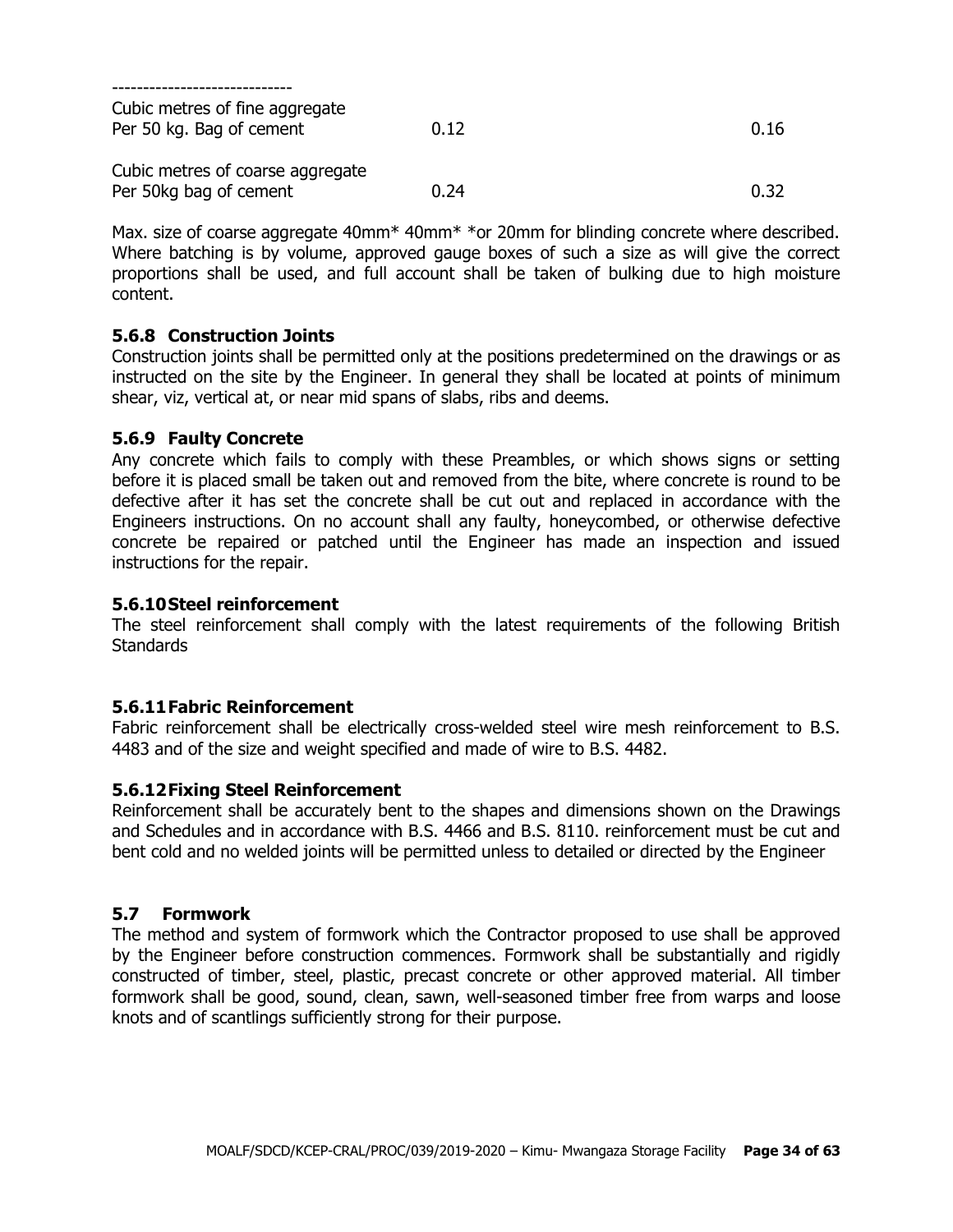#### **5.8 WALLING 5.8.1 MATERIALS**

## **5.8.1.1** Cement

Cement used for making mortar shall be as described in concrete work.

#### **5.8.1.2 Lime**

The lime for making mortar shall be obtained from an approved source and shall comply with BS 890 Class A for non-hydraulic lime. The lime to be run to putty in an approved lined pit or container. The water to be first run into the pit or container and the lime to be added until it is completely submerged, stirred vigorously until all lumps are disintegrated and shall be kept constantly covered with water and regularly stirred for at least four weeks. The resulting milk lime then to be run through a fine sieve and run into a pit or other container and kept clean and moist for not less than two weeks before being used in the works.

#### **5.8.1.3 Sand**

Sand used for making mortar shall be clean, well graded siliceous sand of good sharp hard quality equal to samples which shall be deposited with and approved by the Architect. It shall be free from lumps of stone, earth, loam, dust, salt, organic matter and other deleterious substances, passed through a fine sieve and washed with clean water if so directed by the Architect.

#### **5.8.1.4 Water**

Shall be as described in Concrete work.

#### **5.8.1.5 Stone**

All stone shall comply with the requirements of CP 121.202 for masonry and rubble walls respectively except where amended or extended by the following clauses

#### **5.8.1.6 Reinforced Walls**

Steel reinforcing bars in walls shall be carefully placed and spacers used to ensure that a minimum of 20mm cover is given to the reinforcement unless otherwise specified. Horizontal reinforcement in mortar joints shall be laid such that the reinforcement is not in contact with the blocks or stone.

#### **5.8.1.7 Wall Ties**

Wall ties shall be provided to connect walls to steel or concrete columns and beams to connect two unbounded leaves of wall. Wall ties shall be provided at 450mm centres both vertically and 900mm centres horizontally and shall be staggered when used to connect two leaves of unbounded wall. Wall ties shall be embedded into each material by a minimum of 50mm

#### **5.8.1.8 Fair Face**

All concrete and hollow blockwork described as finished with a fair face is to be built to a true and even face with the joints finished as specified hereinafter.

#### **5.8.1.9 Pointing**

Pointing of walls shall be prepared for pointing by raking out all loose or friable material to a minimum of 15mm to form a square recess. The joints shall then be wetted and new mortar shall be forced into the joints and finished as directed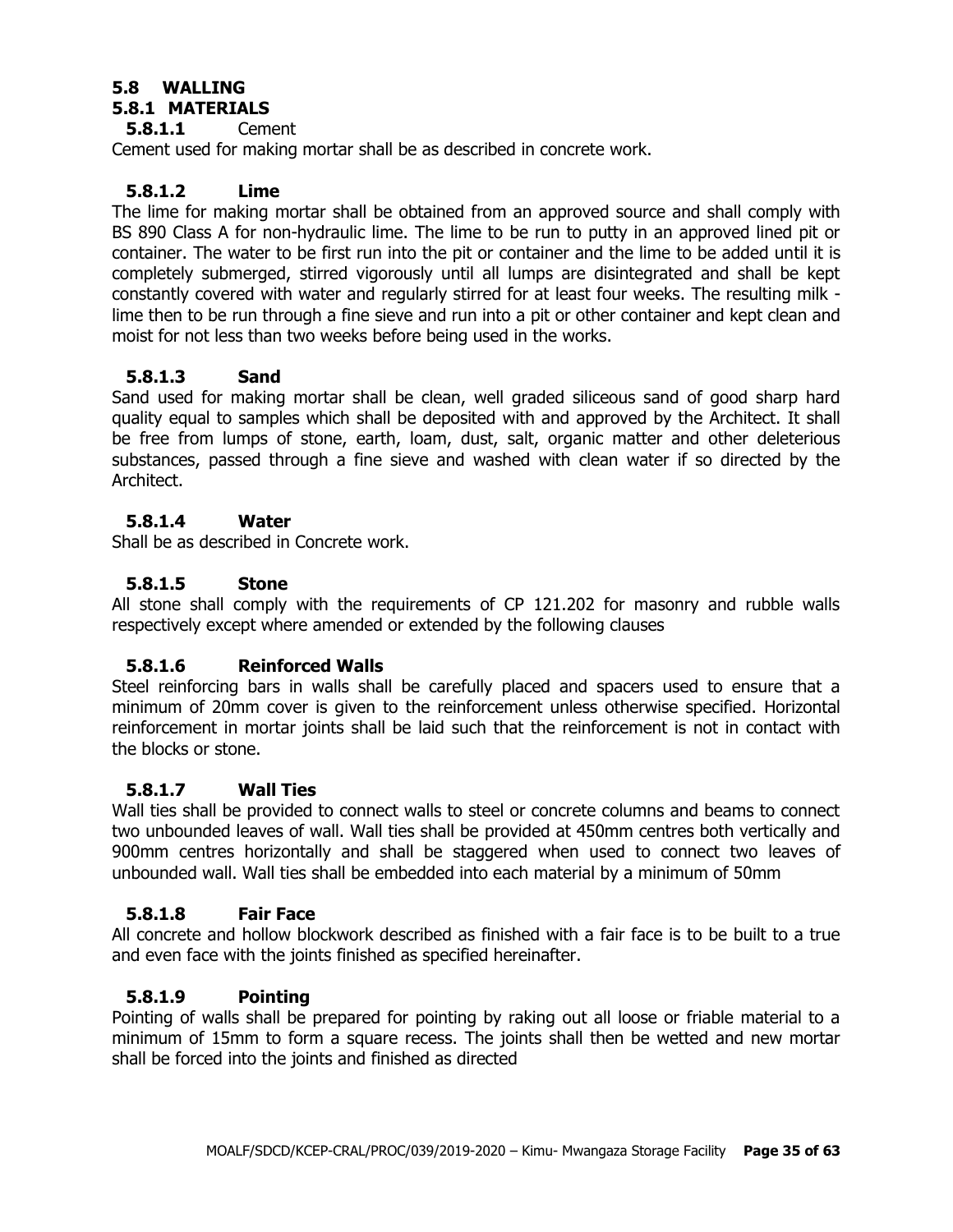## **FLOOR, WALL AND CEILING FINISHINGS**

## **5.8.1.10 PLASTERWORK**

## **5.8.1.10.1 Generally**

Render, both internal and external shall be cement and sand in the proportions 1:4 finished to the thickness specified. Plaster shall consist of an undercoat of 1 part cement to 6 parts sand by volume, and a finishing coat of 1 part cement to 10 parts lime putty. Each coat shall be finished to the thickness specified.

## **5.8.1.10.2 Cement**

Ordinary Portland cement and shall comply with K.S. 02-21. White and coloured cements shall comply with B.S. 12 and be obtained from an approved manufacturer.

#### **5.8.1.10.3 Lime**

Lime shall be prepared from hydrated lime complying with B.S. 890, Part 2.

## **5.8.1.10.4 Sands**

Sands for cement and lime mixes shall comply with B.S. 1199, Table 1.

## **5.8.1.10.5 Water**

Water shall be clean and kept free from all impurities.

## **5.8.1.10.6 Mixing of materials**

All materials shall be thoroughly mixed in the proportions described. No mixes of plasters, other than described shall be used.

#### **5.8.1.10.7 Period between coats**

Cement -lime undercoats shall be allowed to dry out thoroughly before a further coat is applied.

#### **5.8.1.10.8 Surfaces of beds and backings**

Screeded beds for insitu finishing of floor finishing bedded in mortar, shall be left rough from the screeding board. Floated beds for inflexible floor finishing bedded in mastic, shall be left with a plain untextured surface.

Trowelled beds for flexible finishings shall be finished smooth and free from score marks, grooves or depressions. Screeded backings for insitu wall finishing or wall finishings bedded in mortar shall be scratched for key. Floated backings for inflexible wall finishing fixed with adhesive shall be left with a plain surface.

Trowelled backings for flexible wall finishing shall be finished smooth and free from score marks or depressions.

Beds and Backings for finishing by specialists shall be to the approval of the specialist.

#### **5.8.1.10.9 Preparation of surfaces**

All surfaces to receive the finishing in this section shall be thoroughly cleaned. Screeds to receive finishing bedded in mortar shall be well wetted before laying is commenced.

## **5.8.2 PAINTING AND DECORATING**

#### **5.8.2.1 MATERIALS**

#### **5.8.2.2 Colour range**

Painting and decorative schemes shall be carried out in colours selected by the Architect from the approved range of colours.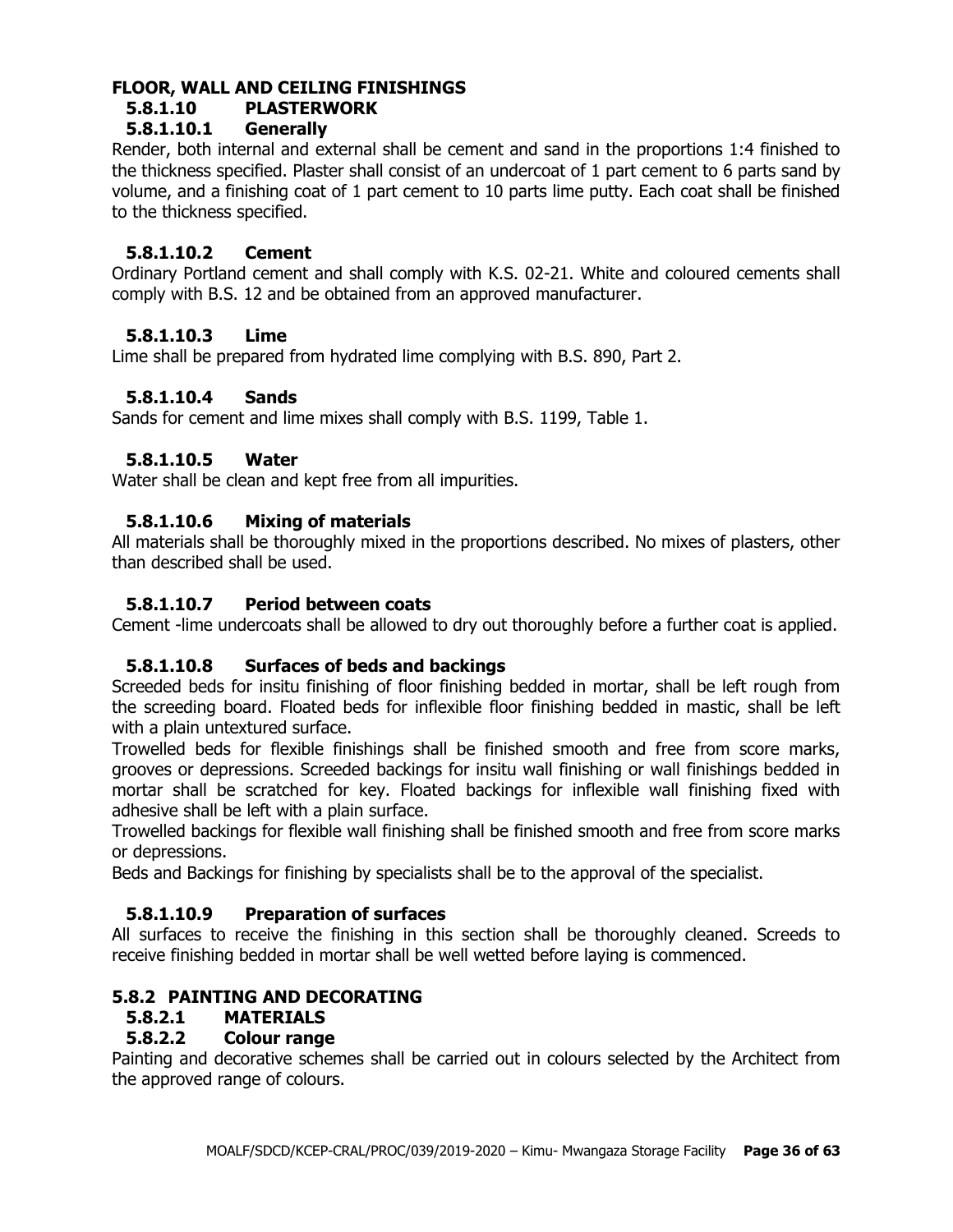#### **5.8.2.3 Approval of brands**

The Contractor shall seek, in writing, approval from the Architect for all brands of paint he wishes to use.

## **5.8.2.4 Quality of Products**

Where a type of paint is produced by the Manufacturer in more than one quality, only paints and materials of the first or best quality shall be used in the works. The container label shall indicate clearly the quality of the paint being used.

Where it is not evident that the first or best quality of paint is being used, the Architect will order the removal of such materials from the site and rectification of any work executed with those materials, all at the Contractors expense.

#### **5.8.2.5 Same makers materials used for coating**

While materials for the work may be obtained from several makers, undercoats and finishing coats for a particular surface must be obtained from the same maker, (i.e. one markers undercoat).

#### **5.8.2.6 Remedying defects due to defective materials**

All materials, which in the opinion of the Architect are unsatisfactory, shall be immediately removed from the site and any work executed with such defective materials shall be made good by the Contractor, at his expense, to the satisfaction of the Architect.

#### **5.8.2.7 Emulsion paint**

Emulsion paint (interior and/or exterior), shall have a P.V.A. base and shall be of an approved brand. The first coat shall be thinned in accordance with the manufactures instructions. Where described as applied externally, the paint shall incorporate an approved fungicide to prevent fungus growth.

#### **5.8.2.8 Black bituminous paint**

Black bituminous paint shall comply with B.S. 3416, Type 1 for general use, and Type ii for drinking water tanks.

#### **5.8.2.9 Plaster, rendering, concrete block work and brickwork**

All plaster or mortar splashes, etc. shall be removed from plaster rendering, concrete, block work and brickwork by careful scraping; all holes, cracks, etc., shall be stopped and the whole of the surfaces shall be brushed down to remove dust and loose materials. In addition, all traces of mould oil shall be removed from concrete surfaces by scrubbing with water and detergent and rinsing with clean water to remove all detergent.

#### **5.8.2.10 Standard of workmanship**

Prior to the commencement of internal or external decoration, areas not exceeding 50 square metres in total area, and designated by the Architect, shall be completely decorated, and after approval shall be used as a standard for the whole of the works. Any additional cost involved in carrying out such decoration in advance of the general work shall be deemed be included in the Contract Sum. Such decorated surfaces shall be made good and touched up as necessary prior to the handing over of the works.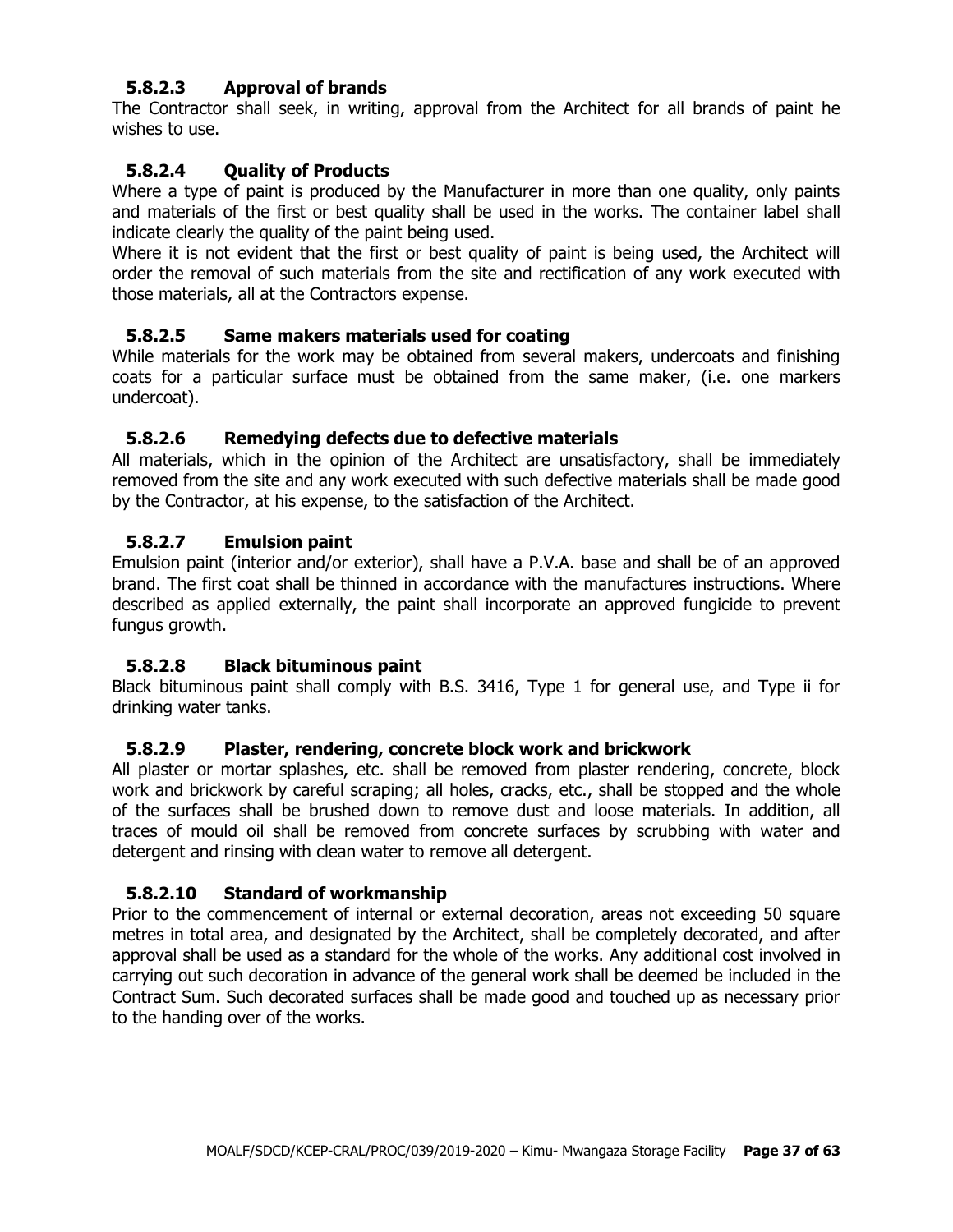#### **5.8.2.11 Manufacturer's instructions**

All materials shall be used strictly in accordance with instructions issued by the manufacturers concerned. The addition of thinners, driers or other materials will only be permitted when specially required by the maker and the procedure approved by the Architect.

#### **5.8.2.12 Brush work**

Unless otherwise described, all coatings shall be applied by Brush. Written permission must be obtained from the Architect for the application of coatings by spray or roller where not so described, and if permission is granted, such application shall not result in extra cost to the Employer.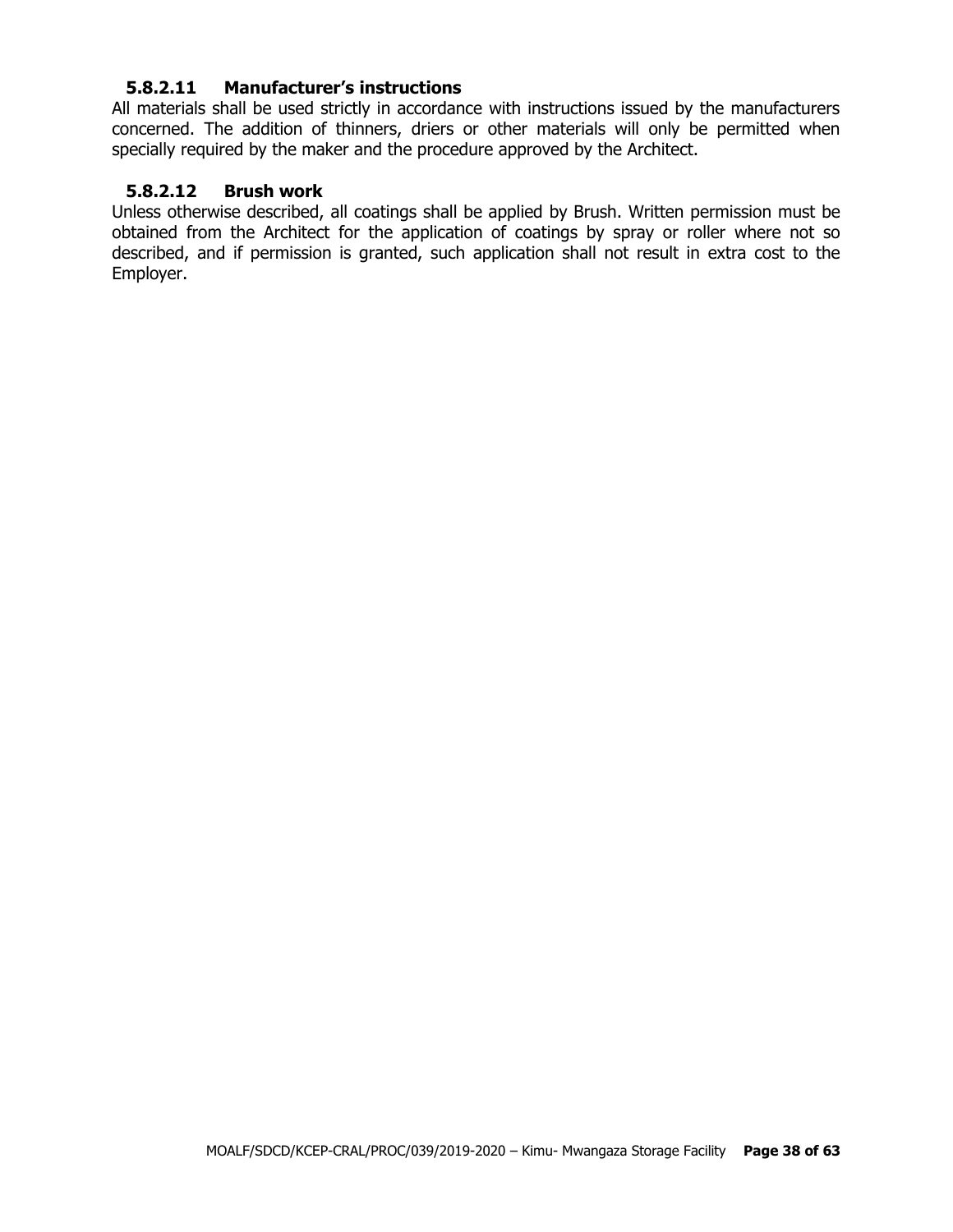## **5.9 BILL OF QUANTITIES**

The Bills of Quantities forms part of the Contract Documents and are to be read in conjunction with the Instructions to Bidders, Conditions of Contract Parts I and II, Specifications and Drawings.

The prices and rates inserted in the Bills of Quantities will be used for valuing the work executed, and the Engineer will only measure the whole of the works executed in accordance with this Contract.

| ESTIMATE FOR KIMU-MWANGAZA REFURBISHMENT BOQ                                                                                                       |            |             |             |             |  |
|----------------------------------------------------------------------------------------------------------------------------------------------------|------------|-------------|-------------|-------------|--|
| <b>DESCRIPTION</b>                                                                                                                                 | <b>QTY</b> | <b>UNIT</b> | <b>RATE</b> | <b>KSHS</b> |  |
| <b>FOUNDATION RENOVATION</b>                                                                                                                       |            |             |             |             |  |
| Demolish existing concrete floor and dispose the<br>debris as directed by the Engineer on site                                                     | 192        | <b>SM</b>   |             |             |  |
| Provide, place and compact 300mm thick hardcore in<br>layers n.e 150mm                                                                             | 60         | <b>CM</b>   |             |             |  |
| Provide, place and compact quarry waste into the<br>surface of hardcore.                                                                           | 192        | <b>SM</b>   |             |             |  |
| Provide and place BRC mesh A142 as instructed on<br>site                                                                                           | 192        | <b>SM</b>   |             |             |  |
| Provide and place 150mm thick concrete class 25/20<br>in floor slab                                                                                | 30         | <b>CM</b>   |             |             |  |
| <b>Total carried to Summary</b>                                                                                                                    |            |             |             |             |  |
| <b>SUPERSTRUCTURE WALLING RENOVATIONS</b>                                                                                                          |            |             |             |             |  |
| Demolish existing wall and dispose the debris as<br>directed on site                                                                               | 76         | <b>SM</b>   |             |             |  |
| Provide and fix sawn soft wood timber formwork to<br>sides of lintel                                                                               | 54         | <b>SM</b>   |             |             |  |
| Provide and place 150mm thick concrete class 25/20<br>in 300x300mm Lintel                                                                          | 5.4        | <b>CM</b>   |             |             |  |
| Provide, cut and bend D12 or equivalent high tensile<br>steel bars                                                                                 | 225        | KG          |             |             |  |
| Ditto but D12 or equivalent steel bars                                                                                                             | 54         | <b>KG</b>   |             |             |  |
| Provide Machine-cut stone walling; bedded and<br>jointed in cement and sand (1:3) mortar; reinforced in<br>every third course with 500g hoop iron; | 27         | <b>SM</b>   |             |             |  |
| Provide and place 15 mm thick cement and sand (1:4)<br>plaster to walls.                                                                           | 54         | <b>SM</b>   |             |             |  |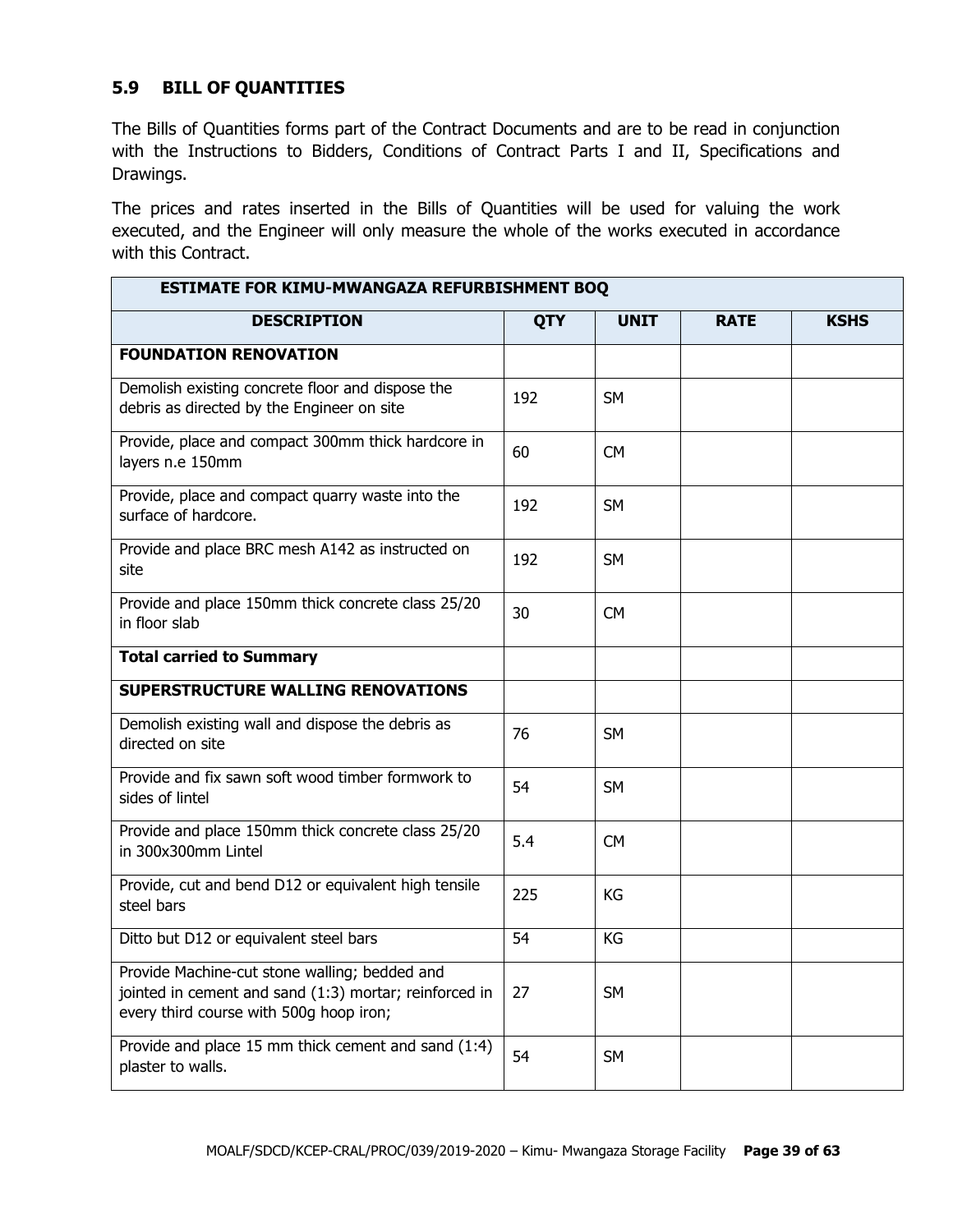| <b>Total carried to Summary</b>                                                                                                                                                                            |     |           |  |  |  |
|------------------------------------------------------------------------------------------------------------------------------------------------------------------------------------------------------------|-----|-----------|--|--|--|
| <b>Roof construction and covering</b>                                                                                                                                                                      |     |           |  |  |  |
| <b>Structural Steel work</b>                                                                                                                                                                               |     |           |  |  |  |
| The following in framed structural steelwork : complete with and including all<br>welded and bolted connections : delivery to site and erection with and including one<br>shop coat of zinc plumage primer |     |           |  |  |  |
| 100 x 50 x 4 mm thick RHS rafters                                                                                                                                                                          | 130 | LМ        |  |  |  |
| 40 x 40 x 3 mm SHS struts and ties                                                                                                                                                                         | 94  | LМ        |  |  |  |
| 8mm thick end plate welded to SHS joist and rafter.                                                                                                                                                        | 10  | NO.       |  |  |  |
| $250 \times 200 \times 10$ mm thick base plate welded to truss<br>: drilled with 4 No. holes for 20 mm diameter bolts                                                                                      | 7   | NO.       |  |  |  |
| 75x75x3mm thick angle cleat welded onto plates                                                                                                                                                             | 14  | <b>NO</b> |  |  |  |
| Support rails, purlins, bracings etc.                                                                                                                                                                      |     |           |  |  |  |
| 127 x 50 x2 mm thick Z purlins                                                                                                                                                                             | 175 | LМ        |  |  |  |
| 50 x50 x 3 mm Angle Bracings                                                                                                                                                                               | 85  | LM        |  |  |  |
| 16mm Dia. Anti-sag Rods                                                                                                                                                                                    | 115 | Кg        |  |  |  |
| 20 mm diameter x 250 mm long bolts with head,<br>nut and washers: fixed to concrete or masonry<br>walls                                                                                                    | 28  | NO.       |  |  |  |
| <b>Roof covering</b>                                                                                                                                                                                       |     |           |  |  |  |
| Al-Zn Coated Steel Box Profile roofing sheets;<br>28 gauge; pre-painted                                                                                                                                    |     |           |  |  |  |
| Roof covering; 150mm laps on one end and one<br>and a half corrugation side lap; and fixed to steel<br>trusses (m/s) to receive roofing sheets (m/s)                                                       | 300 | SM        |  |  |  |
| <b>Ridge Caps</b>                                                                                                                                                                                          | 18  | LM        |  |  |  |
| 28 Gauge SWG galvanized mild steel rainwater goods with lapped, riveted and<br>soldered joints or seams including all labors :-                                                                            |     |           |  |  |  |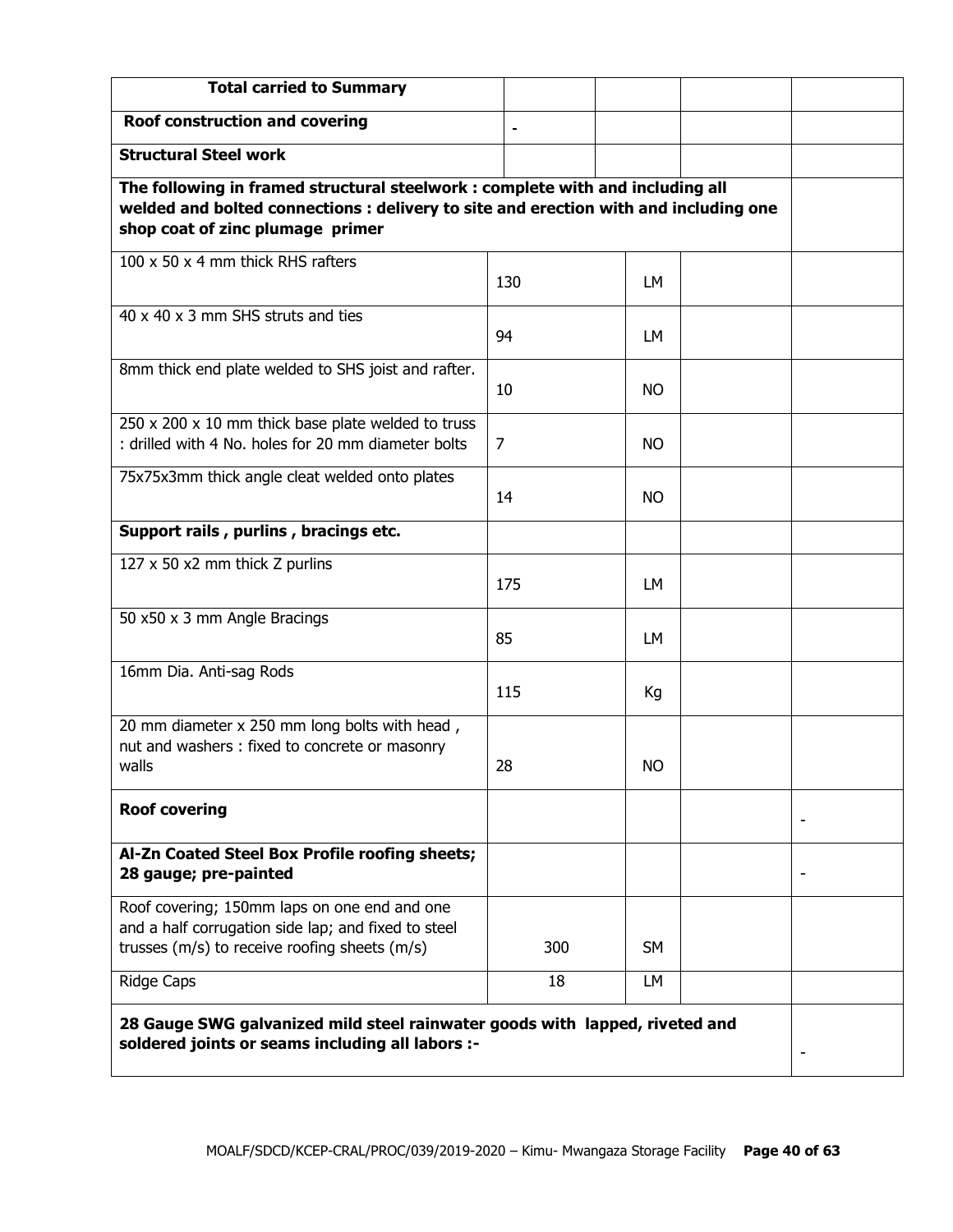| 100 mm diameter rainwater downpipe imbedded to                                                                                                                                                     |         |                    |  |
|----------------------------------------------------------------------------------------------------------------------------------------------------------------------------------------------------|---------|--------------------|--|
| walls or boxed in walls and all necessary clamping.                                                                                                                                                | 18      | LM                 |  |
| Ditto for shoe                                                                                                                                                                                     | 4       | <b>NO</b>          |  |
| <b>Total carried to Summary</b>                                                                                                                                                                    |         |                    |  |
| <b>DOORS AND VENTILATION WINDOWS</b>                                                                                                                                                               |         |                    |  |
| Provide and fix Purpose made sliding steel door<br>overall size 3000 x 2600 mm complete with sliding<br>frame and related accessories and one coat red<br>oxide primer all to Architect's details. | 1       | NO.                |  |
| Provide and fix Standard steel casement Window<br>size 1050 x 1500 mm high Ventilation windows                                                                                                     | 6       | NO.                |  |
| Provisional sum of One Hundred Thousand for<br>electrical installation                                                                                                                             | 1       | Lump<br><b>Sum</b> |  |
| Provisional sum of Two Hundred Thousand for<br>Engineer's site supervision and approvals of works                                                                                                  | 200,000 | Lump<br><b>Sum</b> |  |
| Extra over for contractors overheads and profits                                                                                                                                                   | 200,000 | $\frac{0}{0}$      |  |
| <b>Total carried to Summary</b>                                                                                                                                                                    |         |                    |  |
| <b>SUB TOTAL 1</b>                                                                                                                                                                                 |         |                    |  |
| <b>Add 16% VAT</b>                                                                                                                                                                                 |         |                    |  |
| <b>TOTAL</b>                                                                                                                                                                                       |         |                    |  |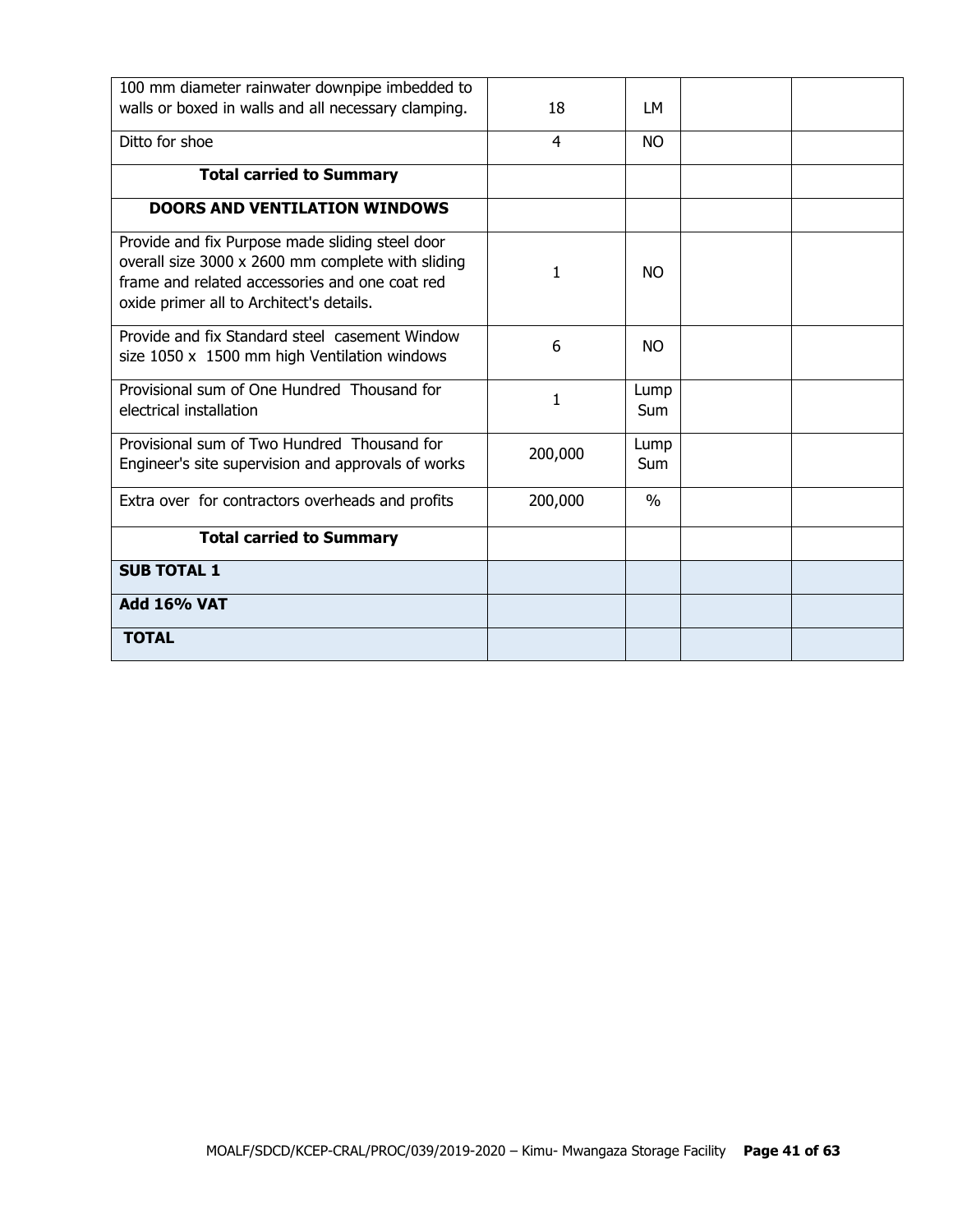#### **STANDARD FORMS List of Standard Forms**

- 1) Form of Tender
- 2) Form of Agreement
- 3) Mandatory Business Questionnaire Form
- 4) Tender Securing Declaration Form
- 5) Tender Security Form
- 6) Performance Security form
- 7) Declaration Form
- 8) Letter of Notification of Award
- 9) Qualification Information
- 10) Tender Questionnaire
- 11) Certificate of site visit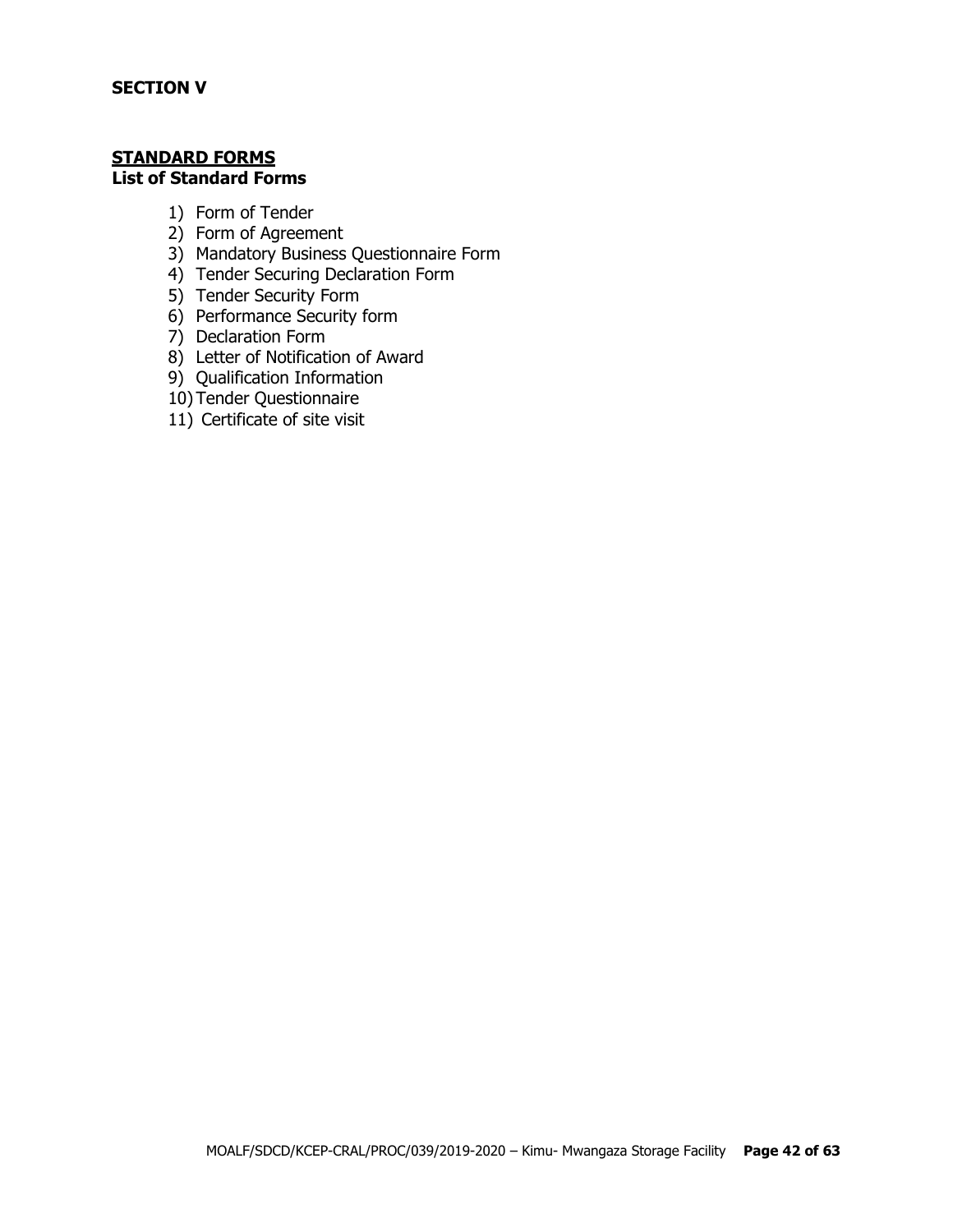#### **1. Form of Tender**

To: Kenya Cereal Enhancement Programme-Climate Resilient Livelihood Window of P.O. Box 30028-00100 Nairobi

## **Tender Name: TENDER FOR REFURBISHMENT AND COMPLETION OF KIMU-MWANGAZA STORAGE FACILITY:**

#### **Tender Reference: MOALF/SDCD/KCEP CRAL/PROC/039/2019-2020**

Dear Sir,

1. In accordance with the Conditions of Contract, Specifications, Drawings and Bills of Quantities for the execution of the above-named Works, we, the undersigned offer to construct, install and complete such Works and remedy any defects therein for the sum of Kshs. \_\_\_\_\_\_\_\_\_\_\_\_\_\_\_\_\_\_\_\_\_\_\_\_\_\_\_\_\_ [Amount in figures] Kenya Shillings\_\_\_\_\_\_\_\_\_\_\_\_\_\_\_\_\_\_\_\_\_\_\_\_\_\_\_\_\_\_\_\_\_\_\_\_\_\_\_\_\_\_\_\_\_\_\_\_\_\_\_\_\_\_\_\_\_\_\_\_\_\_\_

 $A$ mount in words]

- 2. We undertake, if our tender is accepted, to commence the Works as soon as is reasonably possible after the receipt of the Employer's Representative's notice to commence, and to complete the whole of the Works comprised in the Contract within the time stated in the Appendix to Conditions of Contract.
- 3. We agree to abide by this Tender for a period of [number] **120** days from the date fixed for tender opening of the Instructions to tenderers, and it shall remain binding upon us and may be accepted at any time before the expiration of that period.
- 4. The Tender sum as submitted and read out during the tender opening shall be absolute and final and shall not be subject of correction, adjustment or amendment in any way by any person or entity.
- 5. Unless and until a formal Agreement is prepared and executed this tender together with your written acceptance thereof and signing of the contract by the accounting officer or an officer authorized in writing by the accounting officer shall constitute a binding Contract between us.
- 6. We understand that you are not bound to accept the lowest or any tender you may receive. Dated this \_\_\_\_\_\_\_\_\_\_\_\_\_\_\_\_\_\_\_\_ day of \_\_\_\_\_\_\_20\_\_\_\_\_\_\_\_\_\_\_\_\_\_\_\_

Signature \_\_\_\_\_\_\_\_\_\_\_\_\_\_\_\_\_\_in the capacity of\_\_\_\_\_\_\_\_\_\_\_\_\_\_\_\_\_\_\_

duly authorized to sign tenders for and on behalf of

[Name of Tenderer] of

\_\_\_\_\_\_\_\_\_\_\_\_\_\_\_\_\_\_\_\_\_\_\_\_\_\_\_\_\_\_\_[Address of Tenderer]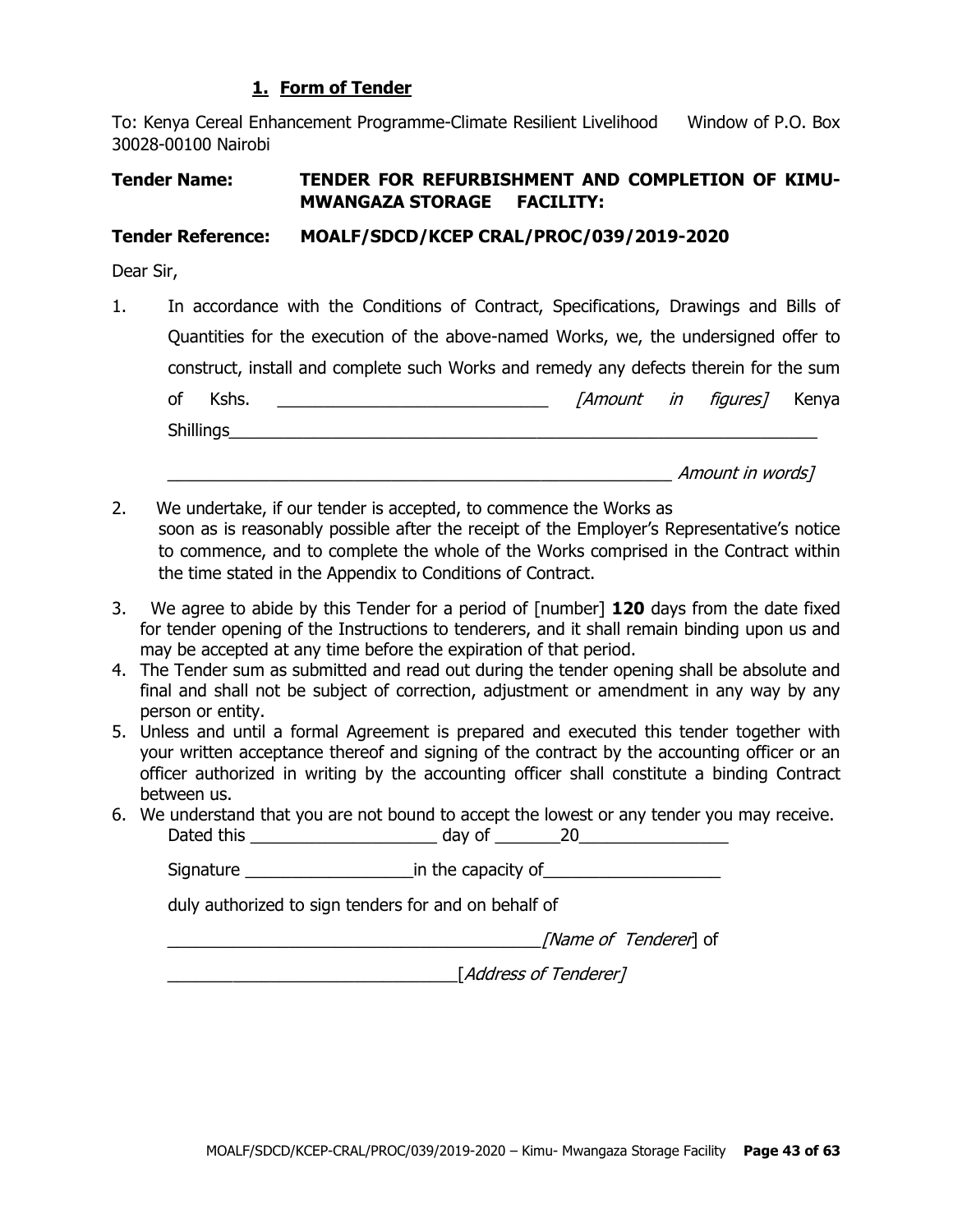## **2. FORM OF AGREEMENT**

THIS AGREEMENT, made the \_\_\_\_\_\_\_\_\_\_\_\_\_\_\_\_\_\_\_ day of \_\_\_\_\_\_\_\_\_\_ 20 \_\_\_\_\_\_\_ between State Department for Crops Development on behalf of Kenya Cereal Enhancement Programme-Climate Resilient Livelihood Window of P.O. Box 30028-00100 Nairobi whose registered office is situated at Kilimo House along Cathedral Road, (hereinafter referred to as "the Client") whose expression shall where the context so admits include its successors, administrators or permitted assignees on the one part

AND \_\_\_\_\_\_\_\_\_\_\_\_\_\_\_\_\_\_\_\_ of \_\_\_\_\_\_\_\_\_\_\_\_\_\_\_\_\_\_\_\_\_\_\_\_\_\_\_\_\_\_\_\_\_\_\_\_\_ (hereinafter called "the contractor") whose Certificate of Registration is \_\_\_\_\_\_\_\_\_\_\_\_\_\_\_\_\_\_\_\_\_\_ whose registered office is situated at \_\_\_\_\_\_\_\_\_\_\_\_\_\_\_\_\_\_\_\_\_\_\_\_\_\_\_\_\_\_\_\_\_\_\_\_\_\_\_\_ of the other part whose expression shall where the context so admits include its successors, administrators or permitted assignees on the other part.

WHEREAS Kenya Cereals Enhancement Programme-Climate Resilient Agricultural Livelihoods (KCEP-CRAL) is desirous that the Contractor executes

 $\_$  , and the set of the set of the set of the set of the set of the set of the set of the set of the set of the set of the set of the set of the set of the set of the set of the set of the set of the set of the set of th

(name and identification number of Contract ) (hereinafter called "the Works") located at\_\_\_\_\_\_\_\_\_\_\_\_\_\_\_\_\_\_\_\_\_\_\_\_\_\_\_\_\_\_[Place/location of the Works]and Kenya Cereals Enhancement Programme-Climate Resilient Agricultural Livelihoods (KCEP-CRAL) has accepted the tender submitted by the Contractor for the execution and completion of such Works and the remedying of any defects therein for the Contract Price of Kshs\_\_\_\_\_\_\_\_\_\_\_\_\_\_\_\_\_\_\_\_\_\_\_\_\_\_\_[Amount in figures],Kenya Shillings\_\_\_\_\_\_\_\_\_\_\_\_\_\_\_\_\_\_\_\_\_\_\_\_\_\_\_\_\_\_\_\_\_\_\_\_\_\_\_\_\_\_\_\_\_[Amount in words].

NOW THIS AGREEMENT WITNESSETH as follows:

- 1. In this Agreement, words and expressions shall have the same meanings as are respectively assigned to them in the Conditions of Contract hereinafter referred to.
- 2. The following documents shall be deemed to form and shall be read and construed as part of this Agreement i.e.
	- (i) Appendix to Conditions of Contract
	- (ii) Conditions of Contract Part I and II
	- (iii) Specifications
	- (iv) Drawings
	- (v) Priced Bill of Quantities
	- (vi) Form of Tender
	- (vii) Letter of Award
	- (viii) Letter of Acceptance
	- (ix) The Tenderers bid document
- **3.** In consideration of the payments to be made by Kenya Cereals Enhancement Programme-Climate Resilient Agricultural Livelihoods to the Contractor as hereinafter mentioned, the Contractor hereby covenants with Kenya Cereals Enhancement Programme-Climate Resilient Agricultural Livelihood to execute and complete the Works and remedy any defects therein in conformity in all respects with the provisions of the Contract.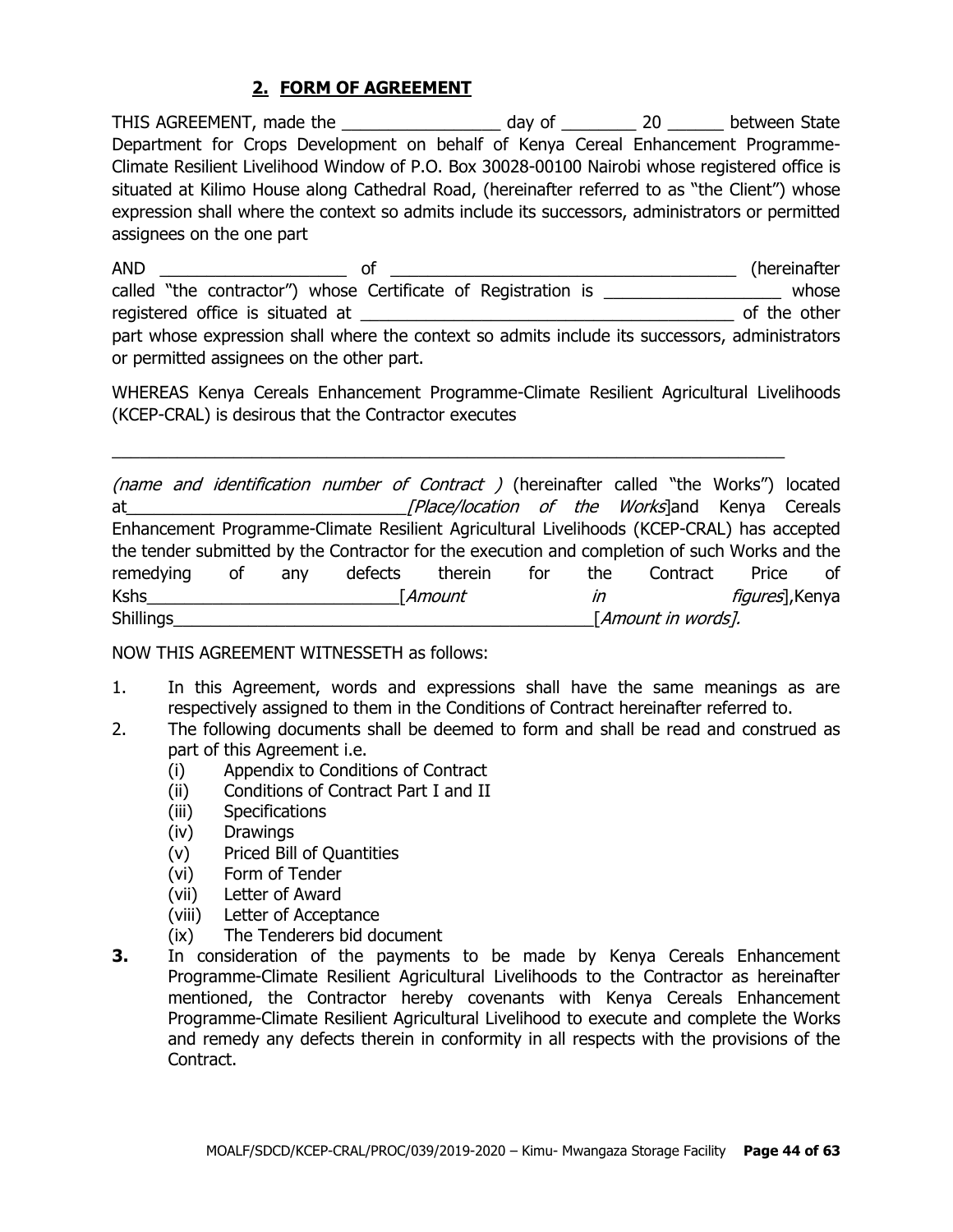4. Kenya Cereals Enhancement Programme-Climate Resilient Agricultural Livelihoods hereby covenants to pay the Contractor in consideration of the execution and completion of the Works and the remedying of defects therein, the Contract Price or such other sum as may become payable under the provisions of the Contract at the times and in the manner prescribed by the Contract.

IN WITNESS whereof the parties thereto have caused this Agreement to be executed the day and year first before written.

| <b>WITNESSED BY:</b>                                              |       |  |
|-------------------------------------------------------------------|-------|--|
| <b>NAME:</b>                                                      | Date: |  |
| For and on behalf of the Contractor:                              |       |  |
| Name:                                                             | Date: |  |
| <b>WITNESSED BY:</b>                                              |       |  |
| <u> 1980 - Johann Stoff, amerikansk politik (* 1901)</u><br>Name: | Date: |  |
| <b>Designation:</b>                                               |       |  |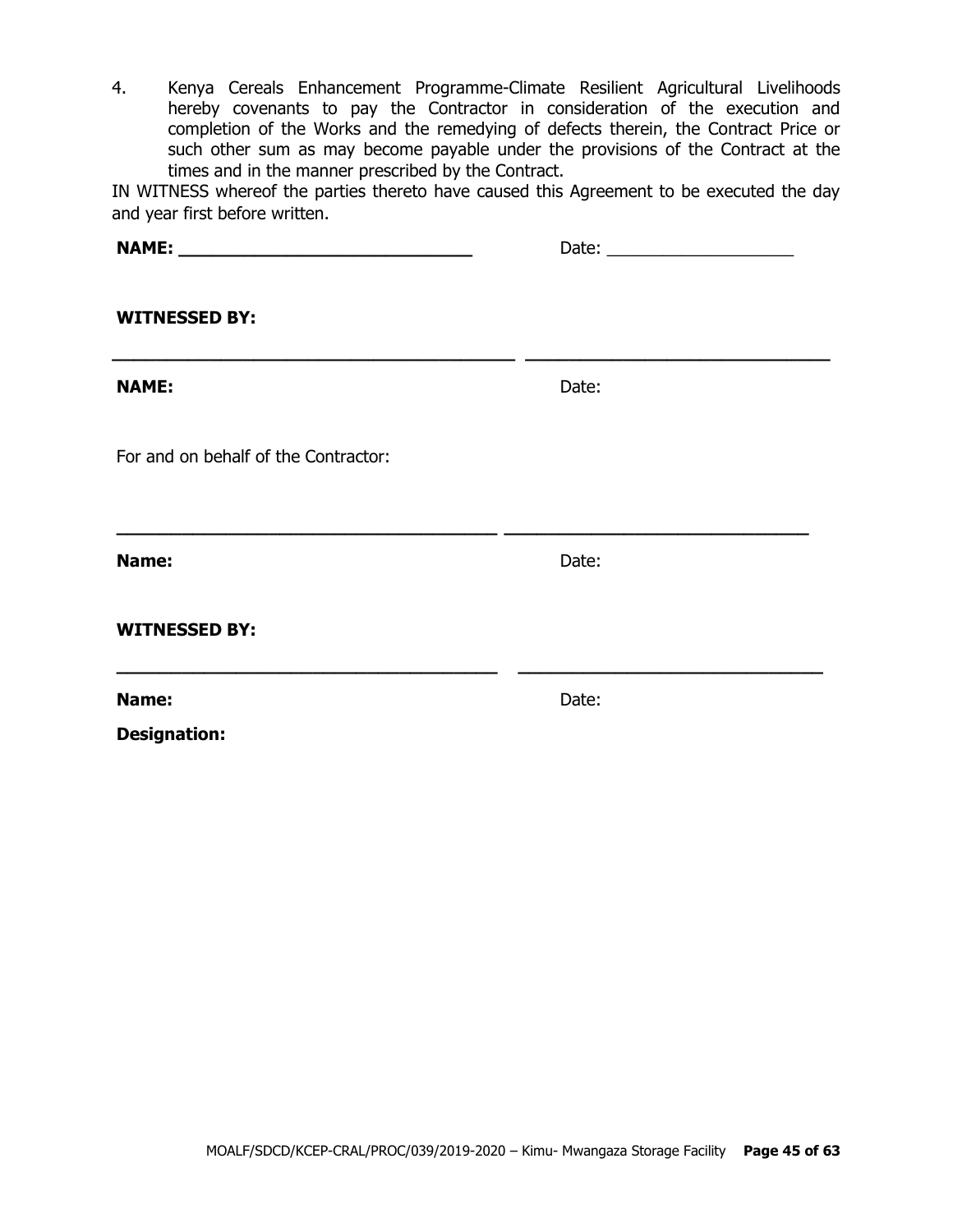## **3. MANDATORY CONFIDENTIAL BUSINESS QUESTIONNAIRE**

#### **Name of Applicant(s)..........................................................................................**

You are requested to give the particulars indicated in Part 1 and either Part 2 (a), 2(b) or 2(c) whichever applied to your type

**You are advised that it is a serious offence to give false information on this form will lead to automatic disqualification/termination of your business proposal at your cost.**

| <b>Part 1 - General</b>                                          |
|------------------------------------------------------------------|
| <b>Business Name</b>                                             |
|                                                                  |
| <b>Location of Business Premises</b>                             |
|                                                                  |
| Plot No  Street/Road Postal address Tel No.                      |
|                                                                  |
| Fax                                                              |
| Nature of Business (Attach Company Profile)                      |
|                                                                  |
| Registration Certificate No. (Attach Copy)                       |
|                                                                  |
| Tax Compliance No (Attach Copy)                                  |
|                                                                  |
| Maximum value of business which you can handle at any one time - |
|                                                                  |
|                                                                  |
|                                                                  |
|                                                                  |
|                                                                  |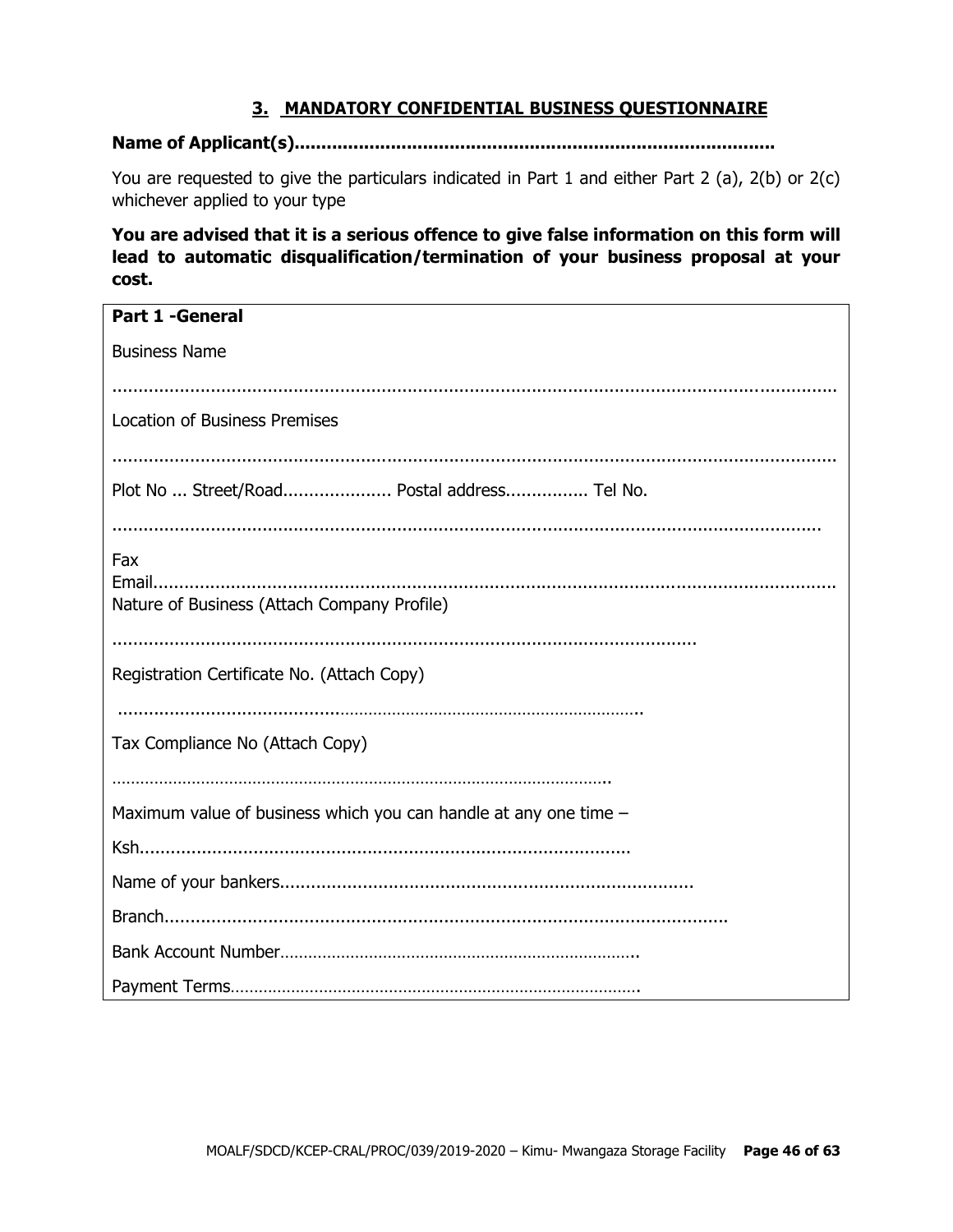## **Part 2 (a) – Sole Proprietor**

Your name in full….……………………………………………………Age…………………….

Nationality……………………………………………………. Country of Origin…………………………….

Citizenship details…………………………………………………………………….......

If <sup>a</sup> Kenyan Citizen, indicate under Citizenship Details whether by Birth,

Naturalization or Registration

## **Part 2 (b) – Partnership**

|    |      | Given details of partners as follows |                                                                           |               |
|----|------|--------------------------------------|---------------------------------------------------------------------------|---------------|
|    | Name | Nationality                          | Citizenship Details                                                       | <b>Shares</b> |
|    |      |                                      |                                                                           |               |
|    |      |                                      |                                                                           |               |
|    |      |                                      |                                                                           |               |
|    |      |                                      |                                                                           |               |
|    |      |                                      | If a Kenyan Citizen, indicate under Citizenship Details whether by Birth, |               |
|    |      | Naturalization or Registration       |                                                                           |               |
| З. |      |                                      |                                                                           |               |
| 4. |      |                                      |                                                                           |               |
|    |      |                                      |                                                                           |               |
|    |      |                                      |                                                                           |               |
|    |      |                                      |                                                                           |               |
|    |      |                                      |                                                                           |               |
|    |      |                                      |                                                                           |               |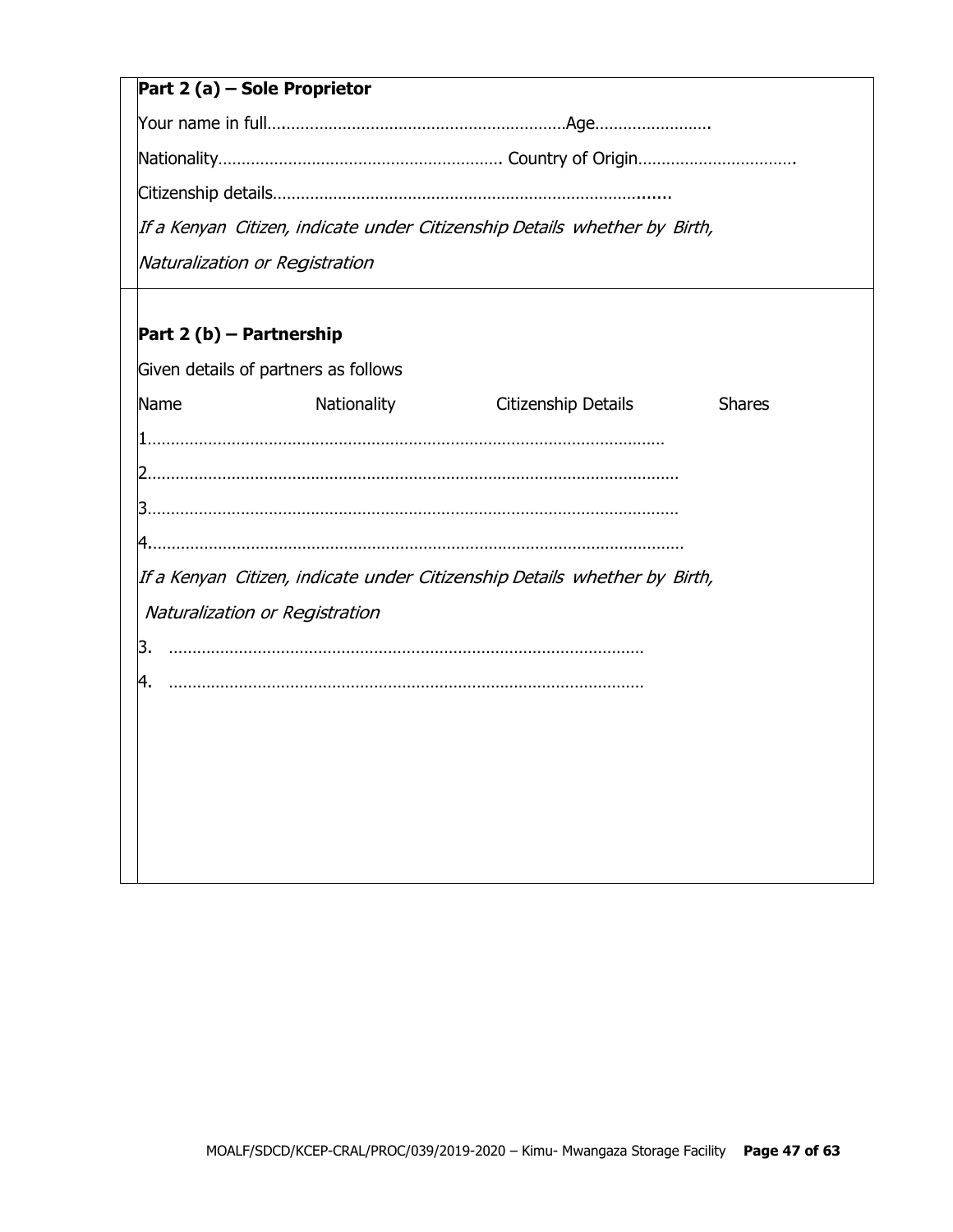|                            | Part 2 (c) – Registered Company                                  |                                                                                            |               |  |  |  |
|----------------------------|------------------------------------------------------------------|--------------------------------------------------------------------------------------------|---------------|--|--|--|
| Private or Public          |                                                                  |                                                                                            |               |  |  |  |
|                            | (Attach brochures or annual reports in case of public companies) |                                                                                            |               |  |  |  |
|                            | State the nominal and issued capital of company                  |                                                                                            |               |  |  |  |
| Nominal Kshs. Issued Kshs. |                                                                  |                                                                                            |               |  |  |  |
|                            | Give details of all directors as follows                         |                                                                                            |               |  |  |  |
| Name                       | Nationality                                                      | Citizenship Details                                                                        | <b>Shares</b> |  |  |  |
| 1.                         |                                                                  |                                                                                            |               |  |  |  |
|                            |                                                                  |                                                                                            |               |  |  |  |
| 3.                         |                                                                  |                                                                                            |               |  |  |  |
|                            |                                                                  | Part 3- List of corporate client customers and their addresses, telephone numbers and      |               |  |  |  |
| contact person.            |                                                                  |                                                                                            |               |  |  |  |
|                            |                                                                  |                                                                                            |               |  |  |  |
|                            |                                                                  |                                                                                            |               |  |  |  |
|                            |                                                                  |                                                                                            |               |  |  |  |
|                            |                                                                  |                                                                                            |               |  |  |  |
|                            |                                                                  |                                                                                            |               |  |  |  |
|                            |                                                                  |                                                                                            |               |  |  |  |
|                            |                                                                  |                                                                                            |               |  |  |  |
|                            |                                                                  |                                                                                            |               |  |  |  |
| Part 4-(a) Debarment       |                                                                  |                                                                                            |               |  |  |  |
|                            |                                                                  | I/We declare that I/We have not been debarred from any procurement process and             |               |  |  |  |
|                            |                                                                  | shall not engage in any fraudulent or corrupt acts with regard to this or any other tender |               |  |  |  |
|                            | by the KCEP-CRAL and any other public or private institutions.   |                                                                                            |               |  |  |  |
|                            |                                                                  |                                                                                            |               |  |  |  |
|                            |                                                                  |                                                                                            |               |  |  |  |
|                            |                                                                  |                                                                                            |               |  |  |  |
|                            |                                                                  |                                                                                            |               |  |  |  |
|                            | Duly authorized to sign Tender for and on behalf of              |                                                                                            |               |  |  |  |
|                            |                                                                  |                                                                                            |               |  |  |  |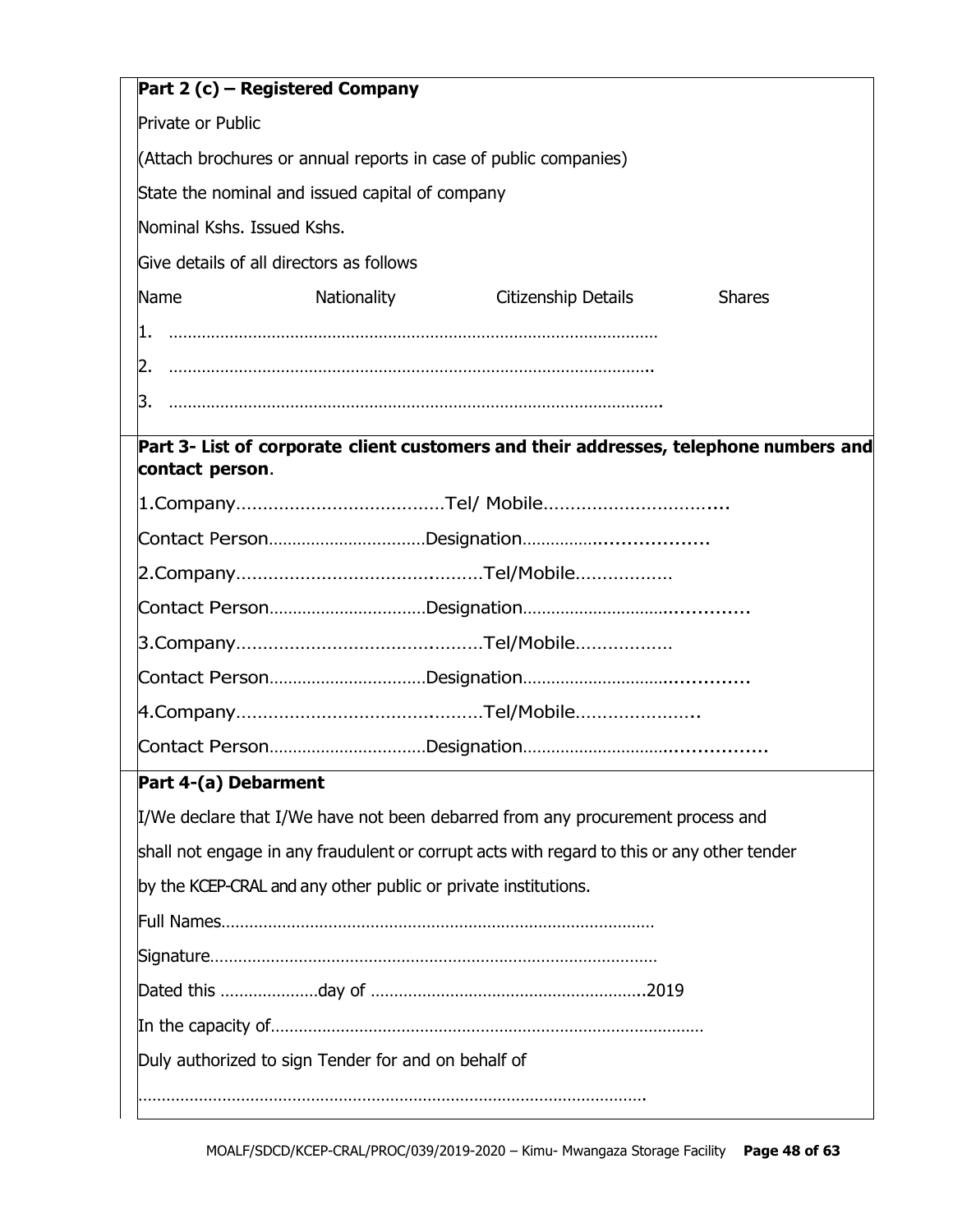| Part 4-(b) Bankruptcy / Insolvency / receivership.                                        |
|-------------------------------------------------------------------------------------------|
| I/We declare that I/We have not been declared bankrupt or insolvent by                    |
| the competent Authorities in Kenya and neither are we under receivership:                 |
|                                                                                           |
|                                                                                           |
|                                                                                           |
| Duly authorized to sign Tender for and on behalf of                                       |
| Part 4-(c) -Criminal Offence                                                              |
| $I/We$ , (Name (s) of Director(s)):-                                                      |
|                                                                                           |
|                                                                                           |
| Have not been convicted of any criminal offence relating to professional conduct or the   |
| making of false statements or misrepresentations as to its qualifications to enter        |
| into a procurement contract within a period of three (3) years preceding the commencement |
| of procurement proceedings.                                                               |
|                                                                                           |
|                                                                                           |
| In the capacity of                                                                        |
|                                                                                           |
|                                                                                           |
| Suppliers' / Company's Official Rubber Stamp                                              |
|                                                                                           |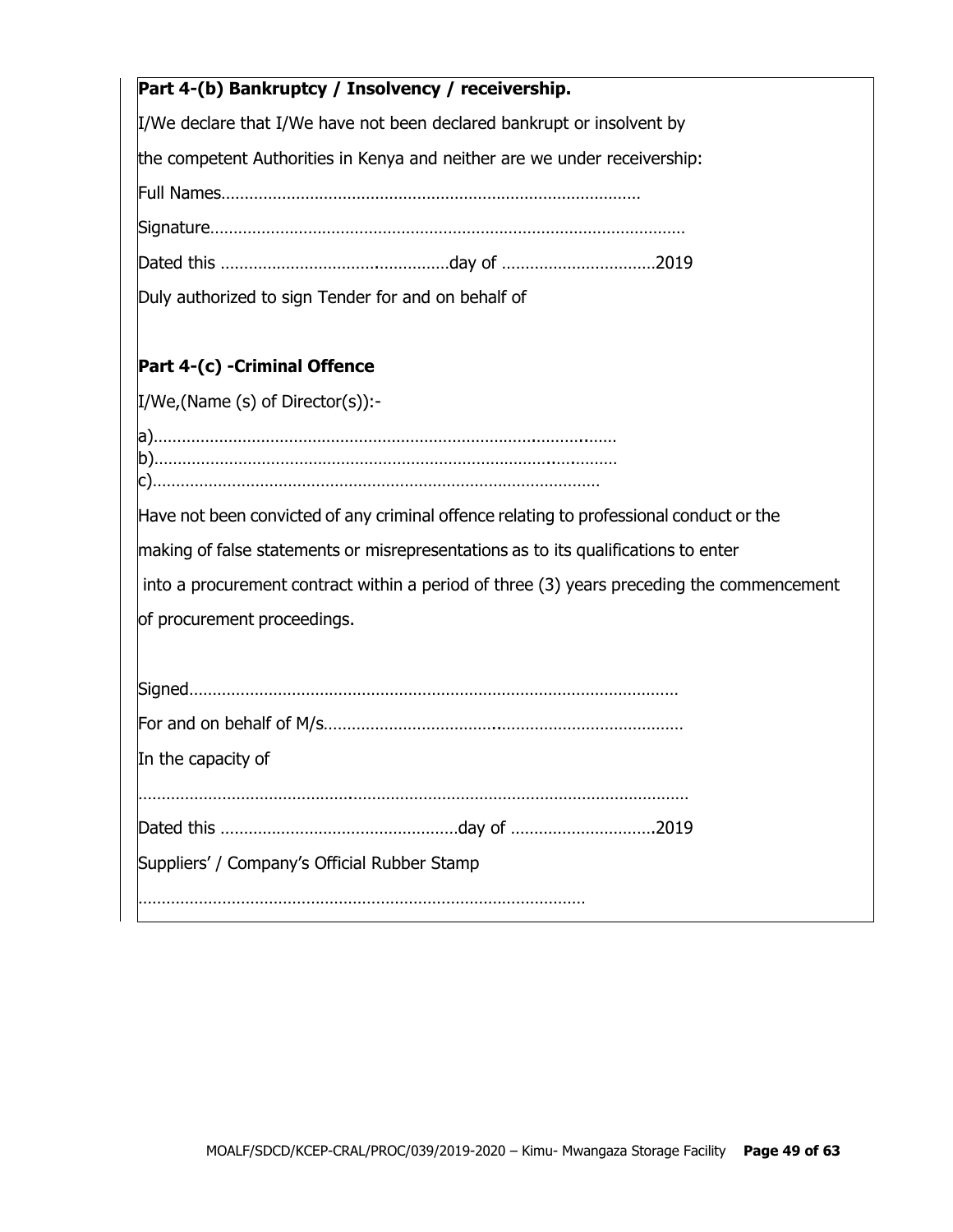$\mu$ /We, the undersigned state that I / We have no conflict of interest in relation

to this procurement:

| Suppliers' / Company's Official Rubber Stamp                                              |
|-------------------------------------------------------------------------------------------|
|                                                                                           |
|                                                                                           |
| Part $4-(e)$ – Interest in the Firm:                                                      |
| Is there any person/persons in KCEP-CRAL or any other public institution who has interest |
| in the Firm?                                                                              |
| Yes/No  (Delete as necessary)                                                             |

Institution ………………………….……………………………………. ………………

(Title) (Signature) (Date)

……………………………………………………………………………………………….

………………………………………………………………………………………………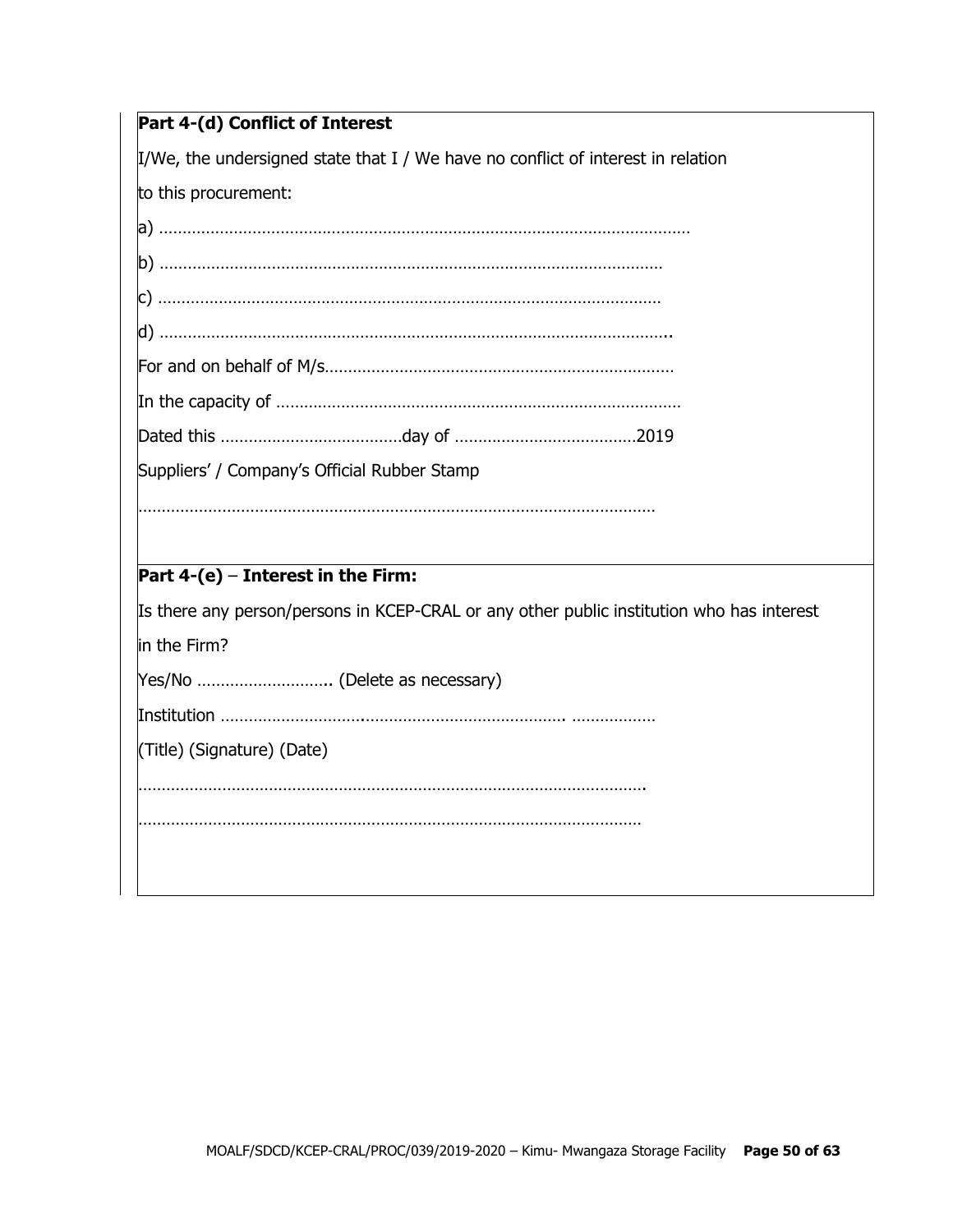**PART 5(I) – EXPERIENCE***:* Please list here below similar projects accomplished or

companies / clients you have supplied with similar items or materials / Services in the

last 5 years

|                | <b>COMPANY</b><br><b>NAME</b> | <b>COUNTRY</b> | <b>CONTRACT</b><br><b>ORDER NO</b> | <b>VALUE</b> | <b>CONTRACT</b><br><b>PERSON</b><br>(FULL NAMES | <b>EMAIL</b> | <b>CELL</b><br><b>PHONE</b><br><b>NO</b> |
|----------------|-------------------------------|----------------|------------------------------------|--------------|-------------------------------------------------|--------------|------------------------------------------|
|                |                               |                |                                    |              |                                                 |              |                                          |
| $\overline{2}$ |                               |                |                                    |              |                                                 |              |                                          |
| 3              |                               |                |                                    |              |                                                 |              |                                          |
| $\overline{4}$ |                               |                |                                    |              |                                                 |              |                                          |
| 5              |                               |                |                                    |              |                                                 |              |                                          |
|                |                               |                |                                    |              |                                                 |              |                                          |

## **Part 6(i or j) – Bank account details:**

AGPO firms must provide evidence from their bank that the account to which KCEP-CRAL

shall make payment has a youth or a woman or a PWD listed in the CR12 form/

partnership deed/sole proprietor certificate as a MANDATORY signatory of that account,

- Sec.157 (11) of PPADA:

Account No………………………………………………………………………………………….

Name of the person(s) in the CR12 form OR in the partnership deed OR in the sole proprietor

|--|

ID No(s):…………………………/…….………..…….…..…...Signature and stamp of the authorized Banker

Representative……………..……………Date……………………….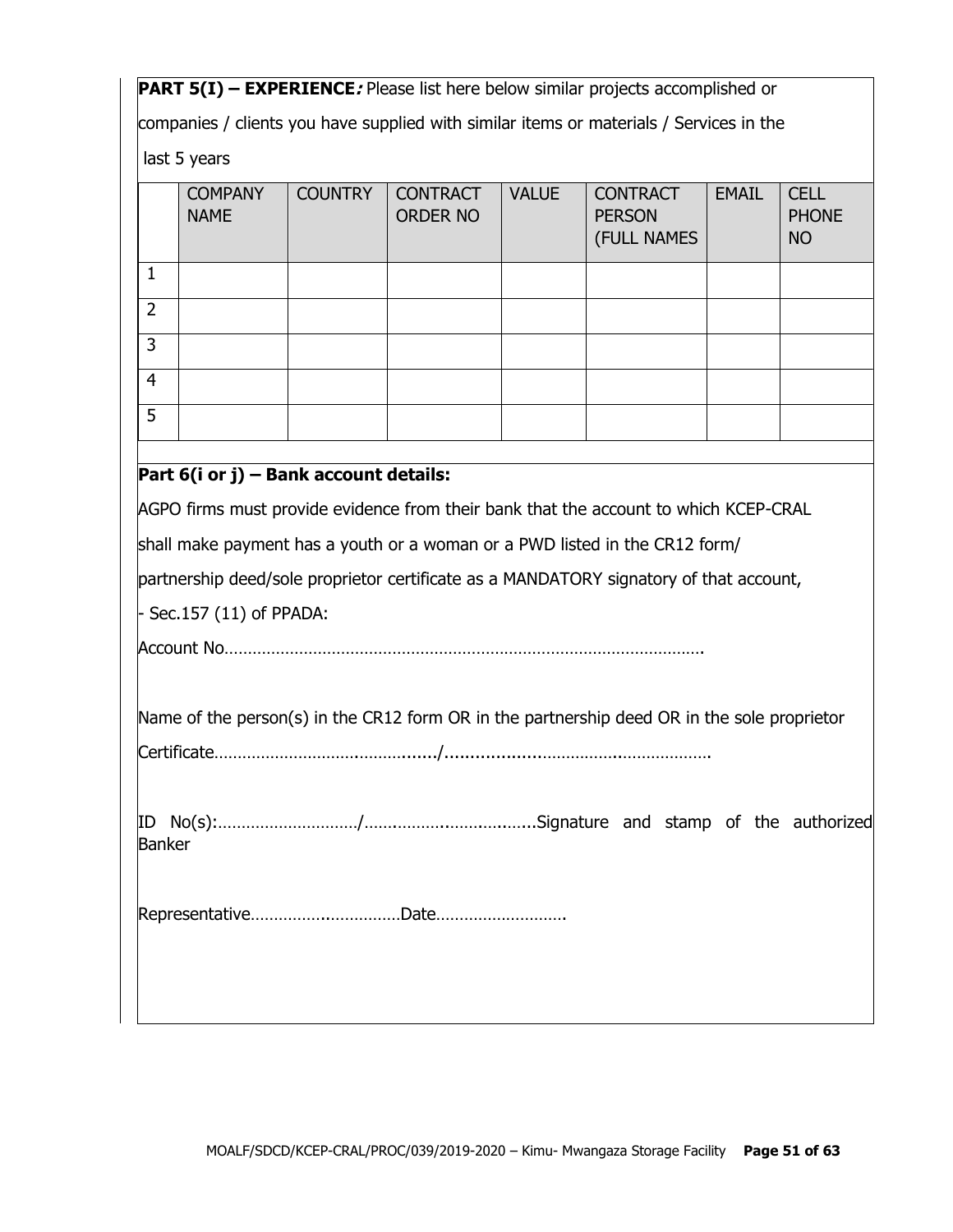## **Part 7--Declaration**

I/We the undersigned state that the above information is correct and that I/We give KCEP-CRAL to seek any other references concerning my/our company from whatever sources deemed e.g. company registrar's office, banks etc.

| Full names         |
|--------------------|
|                    |
| In the capacity of |
|                    |
|                    |
|                    |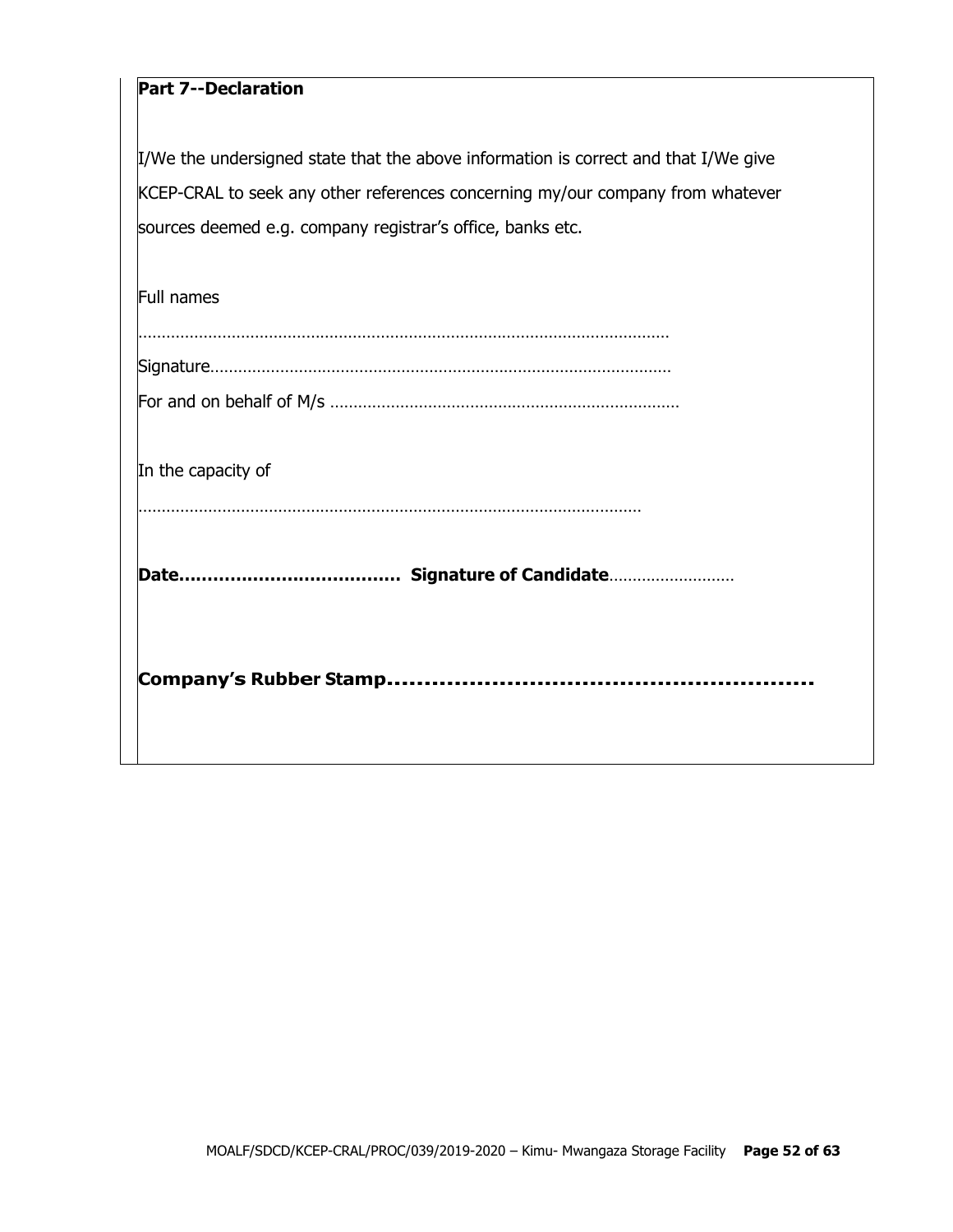## **4. TENDER SECURING DECLARATION FORM (Tender Security is Mandatory)**

[The Bidder shall complete in this Form in accordance with the instructions indicated]

Date: ………………… of Bid Submission] Tender No. ………… of bidding process]

To: ………………………….. [insert complete name of Purchaser] We, the undersigned, declare that:

1. We understand that, according to your conditions, bids must be supported by a Bid- Securing Declaration.

2. We accept that we will automatically be suspended from being eligible for bidding in any contract with the Purchaser for the period of time of [insert number of months or years] starting on [insert date], if we are in breach of our obligation(s) under the bid conditions, because we –

(a) Have withdrawn our Bid during the period of bid validity specified by us in the Bidding Data Sheet; or

(b) Having been notified of the acceptance of our Bid by the Purchaser during the period of bid validity,

(i) Fail or refuse to execute the Contract, if required, or

(ii) Fail or refuse to furnish the Performance Security, in accordance with the ITT.

3. We understand that this Bid Securing Declaration shall expire if we are not the successful Bidder, upon the earlier of

(i) our receipt of a copy of your notification of the name of the successful Bidder; or

(i) Twenty-eight days after the expiration of our Tender.

4. We understand that if we are a Joint Venture, the Bid Securing Declaration must be in the name of the Joint Venture that submits the bid, and the Joint Venture has not been legally constituted at the time of bidding, the Bid Securing Declaration shall be in the names of all future partners as named in the letter of intent.

Signed: [insert signature of person whose name and capacity are shown] in the Capacity of [insert legal capacity of person signing the Bid Securing Declaration]

Name: [insert complete name of person signing the Bid Securing Declaration]

……………………………………………………………….

Duly authorized to sign the bid for and on behalf of: ……………………….. [insert complete name of Bidder]

Dated on …………………. day of ……………., ………………. [Insert date of signing]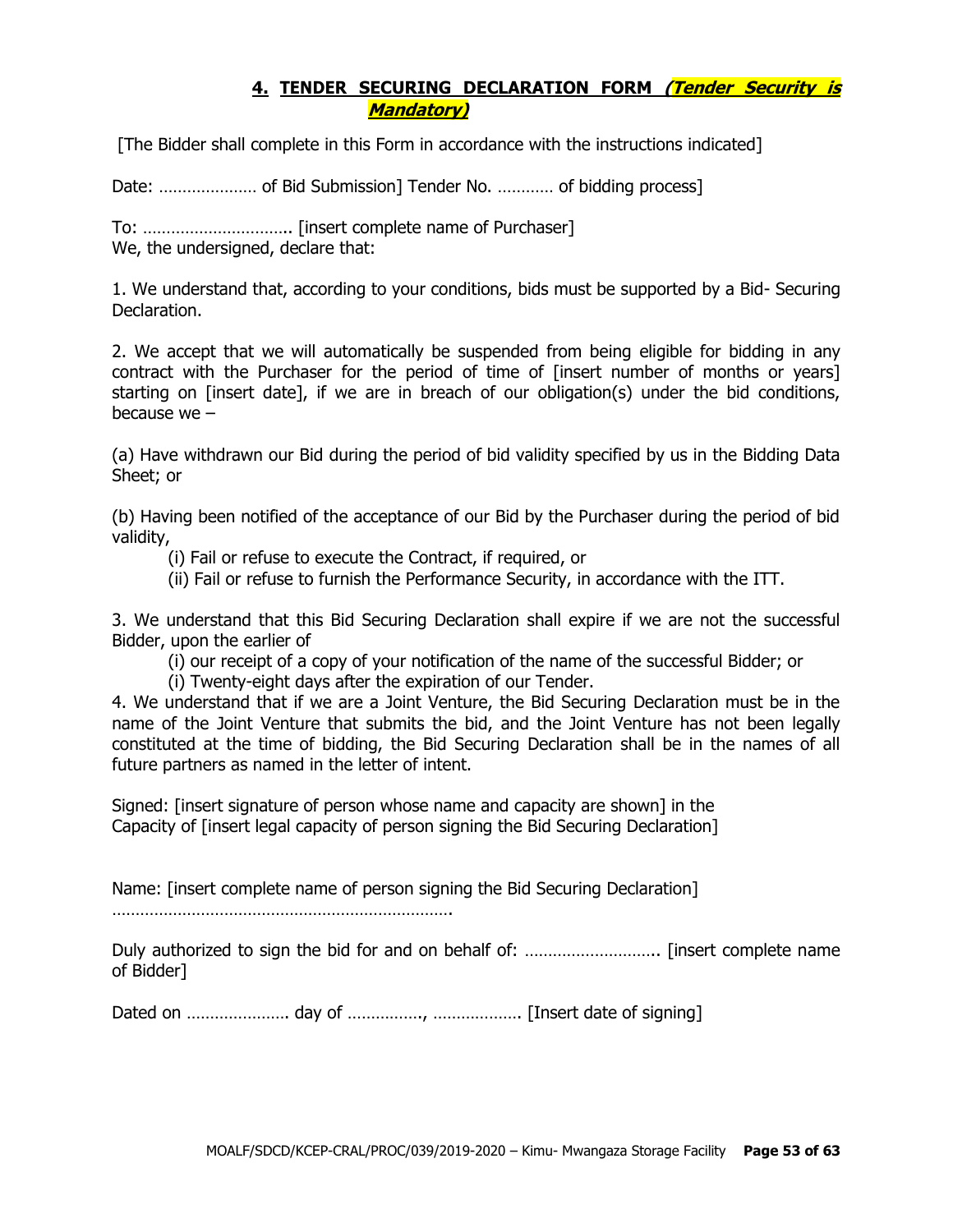#### **5. FORM OF TENDER SECURITY (Mandatory)**

WHEREAS ………………………………………. (Hereinafter called "the Tenderer") has submitted his tender dated ………………………… for the construction of ……………………………………………………………………………… (name of Contract)

KNOW ALL PEOPLE by these presents that WE ……………………… having our registered office at ……………… (hereinafter called "the Bank"), are bound unto …………………………… (hereinafter called "the Employer") in the sum of Kshs.……………………… for which payment well and truly to be made to the said Employer, the Bank binds itself, its successors and assigns by these presents sealed with the Common Seal of the said Bank this ……………. Day of ………20…………

THE CONDITIONS of this obligation are:

- 1. If after tender opening the tenderer withdraws his tender during the period of tender validity specified in the instructions to tenderers Or
- 2. If the tenderer, having been notified of the acceptance of his tender by the Employer during the period of tender validity:
	- (a) fails or refuses to execute the form of Agreement in accordance with the Instructions to Tenderers, if required; or
	- (b) fails or refuses to furnish the Performance Security, in accordance with the Instructions to Tenderers;

We undertake to pay to the Employer up to the above amount upon receipt of his first written demand, without the Employer having to substantiate his demand, provided that in his demand the Employer will note that the amount claimed by him is due to him, owing to the occurrence of one or both of the two conditions, specifying the occurred condition or conditions.

This guarantee will remain in force up to and including thirty (30) days after the period of tender validity, and any demand in respect thereof should reach the Bank not later than the said date.

 $\_$  , and the set of the set of the set of the set of the set of the set of the set of the set of the set of the set of the set of the set of the set of the set of the set of the set of the set of the set of the set of th

\_\_\_\_\_\_\_\_\_\_\_\_\_\_\_\_\_\_\_\_\_\_\_\_\_\_\_ \_\_\_\_\_\_\_\_\_\_\_\_\_\_\_\_\_\_\_\_\_\_\_\_\_\_\_\_\_\_

[date] [signature of the Bank]

[witness] [seal]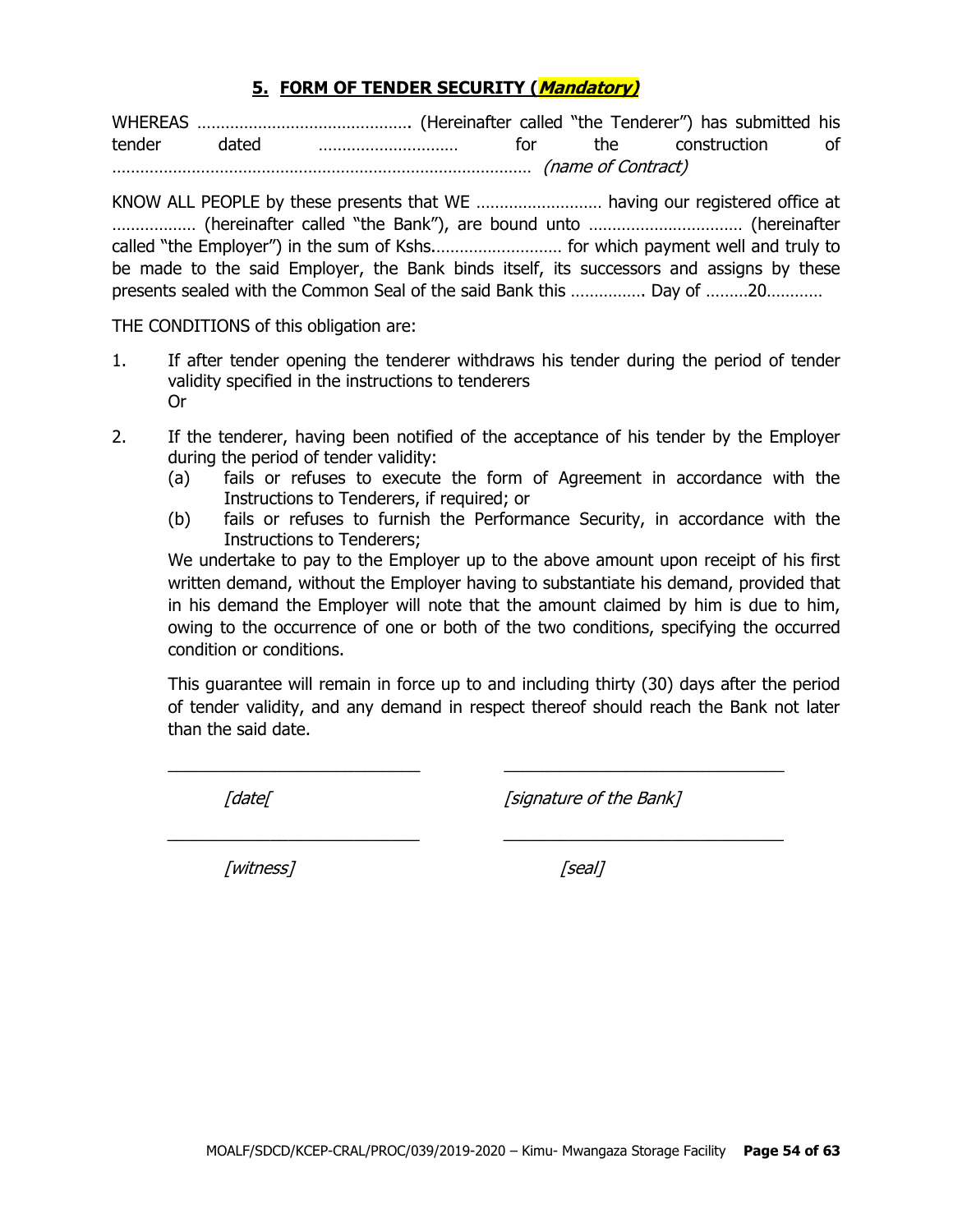#### **6. PERFORMANCE SECURITY FORM**

To: …………………………………………………………… [Name KCEP-CRAL]

Dear Sir,

WHEREAS \_\_\_\_\_\_\_\_\_\_\_\_\_\_\_\_\_\_\_\_\_\_(hereinafter called "the Contractor") has undertaken, in pursuance of Contract No. \_\_\_\_\_\_\_\_\_\_\_\_\_\_ dated \_\_\_\_\_\_\_\_\_\_ to execute \_\_\_\_\_\_\_\_\_\_\_ (hereinafter called "the Works");

AND WHEREAS it has been stipulated by you in the said Contract that the Contractor shall furnish you with a Bank Guarantee by a recognized bank for the sum specified therein as security for compliance with his obligations in accordance with the Contract;

AND WHEREAS we have agreed to give the Contractor such a Bank Guarantee:

NOW THEREFORE we hereby affirm that we are the Guarantor and responsible to you, on behalf of the Contractor, up to a total of Kshs. \_\_\_\_\_\_\_\_\_\_\_\_\_\_\_\_\_\_\_\_(amount of Guarantee in figures) Kenya Shillings\_\_\_\_\_\_\_\_\_\_\_\_\_\_\_\_\_\_\_\_\_\_\_\_\_\_\_\_\_\_\_\_\_\_\_\_\_\_\_\_\_\_ (amount of Guarantee in words), and we undertake to pay you, upon your first written demand and without civil or argument, any sum or sums within the limits of Kenya Shillings \_\_\_\_\_\_\_\_\_\_\_\_\_\_\_\_\_\_\_\_\_\_\_\_\_ (amount of Guarantee in words) as aforesaid without your needing to prove or to show grounds or reasons for your demand for the sum specified therein.

We hereby waive the necessity of your demanding the said debt from the Contractor before presenting us with the demand.

We further agree that no change, addition or other modification of the terms of the Contract or of the Works to be performed thereunder or of any of the Contract documents which may be made between you and the Contractor shall in any way release us from any liability under this Guarantee, and we hereby waive notice of any change, addition, or modification.

This guarantee shall be valid until the date of issue of the Certificate of Completion.

SIGNATURE AND SEAL OF THE GUARANTOR  $\_\_\_\_\_\_\_\_\_\_\_$ 

Name of Bank \_\_\_\_\_\_\_\_\_\_\_\_\_\_\_\_\_\_\_\_\_\_\_\_\_\_\_\_\_\_\_\_\_\_\_\_\_\_\_\_\_\_\_\_

Address  $\overline{\phantom{a}}$ 

Date  $\Box$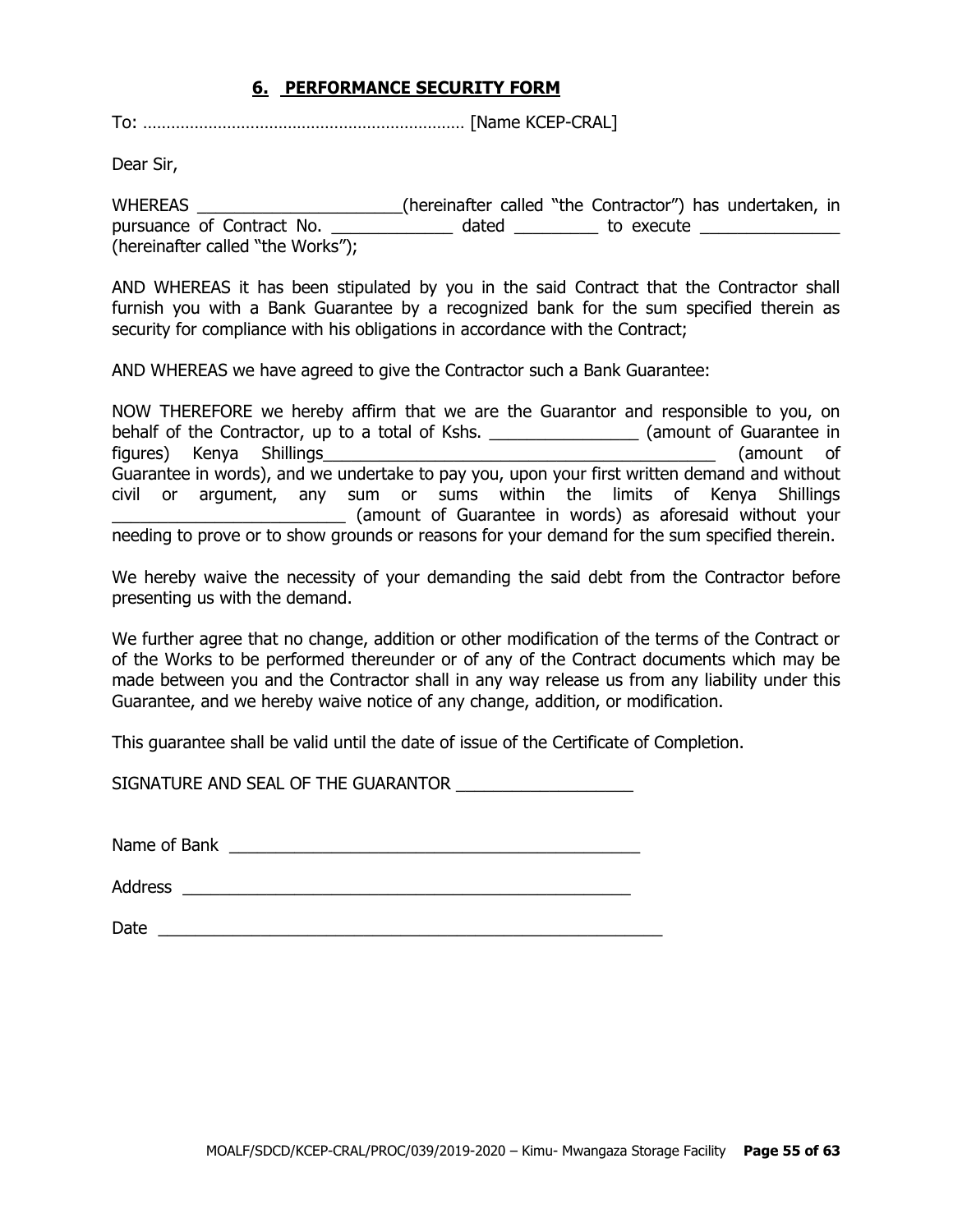## **7. DECLARATION FORM (Mandatory)**

Date

\_\_\_\_\_\_\_\_\_\_\_\_\_\_\_\_\_\_\_\_\_\_\_\_\_\_

**To The Programme Coordinator, KCEP-CRAL P.O. Box 30028-00100 NAIROBI**

We (name and address)

declare the following:

a) Have not been debarred from participating in public procurement.

b) Have not been involved in and will not be involved in corrupt and fraudulent practices regarding public procurement.

\_\_\_\_\_\_\_\_\_\_\_\_\_\_\_\_\_\_\_\_\_\_\_\_\_\_\_\_\_\_\_\_\_\_\_\_\_\_\_\_\_\_\_\_\_\_\_\_\_\_\_\_\_\_\_\_\_\_\_\_\_\_\_\_\_\_\_\_\_\_\_\_\_\_\_\_\_

\_\_\_\_\_\_\_\_\_\_\_\_\_\_\_\_\_\_\_\_\_\_\_\_\_\_\_\_\_\_\_\_\_\_\_\_\_\_\_\_\_\_\_\_\_\_\_\_\_\_\_\_\_\_\_\_\_\_\_\_\_\_\_\_\_\_\_\_\_\_\_\_\_\_\_\_\_

| ---            |           |       |
|----------------|-----------|-------|
| Name of Bidder | Signature | Date. |

## (**To be signed by authorized representative and officially stamped)**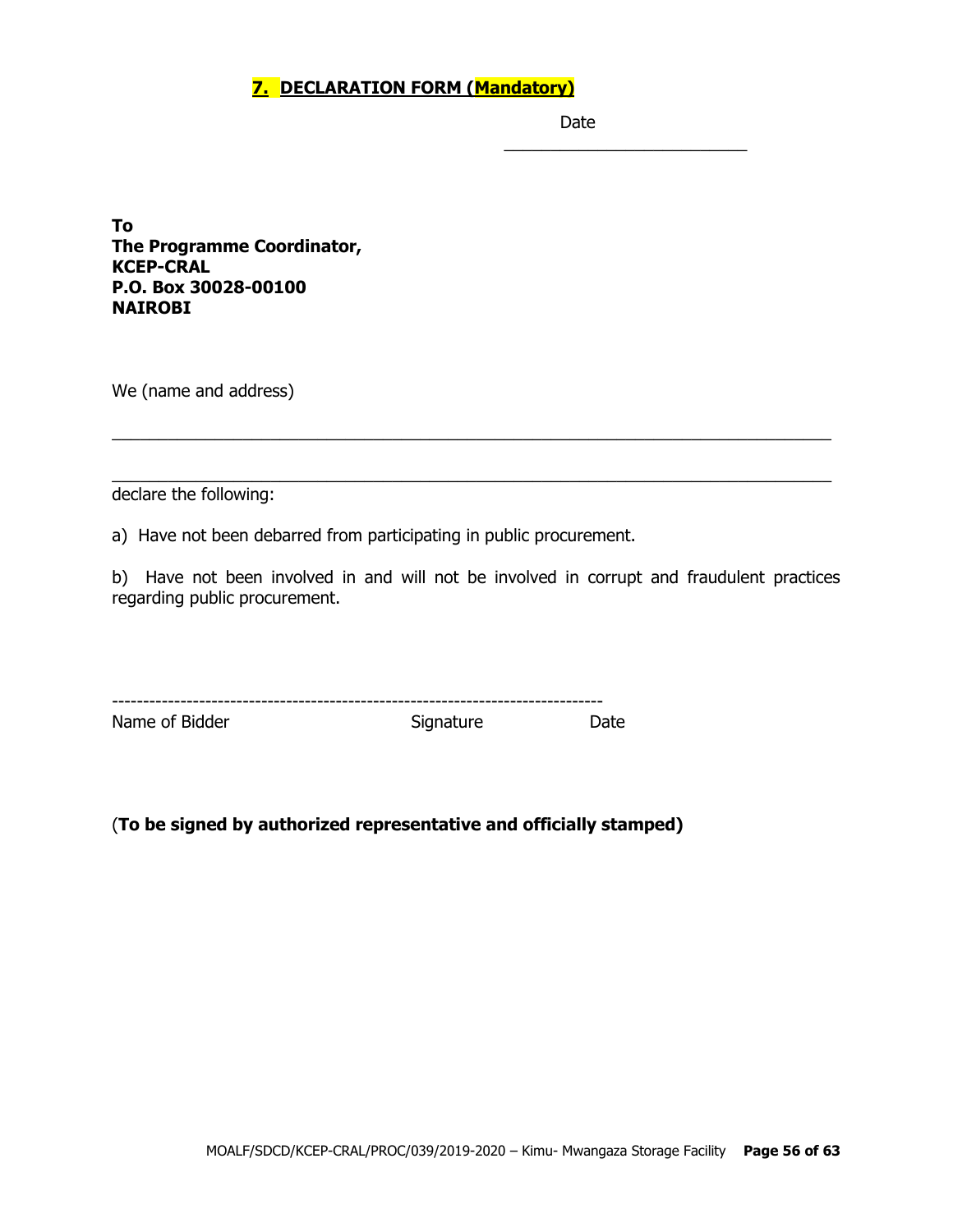#### **8. LETTER OF NOTIFICATION OF AWARD**

Address of Procuring Entity

| To:                |                                                                                                                       |  |
|--------------------|-----------------------------------------------------------------------------------------------------------------------|--|
|                    |                                                                                                                       |  |
|                    |                                                                                                                       |  |
|                    |                                                                                                                       |  |
|                    | <u> 1989 - Johann John Stone, markin biskup yn y steatr y brening yn y brening yn y brening y brening yn y brenin</u> |  |
|                    |                                                                                                                       |  |
|                    |                                                                                                                       |  |
| <b>Tender Name</b> |                                                                                                                       |  |

This is to notify that the contract/s stated below under the above-mentioned tender have been awarded to you.

1. Please acknowledge receipt of this letter of notification signifying your acceptance.

2. The contract/contracts shall be signed by the parties within 30 days of the date of this letter but not earlier than 14 days from the date of the letter.

3. You may contact the officer(s) whose particulars appear below on the subject matter of this letter of notification of award.

(FULL PARTICULARS)

#### **SIGNED FOR ACCOUNTING OFFICER**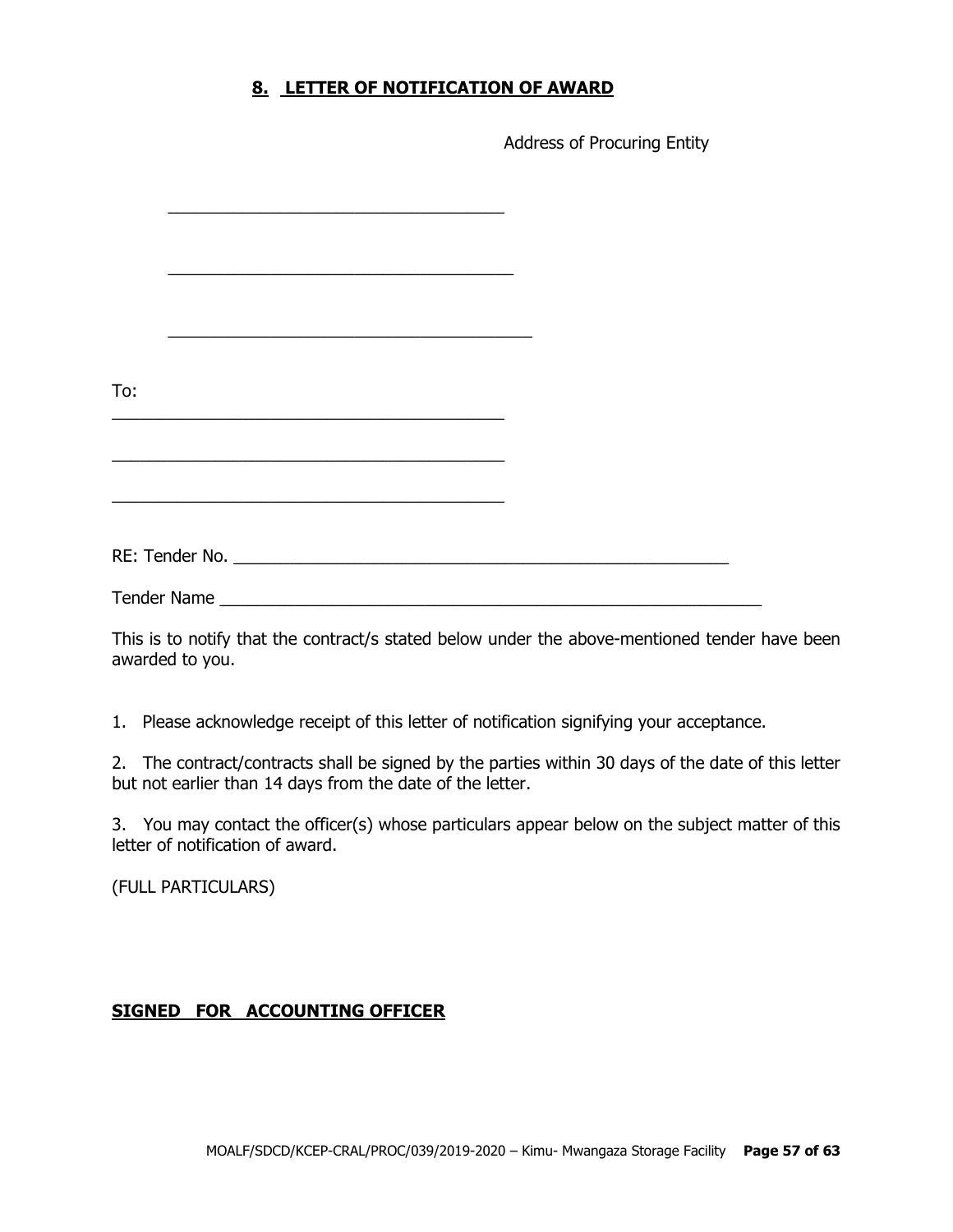## **9. QUALIFICATION INFORMATION (-Additional Information** )

#### **1. Individual Tenderers or Individual Members of Joint Ventures**

1.1 Constitution or legal status of tenderer (attach copy or Incorporation Certificate); Place of registration:

Principal place of business \_\_\_\_\_\_\_\_\_\_\_\_\_\_\_\_\_\_\_\_\_\_\_\_\_\_\_\_\_

Power of attorney of signatory of tender

#### 1.2 Total annual volume of construction work performed in the last three years

| Year | Volume   |       |
|------|----------|-------|
|      | Currency | Value |
|      |          |       |
|      |          |       |

1.3 **Work performed as Main Contractor on works of a similar nature and volume over the last five years. Also list details of work under way or committed, including expected completion date. (Technical Criteria 2)**

| <b>Project Name</b> | and<br><b>Person</b> | Name of Client   Type of Works   Value of the   Contract<br><b>Contact   Performed</b> | <b>Contract</b> | <b>Completion</b><br><b>Years</b> |
|---------------------|----------------------|----------------------------------------------------------------------------------------|-----------------|-----------------------------------|
|                     |                      |                                                                                        |                 |                                   |

#### **1.4 Major items of Contractor's Equipment proposed for carrying out the Works. List all information requested below.**

| Item of<br><b>Equipment</b> | Description,<br><b>Make and age</b><br>(years) | Condition(new,<br>poor) and<br>good,<br>number available | Owned,<br>leased<br>whom?),<br>(from<br>be<br>to<br>or<br>purchased (from<br>whom?) |
|-----------------------------|------------------------------------------------|----------------------------------------------------------|-------------------------------------------------------------------------------------|
|                             |                                                |                                                          |                                                                                     |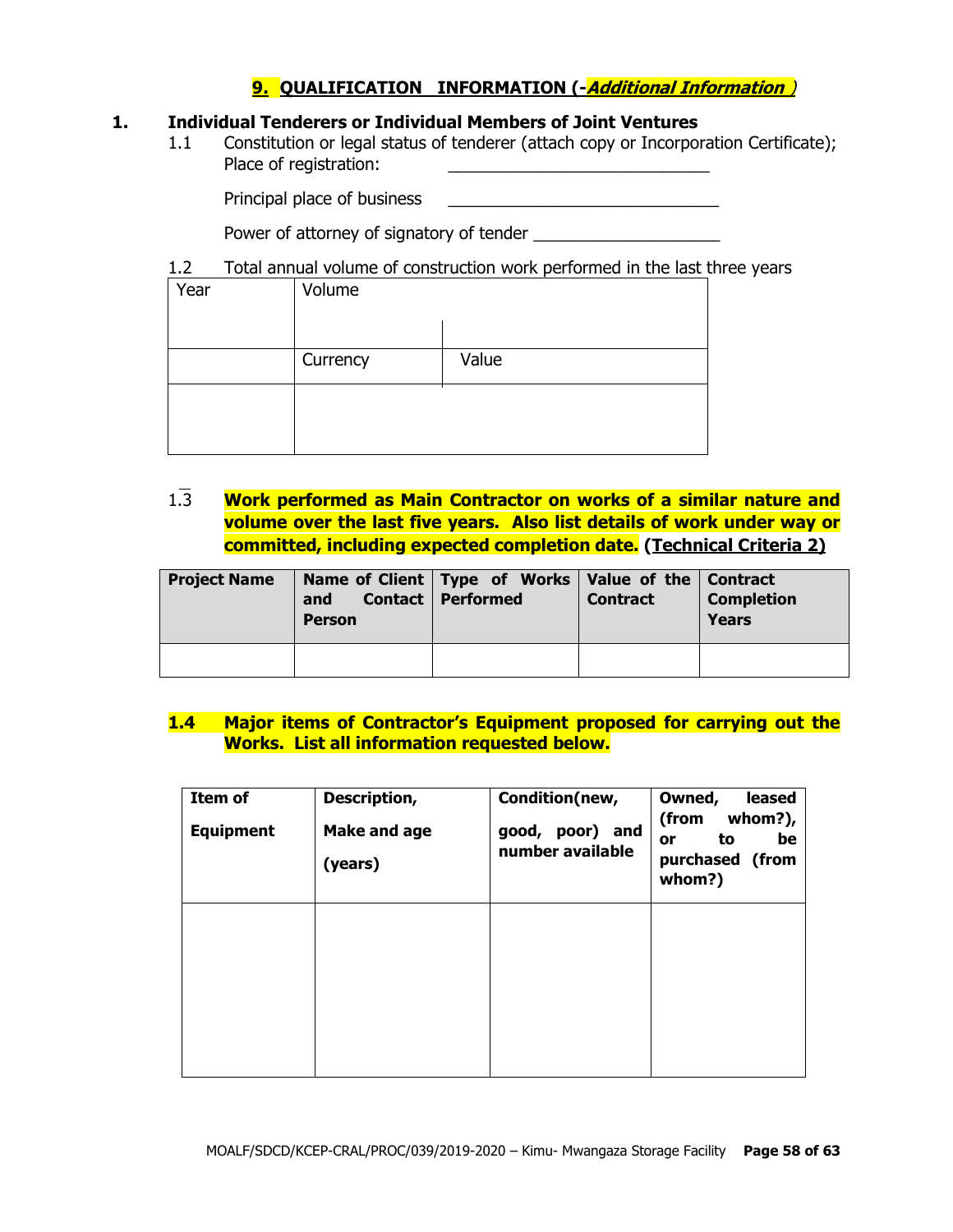## **1.5 Qualifications and experience of key personnel proposed for administration and execution of the Contract. Attach biographical data.**

| <b>Position</b> | <b>Name</b> | <b>Years</b><br>of<br>experience<br>(general) | Years<br>of<br>experience<br>in<br>proposed position |
|-----------------|-------------|-----------------------------------------------|------------------------------------------------------|
| Project Manager |             |                                               |                                                      |
|                 |             |                                               |                                                      |
|                 |             |                                               |                                                      |
|                 |             |                                               |                                                      |
| $(\text{etc.})$ |             |                                               |                                                      |

1.6 Financial reports for the last five years: balance sheets, profit and loss statements, auditor's reports, etc. List below and attach copies.

\_\_\_\_\_\_\_\_\_\_\_\_\_\_\_\_\_\_\_\_\_\_\_\_\_\_\_\_\_\_\_\_\_\_\_\_\_\_\_\_\_\_\_\_\_\_\_\_\_\_\_\_\_\_\_

 $\_$  , and the set of the set of the set of the set of the set of the set of the set of the set of the set of the set of the set of the set of the set of the set of the set of the set of the set of the set of the set of th

1.7 Evidence of access to financial resources to meet the qualification requirements: cash in hand, lines of credit, etc. List below and attach copies of supportive documents.

\_\_\_\_\_\_\_\_\_\_\_\_\_\_\_\_\_\_\_\_\_\_\_\_\_\_\_\_\_\_\_\_\_\_\_\_\_\_\_\_\_\_\_\_\_\_\_\_\_\_\_\_\_\_\_\_\_\_\_\_

 $\_$  , and the set of the set of the set of the set of the set of the set of the set of the set of the set of the set of the set of the set of the set of the set of the set of the set of the set of the set of the set of th

\_\_\_\_\_\_\_\_\_\_\_\_\_\_\_\_\_\_\_\_\_\_\_\_\_\_\_\_\_\_\_\_\_\_\_\_\_\_\_\_\_\_\_\_\_

1.8 Name, address and telephone, telex and facsimile numbers of banks that may provide reference if contacted by the Employer.

 $\_$  , and the set of the set of the set of the set of the set of the set of the set of the set of the set of the set of the set of the set of the set of the set of the set of the set of the set of the set of the set of th

 $\frac{1}{2}$  ,  $\frac{1}{2}$  ,  $\frac{1}{2}$  ,  $\frac{1}{2}$  ,  $\frac{1}{2}$  ,  $\frac{1}{2}$  ,  $\frac{1}{2}$  ,  $\frac{1}{2}$  ,  $\frac{1}{2}$  ,  $\frac{1}{2}$  ,  $\frac{1}{2}$  ,  $\frac{1}{2}$  ,  $\frac{1}{2}$  ,  $\frac{1}{2}$  ,  $\frac{1}{2}$  ,  $\frac{1}{2}$  ,  $\frac{1}{2}$  ,  $\frac{1}{2}$  ,  $\frac{1$ 

1.9 Statement of compliance with the requirements of Clause 1.2 of the Instructions to Tenderers.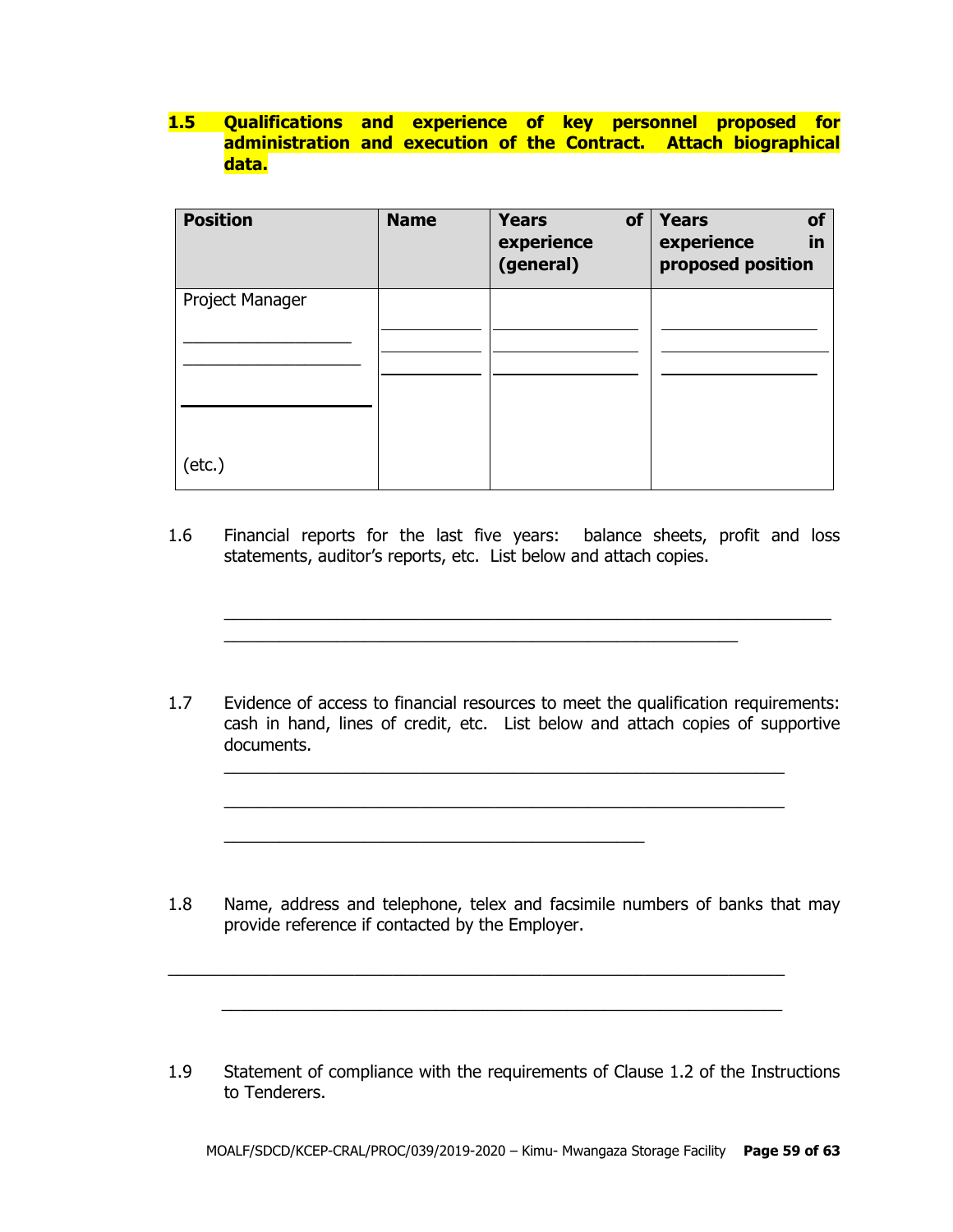1.10 Proposed program (work method and schedule) for the whole of the Works.

\_\_\_\_\_\_\_\_\_\_\_\_\_\_\_\_\_\_\_\_\_\_\_\_\_\_\_\_\_\_\_\_\_\_\_\_\_\_\_\_\_\_\_\_\_\_\_\_\_\_

 $\_$  , and the set of the set of the set of the set of the set of the set of the set of the set of the set of the set of the set of the set of the set of the set of the set of the set of the set of the set of the set of th

## **2 Joint Ventures**

2.0 The information listed in  $1.1 - 2.0$  above shall be provided for each partner of the joint venture.

- 2.1 The information required in 1.11 above shall be provided for the joint venture.
- 2.2 Attach the power of attorney of the signatory(ies) of the tender authorizing signature of the tender on behalf of the joint venture
- 2.3 Attach the Agreement among all partners of the joint venture ( and which is legally binding on all partners), which shows that:
	- a) all partners shall be jointly and severally liable for the execution of the Contract in accordance with the Contract terms; one of the partners will be nominated as being in charge, authorized to incur liabilities and receive instructions for and on behalf of any and all partners of the joint venture; and
	- b) the execution of the entire Contract, including payment, shall be done exclusively with the partner in charge.

#### **3 Details of Sub-Contractors**

If the Tenderer wishes to sublet any portions of the Works under any heading, he must give below details of the sub-contractors he intends to employ for each portion.

Failure to comply with this requirement may invalidate the tender.

- (1) Portion of Works to be sublet: ………………………………
	- [i) Full name of Sub-contractor and address of head office: ………………………………

Sub-contractor's experience of similar works carried out in the last 3 years with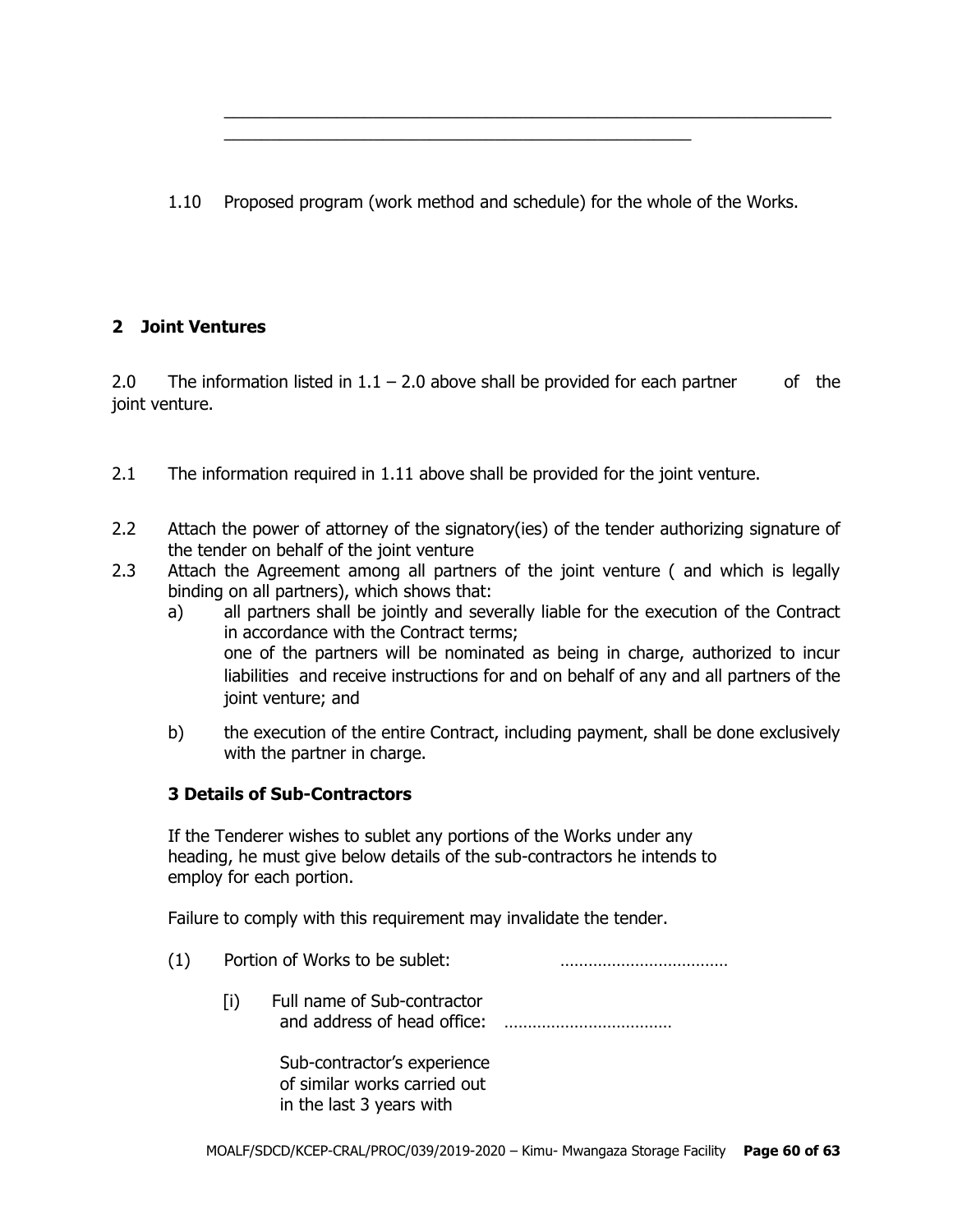Contract value:………………………………

# (2) Portion of Works to sublet: ……………………………… (i) Full name of sub-contractor and address of head office: ……………………………… (ii) Sub-contractor's experience of similar works carried out in the last 3 years with contract value: ………………………………

\_\_\_\_\_\_\_\_\_\_\_\_\_\_\_\_\_\_\_\_ \_\_\_\_\_\_\_\_\_\_\_\_\_\_\_\_\_\_\_\_\_\_\_

………………………………

[Signature of Tenderer) Date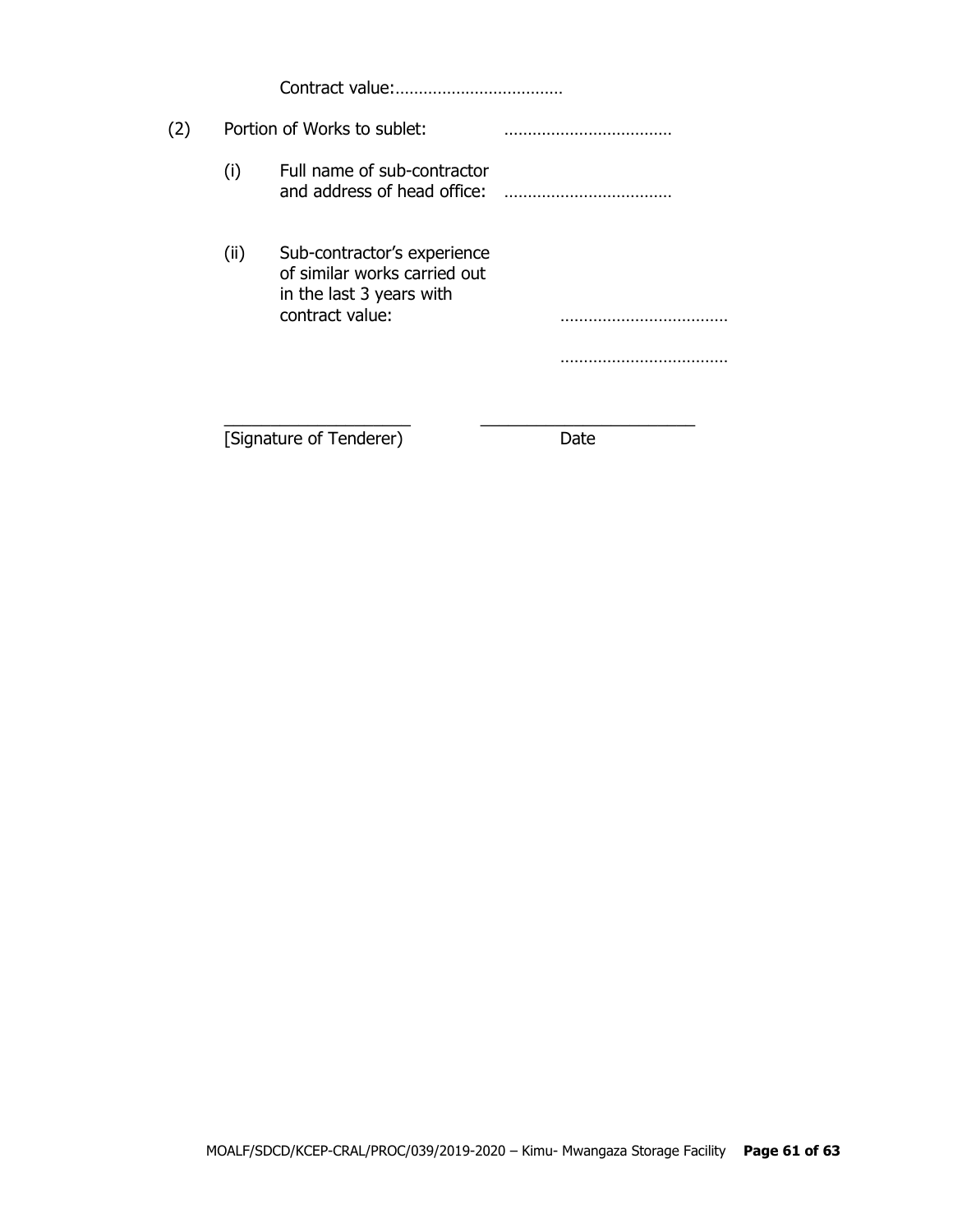#### **10.TENDER QUESTIONNAIRE (Mandatory**)

Please fill in block letters.

- 1. Full names of tenderer;
	- ………………………………………………………………………………………
- 2. Full address of tenderer to which tender correspondence is to be sent (unless an agent has been appointed below);

……………………………………………………………………………………

3. Telephone number (s) of tenderer;

………………………………………………………………………………………

4. Telex of tenderer;

………………………………………………………………………………………

5. Name of tenderer's representative to be contacted on matters of the tender during the tender period;

………………………………………………………………………………………

6. Details of tenderer's nominated agent (if any) to receive tender notices. This is essential if the tenderer does not have his registered address in Kenya (name, address, telephone, telex);

. The same state of the state of the state of the state of the state of the state of the state of the state of the state of the state of the state of the state of the state of the state of the state of the state of the st ………………………………………………………………………………………

Signature of Tenderer

\_\_\_\_\_\_\_\_\_\_\_\_\_\_\_\_\_\_\_\_\_\_\_

Make copy and deliver to:  $(Mame of Employee)$